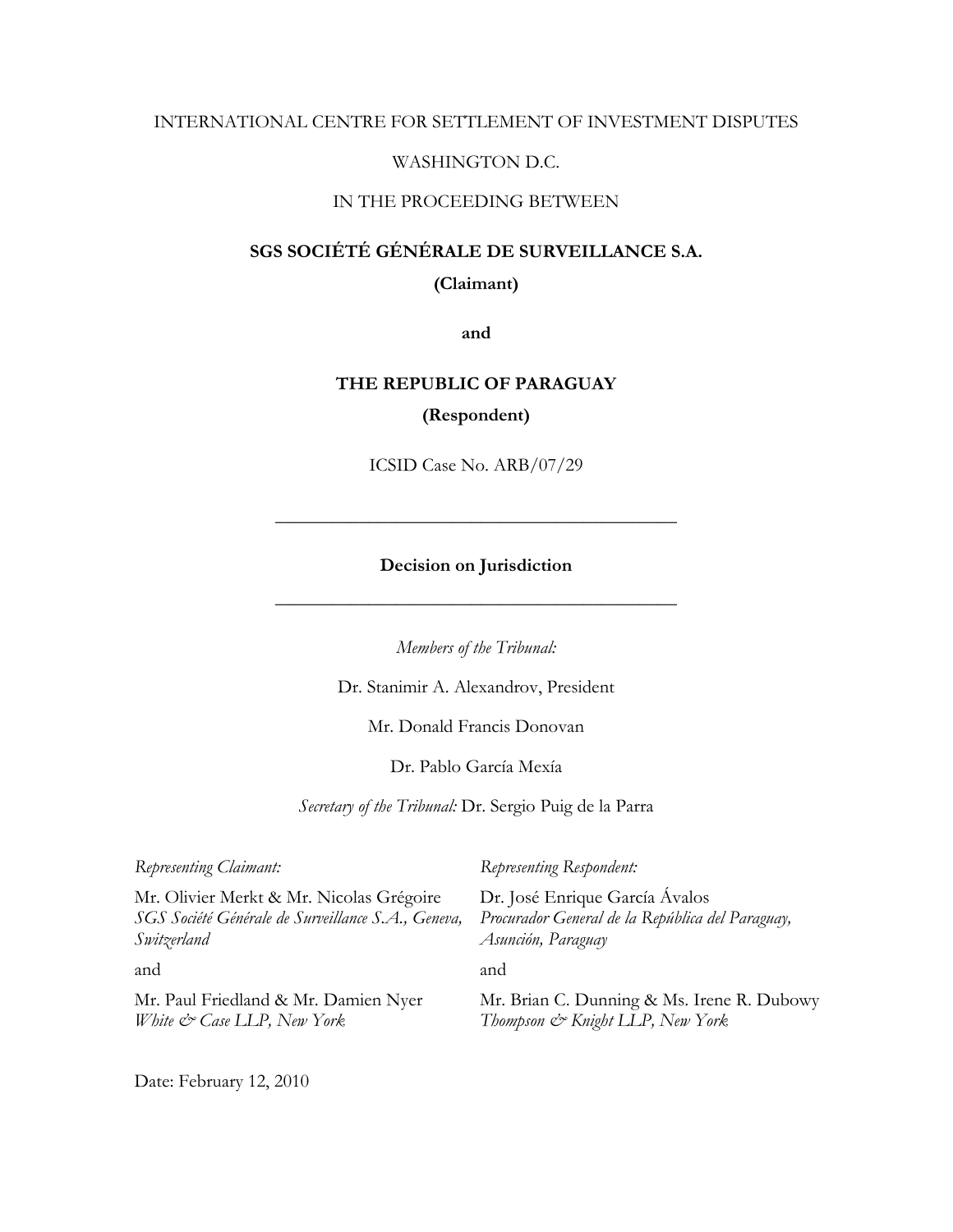# **Table of Contents**

| I.        |           |  |
|-----------|-----------|--|
|           | A.        |  |
| <b>B.</b> |           |  |
| C.        |           |  |
| D.        |           |  |
| Ε.        |           |  |
| F.        |           |  |
|           | G.        |  |
| П.        |           |  |
|           | A.        |  |
|           | <b>B.</b> |  |
|           |           |  |
|           | A.        |  |
|           | <b>B.</b> |  |
|           |           |  |
|           | A.        |  |
| <b>B.</b> |           |  |
|           | 1.        |  |
|           | a.        |  |
|           | b.        |  |
|           | 2.        |  |
|           | 3.        |  |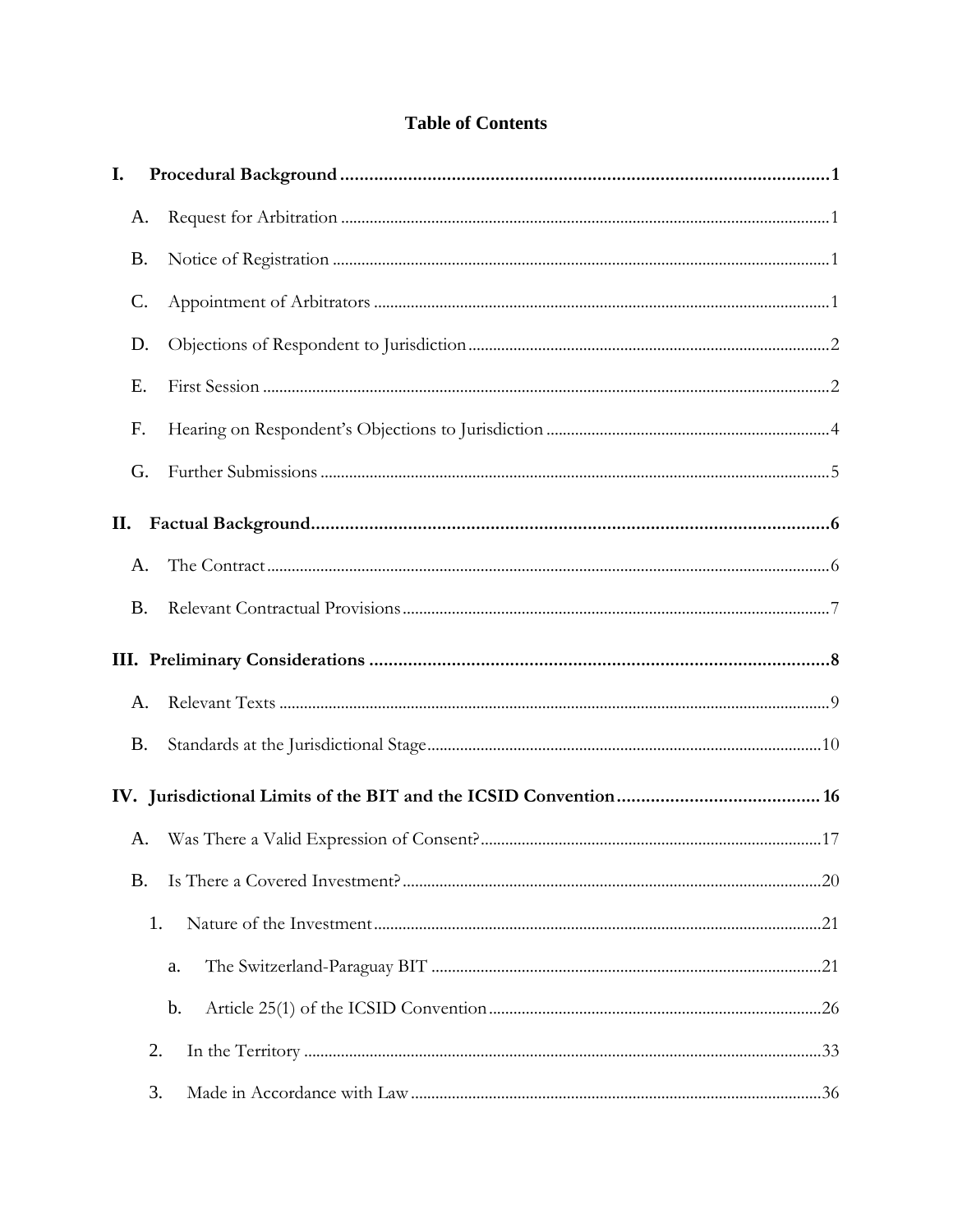|    | A. | Contract Claims and the Impact of the Contract's Forum Selection Clause 39 |  |
|----|----|----------------------------------------------------------------------------|--|
| Β. |    | Has Claimant Stated Claims over Which the Tribunal Has Jurisdiction? 45    |  |
|    | 1. |                                                                            |  |
|    | 2. |                                                                            |  |
|    | 3. |                                                                            |  |
|    |    |                                                                            |  |
|    |    |                                                                            |  |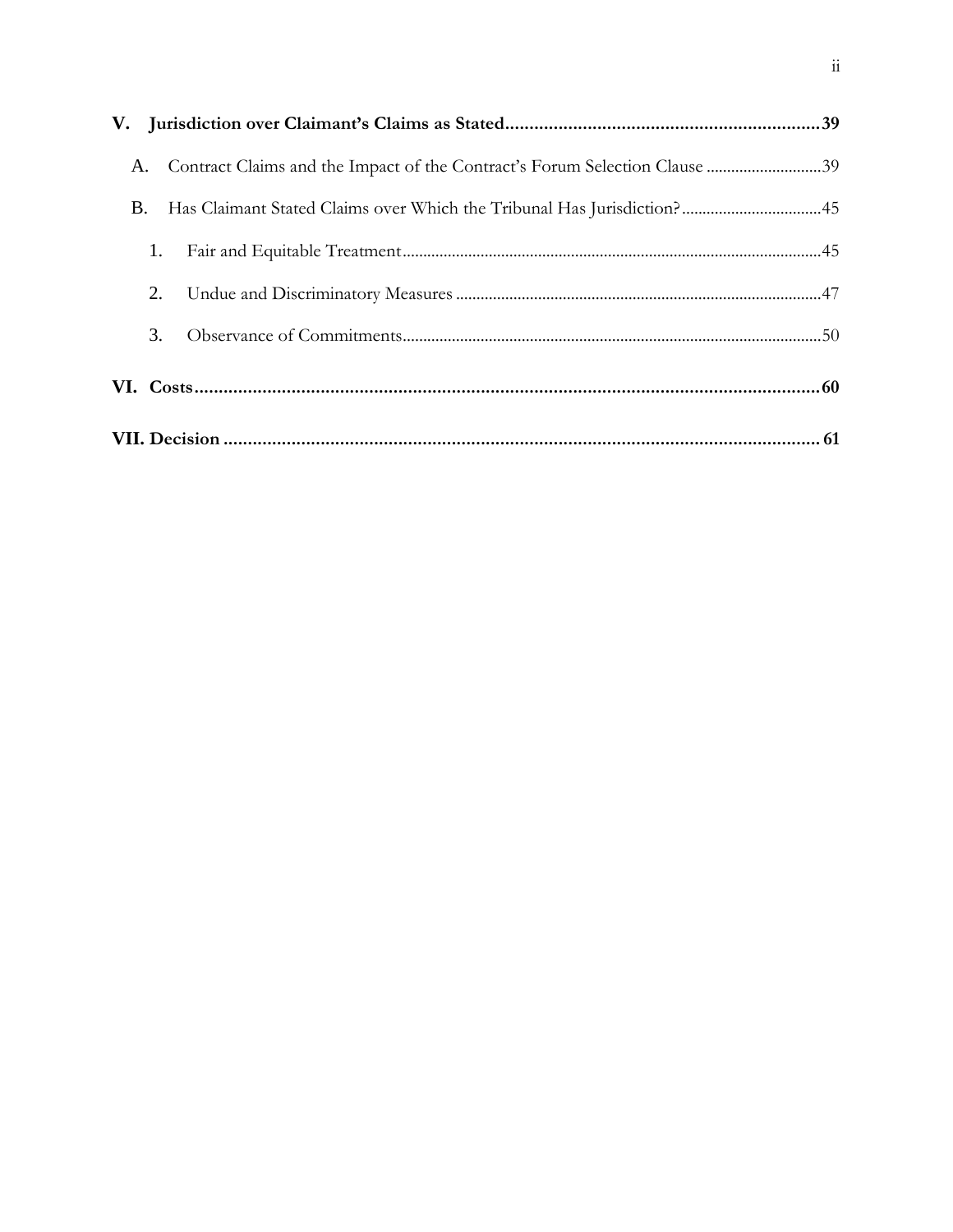# **I. PROCEDURAL BACKGROUND**

# **A. Request for Arbitration**

- 1. On 19 October 2007, the International Centre for Settlement of Investment Disputes ("ICSID") received a request for arbitration dated 16 October 2007 (the "Request") from SGS Société Générale de Surveillance S.A. ("SGS" or "Claimant") against the Republic of Paraguay ("Paraguay" or "Respondent") (collectively, the "Parties").
- 2. The Request was made under the Agreement on the Promotion and Reciprocal Protection of Investments between Switzerland and Paraguay signed 31 January 1992 and entered into force 28 September 1992 (the "BIT" or the "Treaty"), and the Convention on the Settlement of Investment Disputes between States and Nationals of Other States ("ICSID Convention" or "Convention").

# **B. Notice of Registration**

- 3. On 19 November 2007, the Deputy Secretary-General of ICSID sent Claimant and Respondent a Notice of Registration in accordance with Article 36(3) of the ICSID Convention.
- 4. In issuing the Notice, the Deputy Secretary-General invited the Parties to proceed to constitute an Arbitral Tribunal as soon as possible in accordance with Rule 7(d) of the Centre's Rules of Procedure for the Institution of Conciliation and Arbitration Proceedings.

# **C. Appointment of Arbitrators**

5. On 30 January 2008, Claimant requested, in accordance with Rule 2(3) of the Rules of Procedure for Arbitration Proceedings ("Arbitration Rules"), that the Arbitral Tribunal be constituted in accordance with the provisions of Article  $37(2)(b)$  of the Convention. This letter was acknowledged by a letter from ICSID to the Parties of the same date. It was accordingly confirmed that: (1) the Tribunal would consist of three arbitrators; (2) one arbitrator would be appointed by each Party and the third, the president of the Tribunal, would be appointed by agreement of the Parties; and (3) the appointments would follow the procedures set out in Rule 3 of the Arbitration Rules.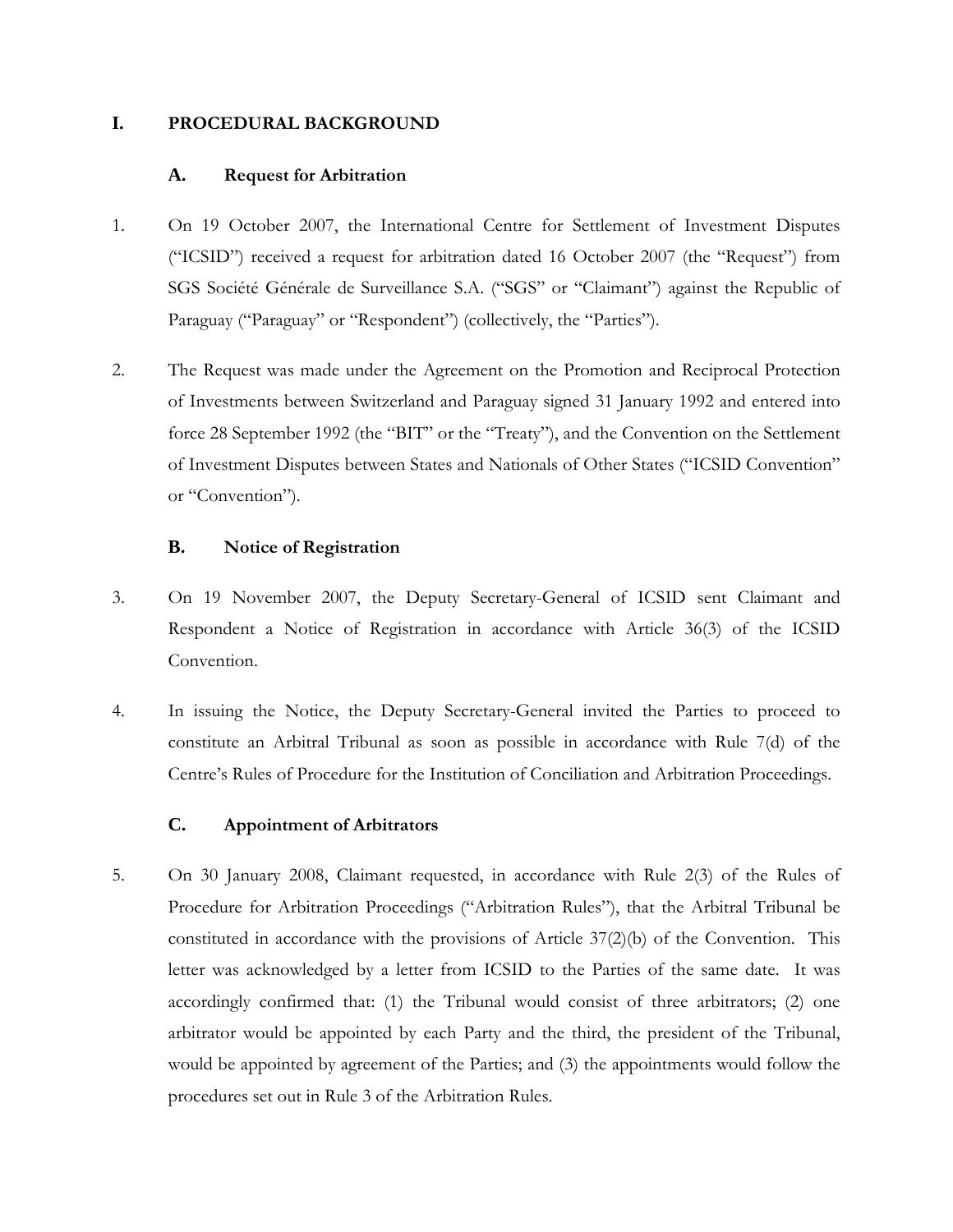- 6. By letter of 31 January 2008, Claimant appointed Mr. Donald Francis Donovan, Esq., a national of the United States of America, as a member of the Tribunal. On 31 March 2008, Respondent appointed Dr. Pablo García Mexía, a national of Spain. No objections were raised to either appointment.
- 7. On 20 February 2008, the Parties having failed to reach agreement on the appointment of the President of the Tribunal, Claimant requested the appointment of the third, presiding arbitrator by the Chairman of the ICSID Administrative Council as provided for in Article 38 of the Convention and Rule 4(1) of the Arbitration Rules.
- 8. By letter of 20 May 2008, the Chairman of the ICSID Administrative Council appointed Dr. Stanimir A. Alexandrov, a national of Bulgaria, as the third arbitrator and president of the Tribunal. No objections were raised to this appointment.
- 9. The Tribunal was officially constituted on 27 May 2008, in accordance with the Convention and ICSID Arbitration Rules. Mr. Gonzalo Flores, Senior Counsel, ICSID, was initially designated to serve as the Secretary of the Tribunal. On 16 April 2009, the Acting Secretary General informed the Tribunal that due to the redistribution of the Centre's workload, Dr. Sergio Puig de la Parra, ICSID, would serve as the new Secretary of the Tribunal.

# **D. Objections of Respondent to Jurisdiction**

- 10. On 8 April 2008, Respondent delivered its Memorial with Objections to Jurisdiction to the Centre, an electronic copy of which was transmitted to Claimant on 10 April 2008.
- 11. Respondent filed a further document on the question of jurisdiction dated 26 June 2008 during the first session of the Tribunal on 30 June 2008 (discussed below).
- 12. The submissions of 8 April 2008 and 26 June 2008 were confirmed by Respondent to together constitute Respondent's Memorial on Jurisdiction.

# **E. First Session**

13. The first session of the Tribunal was held on 30 June 2008 at the seat of the Centre in Washington, D.C. At the session the Parties expressed their agreement that the Tribunal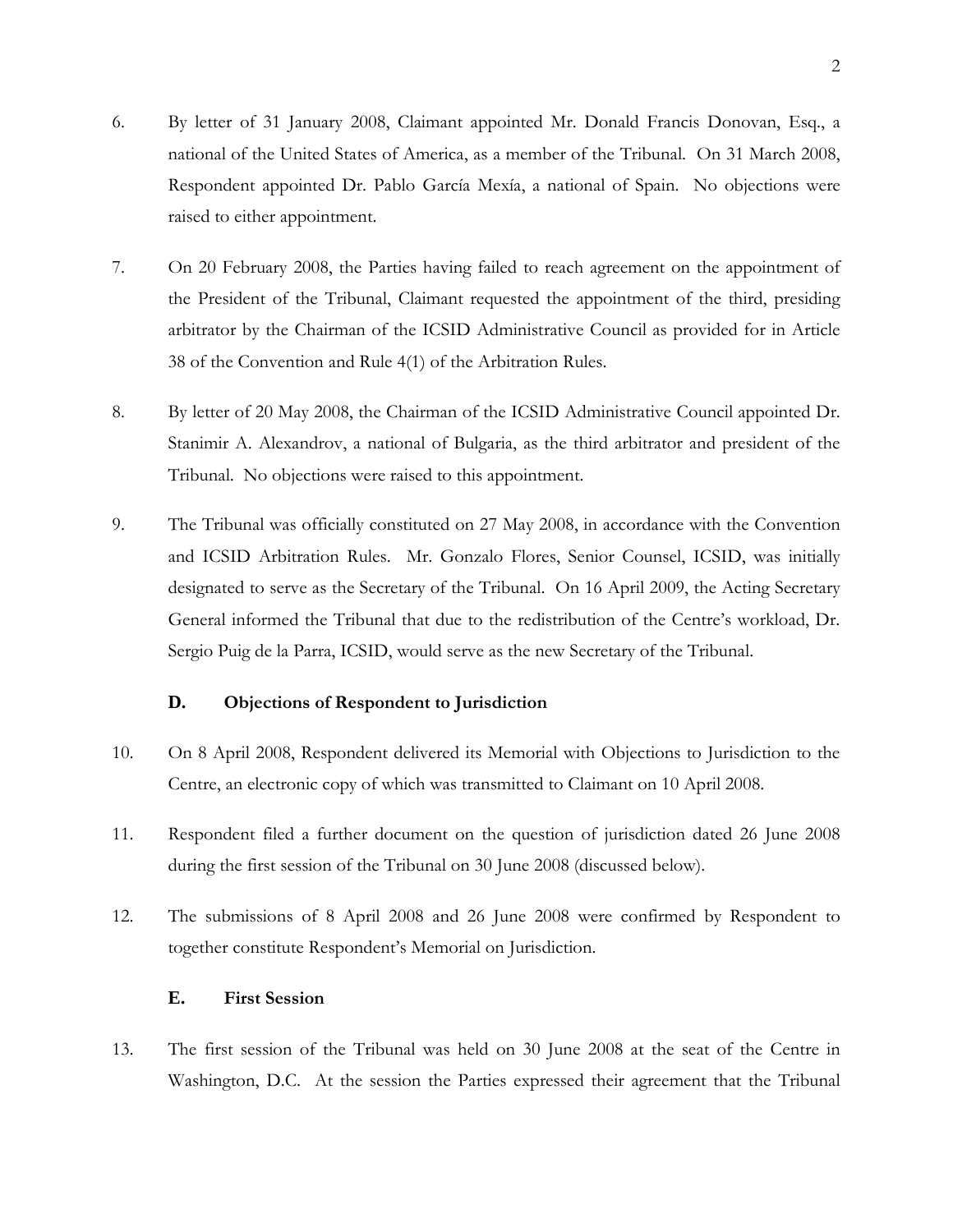had been properly constituted in accordance with the relevant provisions of the ICSID Convention and the Arbitration Rules. The Parties also agreed upon a number of procedural matters reflected in written minutes signed by the President and the Secretary of the Tribunal

- 14. At the first session, the Tribunal heard the Parties' proposals for handling the objections to jurisdiction raised in Respondent's Memorial on Jurisdiction. It was agreed that the proceedings on the merits would be suspended as envisaged in Article 41(2) of the ICSID Convention and Arbitration Rule 41(3).
- 15. The following procedural calendar was agreed for the preliminary phase of the proceedings:

- Claimant would submit its Counter-Memorial on Jurisdiction by Monday, 22 September 2008; Respondent would submit its Reply on Jurisdiction by Monday, 15 December 2008; and Claimant would submit its Rejoinder on Jurisdiction by Monday, 23 February 2009;

- a pre-hearing conference would be held on 9 March 2009;

- a hearing on jurisdiction would then be held at the seat of the Centre in Washington, D.C., from 6 April 2009 through 8 April 2009.

16. By letter of 11 December 2008 Respondent subsequently requested an extension of time to respond to Claimant's Counter-Memorial on Jurisdiction. Claimant consented to this extension of time by a letter dated 15 December 2008. The revised schedule was agreed as follows:

> - Respondent would submit its Reply on Jurisdiction by Monday, 29 December 2008, and Claimant would submit its Rejoinder on Jurisdiction by Monday, 9 March 2009;

> - the hearing on jurisdiction would be held as originally scheduled, from 6 April 2009 through 8 April 2009.

17. By letter of 20 March 2009 Respondent requested the adjournment of the hearing on jurisdiction until May, due to the hearing date's proximity to Holy Week observances. Claimant objected to such a delay by letter of the same date. By letter of 24 March 2009 the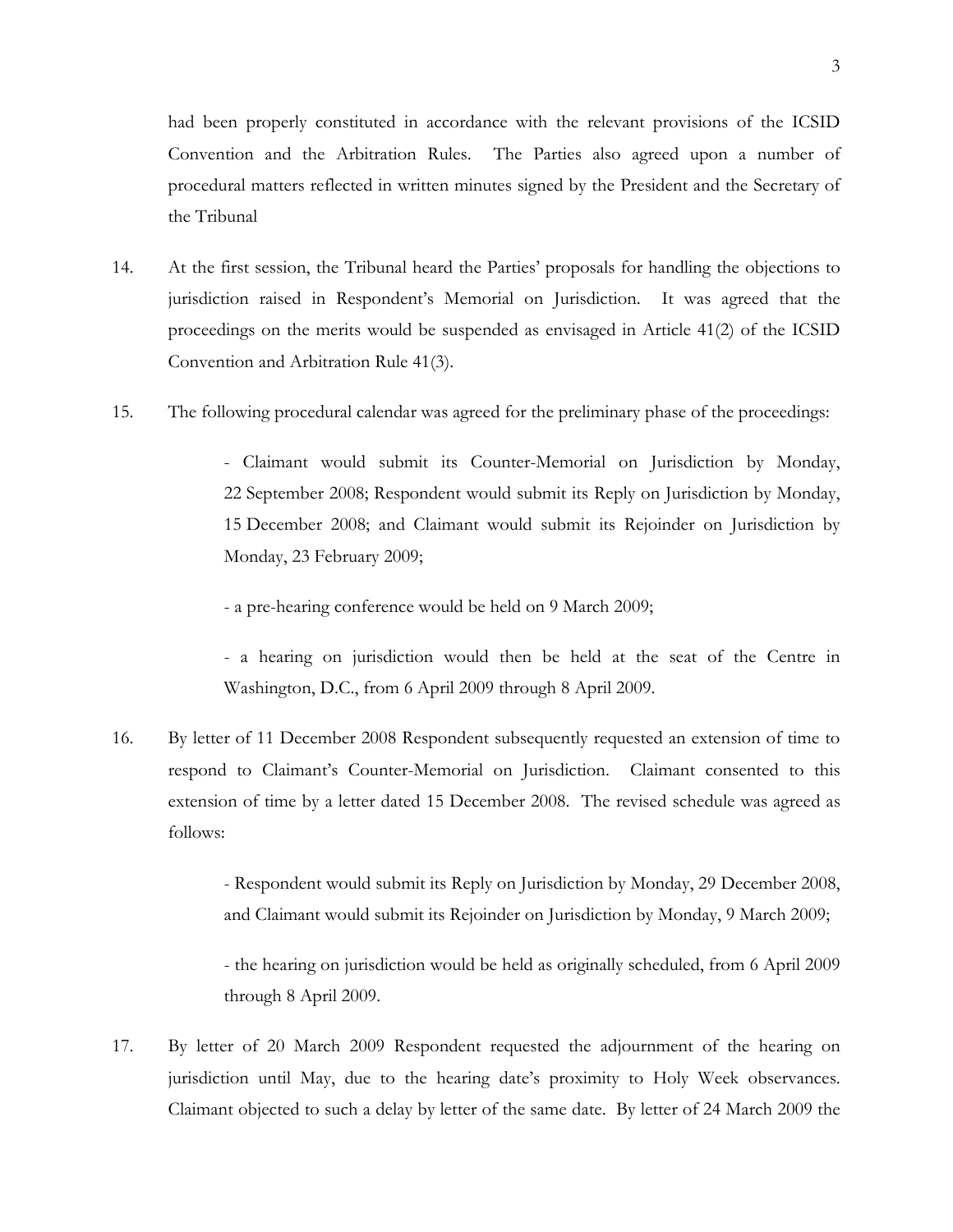Tribunal advised the Parties that the hearing would take place on the originally scheduled date (6 April), noting that that date had been set with the consent of the Parties at the 30 June 2008 first session and had been re-confirmed by both Parties in their letters of 11 and 15 December 2008.

18. As the Parties had agreed on procedures to be followed for the hearing on jurisdiction in their letters of 20 March 2009, no pre-hearing conference was necessary.

# **F. Hearing on Respondent's Objections to Jurisdiction**

- 19. The hearing on Respondent's Objections to Jurisdiction was held in Washington, D.C., on 6 April 2009, the Parties having agreed that the additional reserved dates (7 and 8 April) were not needed.
- 20. The Parties were represented as follows:

# Claimant

Mr. Paul Friedland, Mr. Mark Luz, Mr. Rafael E. Llano Oddone & Mr. Damien Nyer, White & Case LLP

Mr. Nicolas Grégoire, SGS

# **Respondent**

Dr. José Enrique García Ávalos, Attorney General of the Republic of Paraguay

Mr. Raúl Sapena, Counsel to the Treasury of the Republic of Paraguay

Mr. Jorge Brizuela, Embassy of the Republic of Paraguay in Washington, D.C.

Mr. Pedro Espínola Vargas Peña, Advisor to the Executive Director, the World Bank

Mr. Agustin Saguier Abente, Saguier Abente Law Firm

Mr. Brian C. Dunning & Ms. Irene R. Dubowy, Thompson & Knight LLP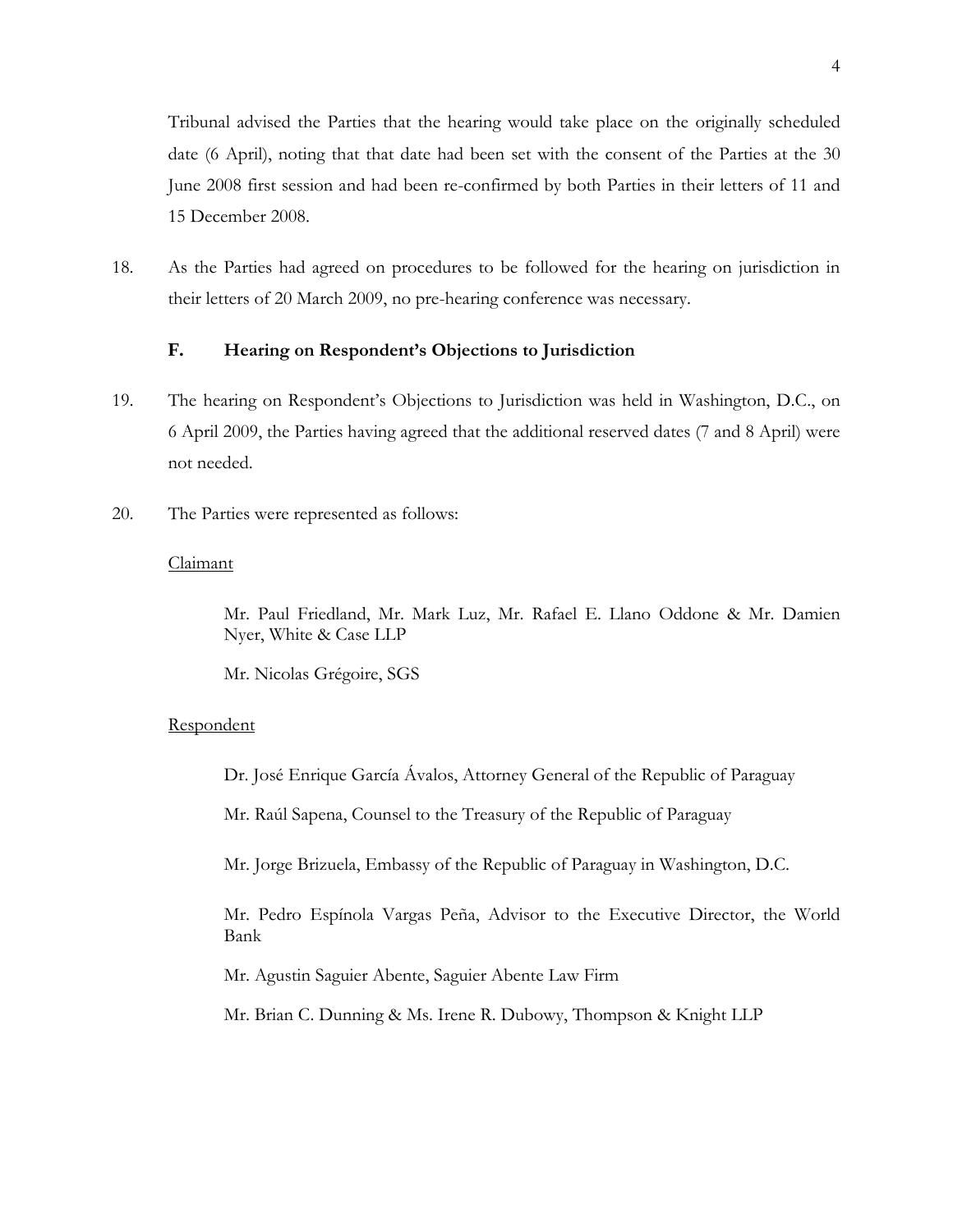21. Messrs. García and Dunning and Ms. Dubowy addressed the Tribunal on behalf of Respondent. Mr. Friedland addressed the Tribunal on behalf of Claimant. The jurisdictional hearing was audio recorded and a verbatim transcript in English and Spanish was prepared and delivered to the Parties.

## **G. Further Submissions**

- 22. On 9 June 2009, Respondent wrote to draw the Tribunal's attention to the decision on jurisdiction rendered on 29 May 2009 in the case of *Bureau Veritas, Inspection, Valuation,*  Assessment and Control, BIVAC B.V. v. Republic of Paraguay, ICSID Case No. ARB/07/9.<sup>[1](#page-7-0)</sup> The Tribunal granted both Parties leave to file brief post-hearing submissions limited to the relevance of the *BIVAC* decision to arguments already put forward by the Parties in the present case. Respondent made its filing by letter dated 3 July 2009, with Claimant following suit by letter dated 23 July 2009.
- 23. The Tribunal has deliberated and considered carefully all of the Parties' written submissions on jurisdiction as well as the oral arguments that were delivered in the course of the jurisdictional hearing. In the following sections, the Tribunal will briefly summarize the factual background, so far as it is necessary to rule on Respondent's preliminary objections (Section [II\)](#page-8-0), and address some preliminary considerations relevant to jurisdiction (Section [III\)](#page-10-0). It will then turn first to Respondent's objections based on specific jurisdictional limitations of the BIT and the ICSID Convention (Section [IV\)](#page-18-0), and next to Respondent's objections that Claimant has not stated proper claims under the Treaty over which we could exercise jurisdiction (Section [V\)](#page-41-0). Finally, the Tribunal will address the issue of costs (Section [VI\)](#page-62-0) and set forth its decision on jurisdiction (Section [VII\)](#page-63-0).

<span id="page-7-0"></span><sup>1</sup> *Bureau Veritas, Inspection, Valuation, Assessment and Control, BIVAC B.V. v. Republic of Paraguay*, ICSID Case No. ARB/07/9, Decision of the Tribunal on Objections to Jurisdiction, 29 May 2009 ("*BIVAC v. Paraguay*, Decision on Jurisdiction").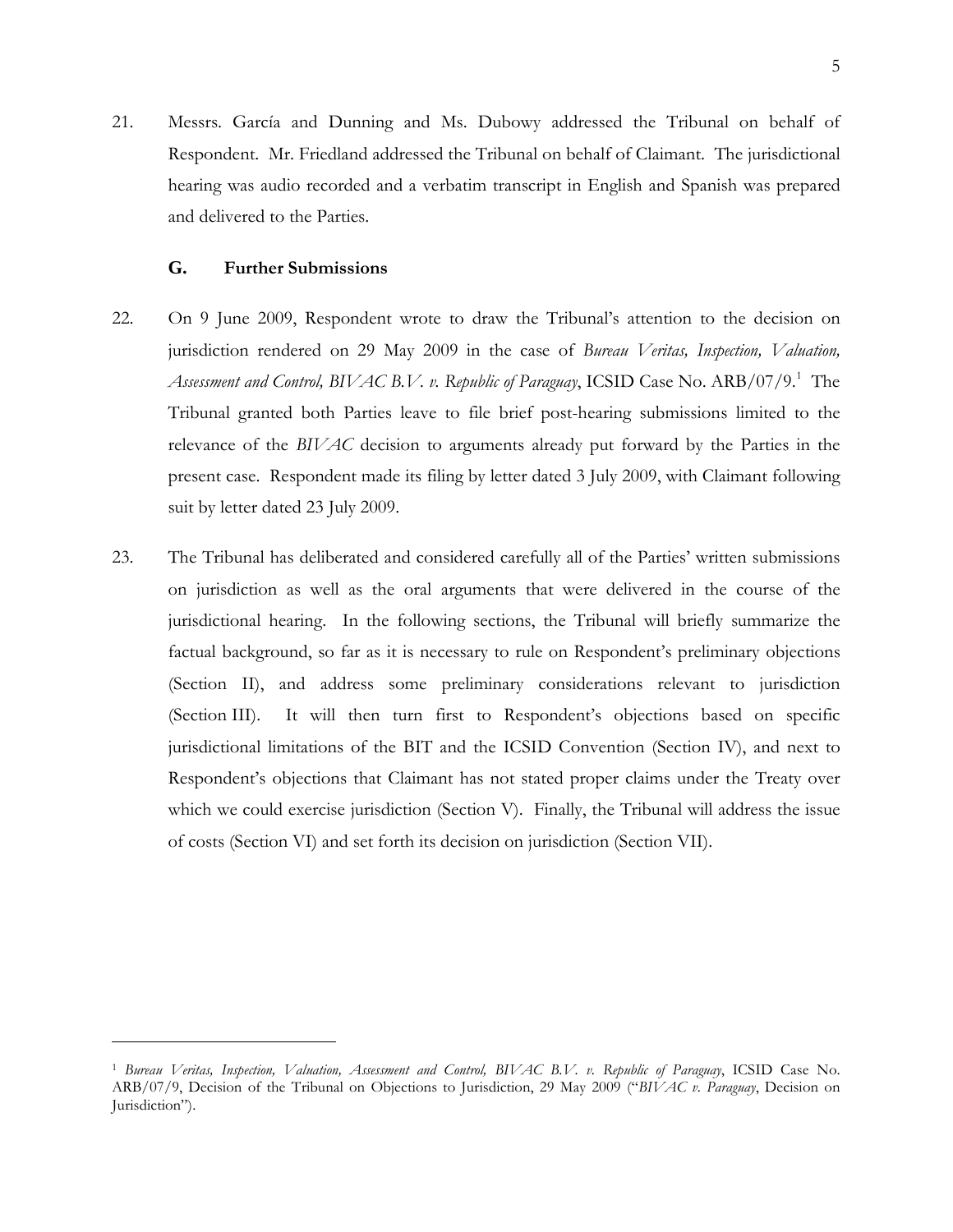### <span id="page-8-0"></span>**II. FACTUAL BACKGROUND**

#### **A. The Contract**

- 24. Based on the submissions of the Parties, the Tribunal understands the events surrounding the dispute to be as follows. Except where characterized as the allegation of one Party or the other, the following facts are understood to be undisputed.
- 25. Claimant is a Swiss company providing, *inter alia*, certification services based on preshipment inspections of goods. The inspections are typically carried out in the country of export, resulting in certifications that are used by governmental authorities of an importing country, *e.g.*, in collecting import duties and taxes.
- 26. This dispute concerns a contract entered into between SGS and the Ministry of Finance of Paraguay. Under the contract, SGS was to perform pre-shipment inspection and certification services for cargoes destined for Paraguay.
- 27. The Ministry of Finance of Paraguay was authorized by Presidential Decree No. 12311 of 31 January 1996 (Ex. C-6) to enter into contracts with two companies, SGS and Bureau Veritas International ("BIVAC"), for pre-inspection services. On 6 May 1996, SGS and Paraguay's Ministry of Finance signed the Contract for Technical Services Involving Pre-Shipment Inspection of Imports ("the Contract") (Ex. C-4). Services under the Contract were to begin on 15 July 1996, and the Contract had an initial duration of three years.<sup>[2](#page-8-1)</sup> According to the Contract, the purpose of the Contract was the optimization of tax collection volume and the improvement of the mechanisms for controlling compliance with the tax obligations relating to import transactions.<sup>[3](#page-8-2)</sup>
- 28. SGS established a liaison office in Asunción, as well as two smaller offices in Ciudad del Este and Encarnación, Paraguay, and carried out inspections of goods in the ports of origin.

<span id="page-8-1"></span><sup>2</sup>Arts. 8.1.1 & 8.2, Contract (Ex. C-4).

<span id="page-8-2"></span><sup>3</sup> "El Ministerio, con el objeto de optimizar el volumen de las recaudaciones impositivas y mejorar los mecanismos para el control del cumplimiento de las obligaciones tributarias referidas a las operaciones de importación, ha decidido establecer un Programa de Inspección de Pre-Embarque…Para la ejecución del Programa de Servicios Técnicos de Inspección a ser prestados en el exterior, se ha decidido contratar a dos empresas especializadas, por su experiencia, idoneidad y alta calificación en la prestación de este tipo de Servicios Técnicos con Gobiernos de otros países, que garanticen el cumplimiento de presente Programa." Preamble, Contract (Ex. C-4) (emphasis omitted).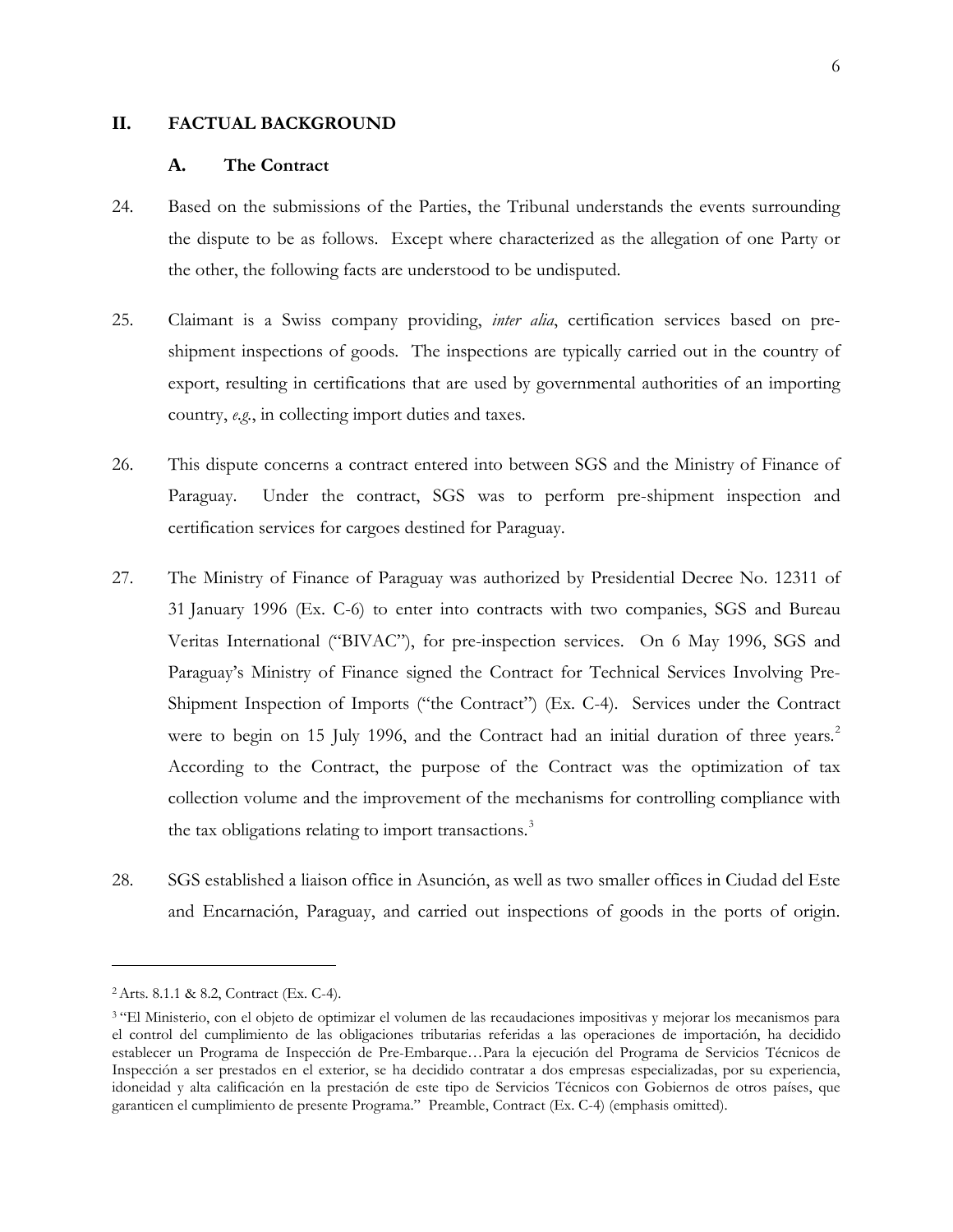According to Claimant, Paraguay's Ministry of Finance paid SGS's invoices for the period between July 1996 and February 1997, but no payment was made for the March 1997 invoice or the invoices that followed thereafter (with the exception of one payment). SGS continued to conduct pre-inspection services, however. Respondent does not dispute that payment was not made on some number of SGS's invoices, although it contests whether all amounts were owed and raises questions as to whether nonpayment was justified or excused.

- 29. On 24 February 1999, the Ministry of Finance informed SGS of its intent to terminate the Contract pursuant to Article 8.2, which allows either party to choose not to renew the Contract with four months' notice prior to the expiration of the Contract's original term (or any renewal term). Subsequently, on 1 June 1999, representatives of the Ministry of Finance and SGS met. According to SGS, which points to correspondence following the meeting, the Ministry of Finance and SGS mutually agreed to terminate the Contract by 7 June 1999.
- 30. SGS made repeated requests for payment on the outstanding invoices, which remain unpaid to date. SGS contends that at different points in time, various Paraguayan officials acknowledged Paraguay's obligation to make payment to SGS. Paraguay and its agencies initiated a number of investigations into the validity of the Contract and the services performed under it.

#### **B. Relevant Contractual Provisions**

31. According to Article 2.1 of the Contract, SGS was to carry out the physical inspection of goods prior to shipment in their country of origin, and determine whether the goods submitted to inspection corresponded to the importer's declaration. Article 2.2 required SGS to verify the price invoiced by the seller and establish whether it fell within reasonable limits. SGS was then to provide its opinion on the customs value of the imported goods, under Article 2.3. Under Article 2.4, SGS was also to provide a recommendation for the tariff classification of the goods, and under Article 2.6, SGS was to establish the country of origin of the goods. Upon completion of the verification process, based on its findings, SGS was to issue an Inspection Certificate or Discrepancy Report to the General Customs Department of Paraguay under Article 2.8. Under Articles 2.9 and 2.10, SGS agreed to provide Paraguay with training programs for General Customs Department officials, to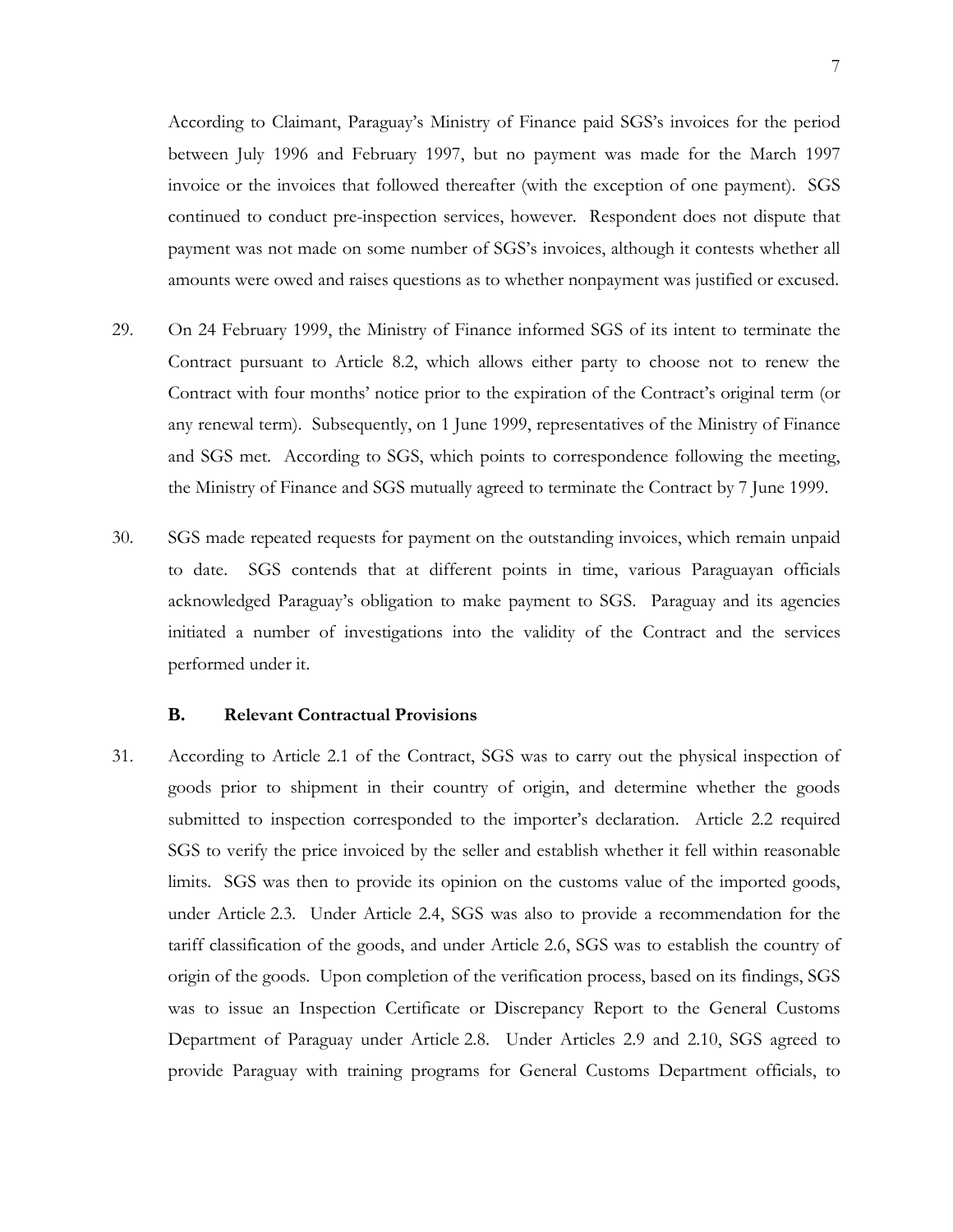provide technical assistance and advice, and to contribute to the implementation of a Data Bank based upon the information contained in the Inspection Certificates.

- 32. The Contract also provided, under Article 3.4, that SGS would receive at its liaison office in Paraguay, for each commercial transaction, an Inspection Request from the importer and accompanying documentation.
- 33. In exchange for the performance of SGS's obligations, according to Article 4, Paraguay agreed to pay SGS, in United States Dollars, a fee amounting to 1.3% of the FOB value of the goods shown in the Inspection Certificate or in the Discrepancy Report. A minimum US\$ 280 fee would be applicable where the rate of 1.3% would produce a smaller fee amount.
- 34. Article 9, concerning dispute resolution (*solución de conflictos*), provided that "[a]ny conflict, controversy or claim deriving from or arising in connection with this Agreement, breach, termination or invalidity, shall be submitted to the Courts of the City of Asunción under the Law of Paraguay."<sup>[4](#page-10-1)</sup>
- 35. Finally, with regard to termination, Article 7.1 provided that either party could terminate the Contract by reason of non-compliance. Article 7.2 allowed the Ministry of Finance to unilaterally terminate the Contract on grounds of opportunity, merit or convenience, caused by or related to the public interest, with 120 days' notice. Article 8.2 provided that the Contract's original three-year term could be renewed unless either party notified the other in writing of its intention not to extend the Contract beyond the originally agreed upon or renewal term, and did so at least four months before the expiration of that term.

### <span id="page-10-0"></span>**III. PRELIMINARY CONSIDERATIONS**

 $\overline{a}$ 

36. Before proceeding to consider Respondent's various objections to this Tribunal's jurisdiction to hear Claimant's claims, it will be helpful to address certain general considerations that guide the Tribunal's analysis.

<span id="page-10-1"></span><sup>4</sup> "Cualquier conflicto, controversia o reclamo que se derive o se produzca en relación al presente Contrato, incumplimiento, resolución o invalidez, deberá ser sometido a los Tribunales de la Ciudad de Asunción según la Ley Paraguaya." Art. 9.1, Contract (Ex. C-4).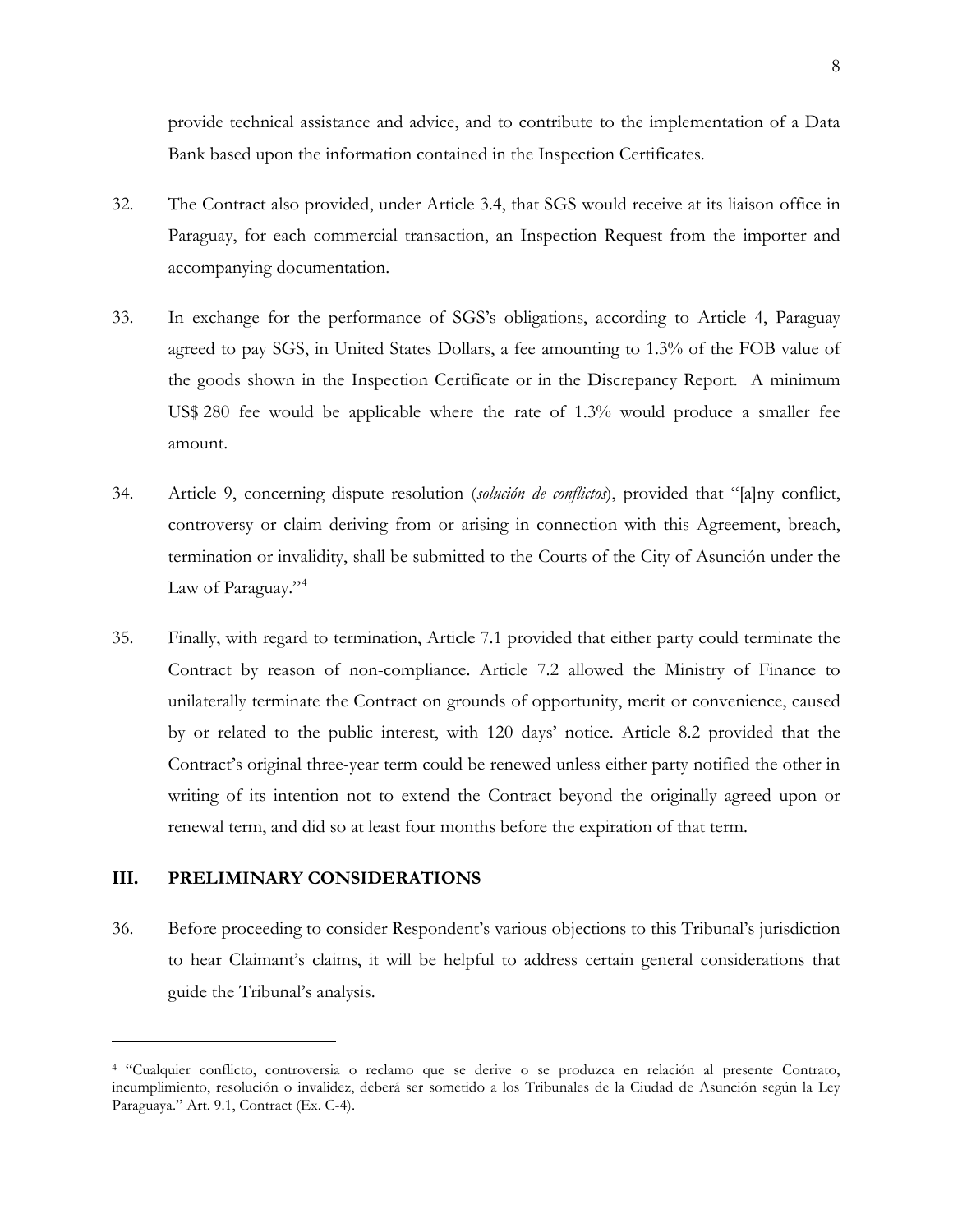#### **A. Relevant Texts**

- 37. Claimant's case is premised on alleged acts and omissions by Respondent that, according to Claimant, violate Respondent's obligations under the BIT. Necessarily, therefore, the Tribunal will look first to the text of the BIT itself. Jurisdiction under the BIT is founded on Article 9, which provides, "for purposes of solving disputes with respect to investments between a Contracting Party and an investor of the other Contracting Party," that "[i]f…consultations do not result in a solution within six months from the date of request for settlement, the investor may submit the dispute either to the national jurisdiction of the Contracting Party in whose territory the investment has been made or to international arbitration. In the latter event, the investor has the choice between" ICSID and *ad hoc* arbitration under the UNCITRAL rules.
- 38. Here, Claimant having elected ICSID arbitration under BIT Article 9(2)(a), Article 25 of the ICSID Convention is also applicable to the Tribunal's jurisdictional inquiry. Article 25 provides, in pertinent part:

(1) The jurisdiction of the Centre shall extend to any legal dispute arising directly out of an investment, between a Contracting State…and a national of another Contracting State, which the parties to the dispute consent in writing to submit to the Centre….

39. Article 9(6) of the BIT specifies that:

[t]he arbitral tribunal shall decide on the basis of the present Agreement [*i.e.*, the BIT] and other relevant agreements between the Contracting Parties; of the terms of any particular agreement that may have been concluded with respect to the investment; of the law of the Contracting State party to the dispute, including its rules on the conflict of laws; of such principles and rules of international law as may be applicable.

40. Among the applicable principles and rules of international law will be the Vienna Convention on the Law of Treaties (both Switzerland and Paraguay having ratified the Convention), and in particular the principles of treaty interpretation set forth in Articles 31- 33 thereof.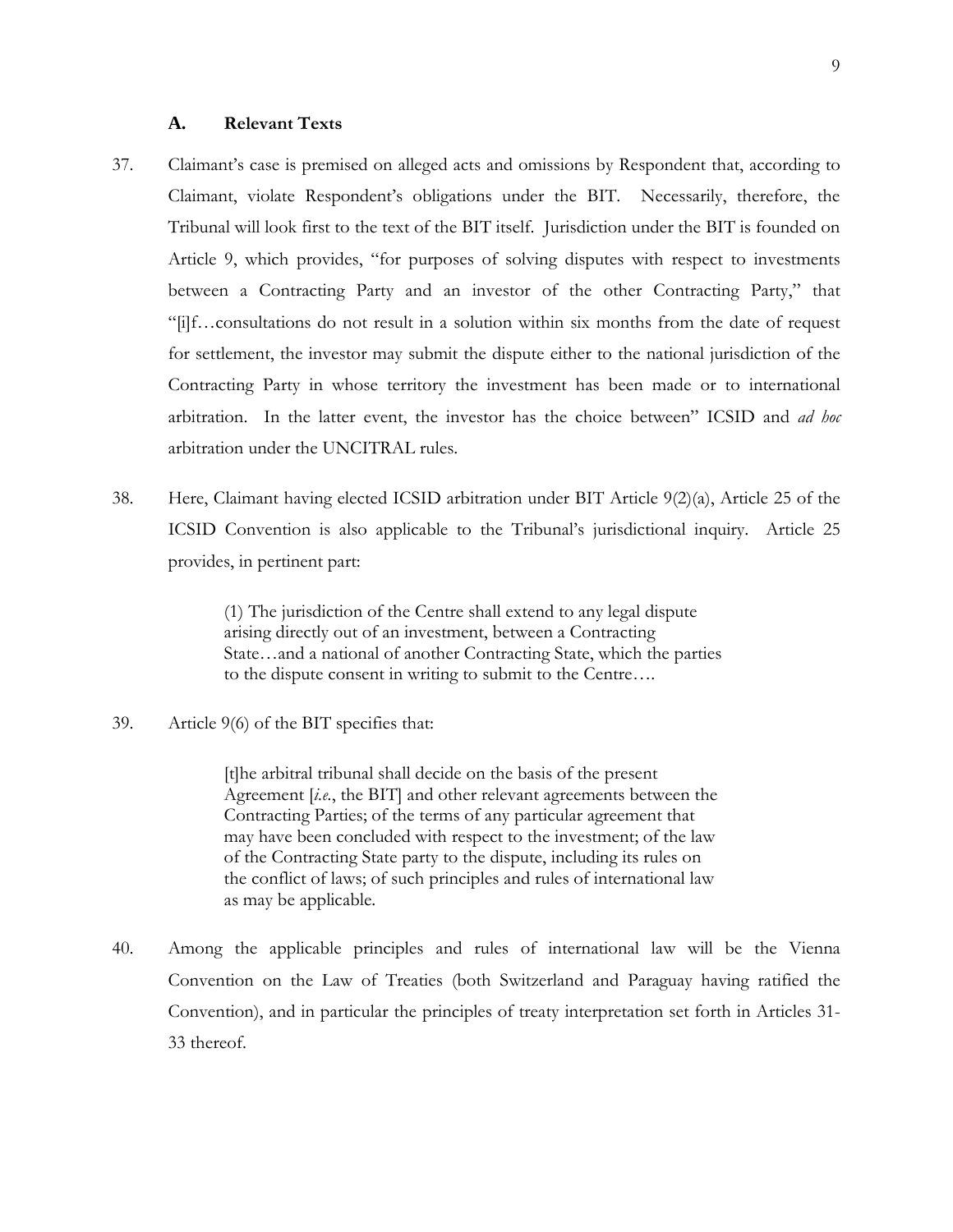- 41. Both Parties have also drawn the Tribunal's attention to the decisions of other investment treaty tribunals, where helpful to their arguments, to contend that this Tribunal should or should not come to similar conclusions on similar questions. It is of course clear that there is no rule of *stare decisis* in investment treaty arbitration, that each Tribunal has its own mandate and competence, and that the decisions of prior tribunals in other cases are not binding on us in any respect. However, we find it appropriate to consider the reasoning of and conclusions reached by such tribunals, and to assess their persuasive force in the particular circumstances presented in this case before us.
- 42. For the sake of the coherent and reasoned development of investment law, it is likewise appropriate in many cases to articulate where and why we do or do not follow the approaches of other tribunals, particularly on issues where prior tribunals' approaches have diverged. Such discussions are all the more likely in this case, where the Parties have made heavy reference to two prior investment treaty cases involving SGS contracts for preshipment inspection services—*SGS v. Pakistan*<sup>[5](#page-12-0)</sup> and *SGS v. Philippines*<sup>[6](#page-12-1)</sup>—and where there has now emerged a decision on jurisdiction in another investment treaty case—*BIVAC v. Paraguay*—involving Paraguay's contract for such services on terms claimed to be "substantially similar, if not identical"<sup>[7](#page-12-2)</sup> to the Contract between SGS and Paraguay in this case.

# **B. Standards at the Jurisdictional Stage**

 $\overline{a}$ 

<span id="page-12-3"></span>43. At this stage of the proceedings, the Tribunal has before it only the Parties' arguments on jurisdiction and a limited evidentiary record, reflecting the extent to which the Parties have seen fit to address factual matters at this time. Accordingly, lacking a full presentation of the Parties' claims, defenses, and evidence at this preliminary, jurisdictional stage, the Tribunal must take care to give the proper treatment to the Parties' factual allegations and legal arguments.

<span id="page-12-0"></span><sup>5</sup> *SGS Société Générale de Surveillance S.A. v. Islamic Republic of Pakistan*, ICSID Case No. ARB/01/13, Decision of the Tribunal on Objections to Jurisdiction, 6 August 2003 ("*SGS v. Pakistan*, Decision on Jurisdiction").

<span id="page-12-1"></span><sup>6</sup> *SGS Société Générale de Surveillance S.A. v. Republic of the Philippines*, ICSID Case No. ARB/02/6, Decision of the Tribunal on Objections to Jurisdiction, 29 January 2004 ("*SGS v. Philippines*, Decision on Jurisdiction").

<span id="page-12-2"></span><sup>7</sup> Respondent's Letter to the Tribunal, 9 June 2009 (regarding *BIVAC v. Paraguay* Decision on Jurisdiction).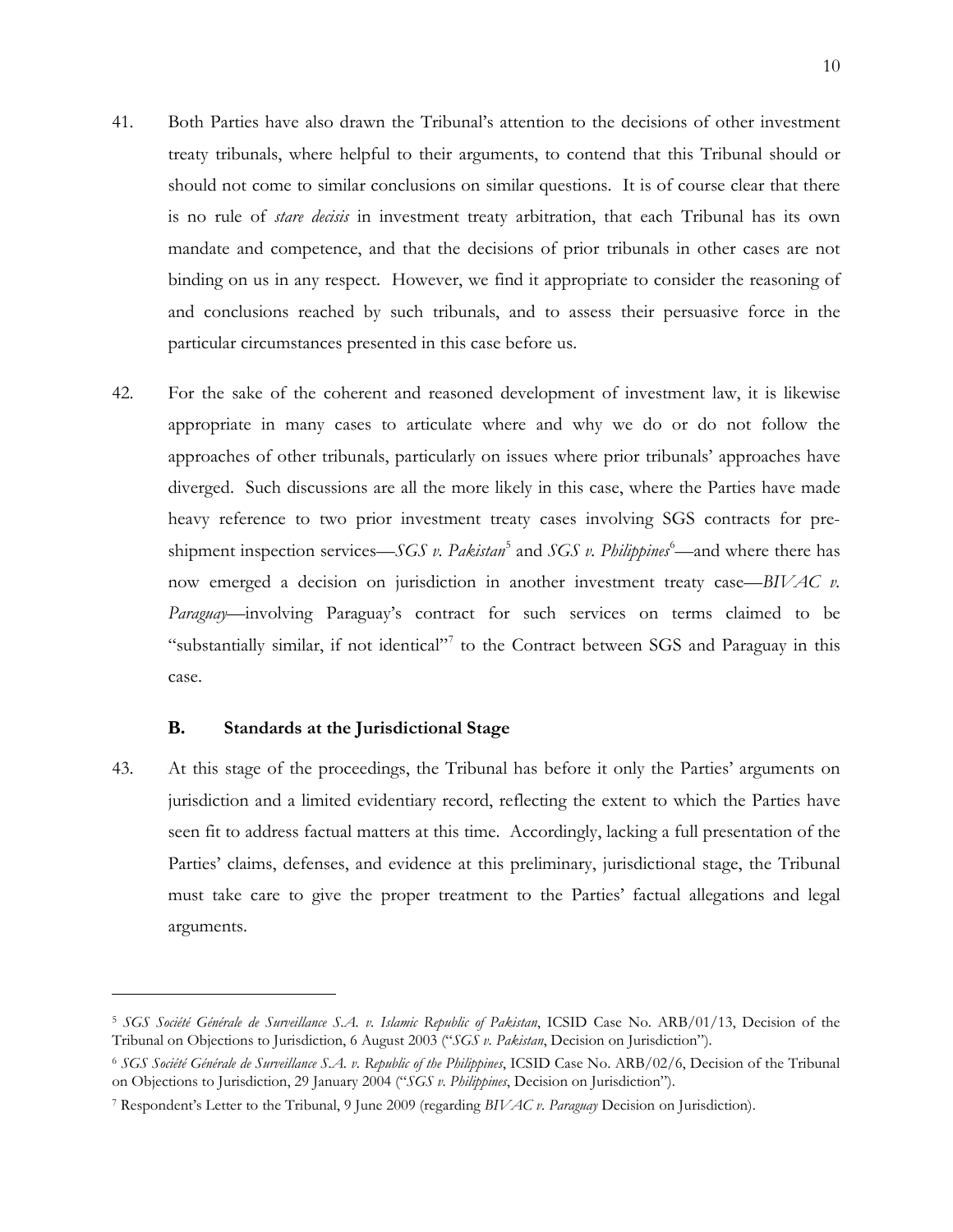44. The Parties both invoked the now-familiar notion that, for purposes of determining whether Claimant has stated a BIT claim over which the Tribunal has jurisdiction, the Tribunal should consider whether the facts alleged by Claimant, if proven, could give rise to a violation of the Treaty. For example, referring to certain claims of SGS, Respondent argued in its Reply that this Tribunal "need not take this claim at face value. Rather, it should consider if the facts asserted by SGS are capable of being regarded as breach of the B.I.T."<sup>[8](#page-13-0)</sup> Respondent contended that Claimant has failed to allege facts that would amount to a breach of the BIT, as required to pass jurisdictional muster on such a *prima facie* standard. In turn, Claimant, quoting the opinion of its legal expert, argued that:

> [a]t the jurisdictional threshold, the [C]laimant need only establish that, *assuming* the truth of the facts alleged, those facts *could* violate the provisions of the treaty at issue. Conversely, the Claimant need *not*, for jurisdictional purposes, prove the fact[s] alleged. Nor need the [C]laimant establish that were it ultimately to prove those facts, they necessarily *would* violate the relevant treaty. It suffices for jurisdiction if the facts, the truth of which must be presupposed, *could* violate the treaty.<sup>[9](#page-13-1)</sup>

- 45. At the hearing on jurisdiction, Claimant confirmed its position that the Tribunal should take as true *all* facts asserted by Claimant: not only those facts that go to the sufficiency of the claims as stated, but also those facts that may be necessary for the determination of the Tribunal's jurisdiction under the BIT and the ICSID Convention.<sup>[10](#page-13-2)</sup>
- 46. In the Tribunal's view, however, it is necessary to distinguish the two inquiries. The question of what standard the Tribunal should apply at the jurisdictional stage in addressing facts relevant to whether a claimant has adequately stated its claims and can proceed to the merits is different from the question of the standard for findings of fact necessary to establish jurisdiction.

<span id="page-13-0"></span><sup>8</sup> Respondent's Reply to Claimant's Counter-Memorial on Jurisdiction, 29 December 2008 ("Respondent's Reply"), at para. 105.

<span id="page-13-1"></span><sup>9</sup> Claimant's Rejoinder on Jurisdiction, 9 March 2009 ("Claimant's Rejoinder"), at para. 87 (quoting Reisman Opinion at para. 7) (emphasis in original).

<span id="page-13-2"></span><sup>10</sup> Transcript, Hearing on Jurisdiction, 6 April 2009 at 65:10 to 67:9; *see also* Reisman Opinion at para. 34.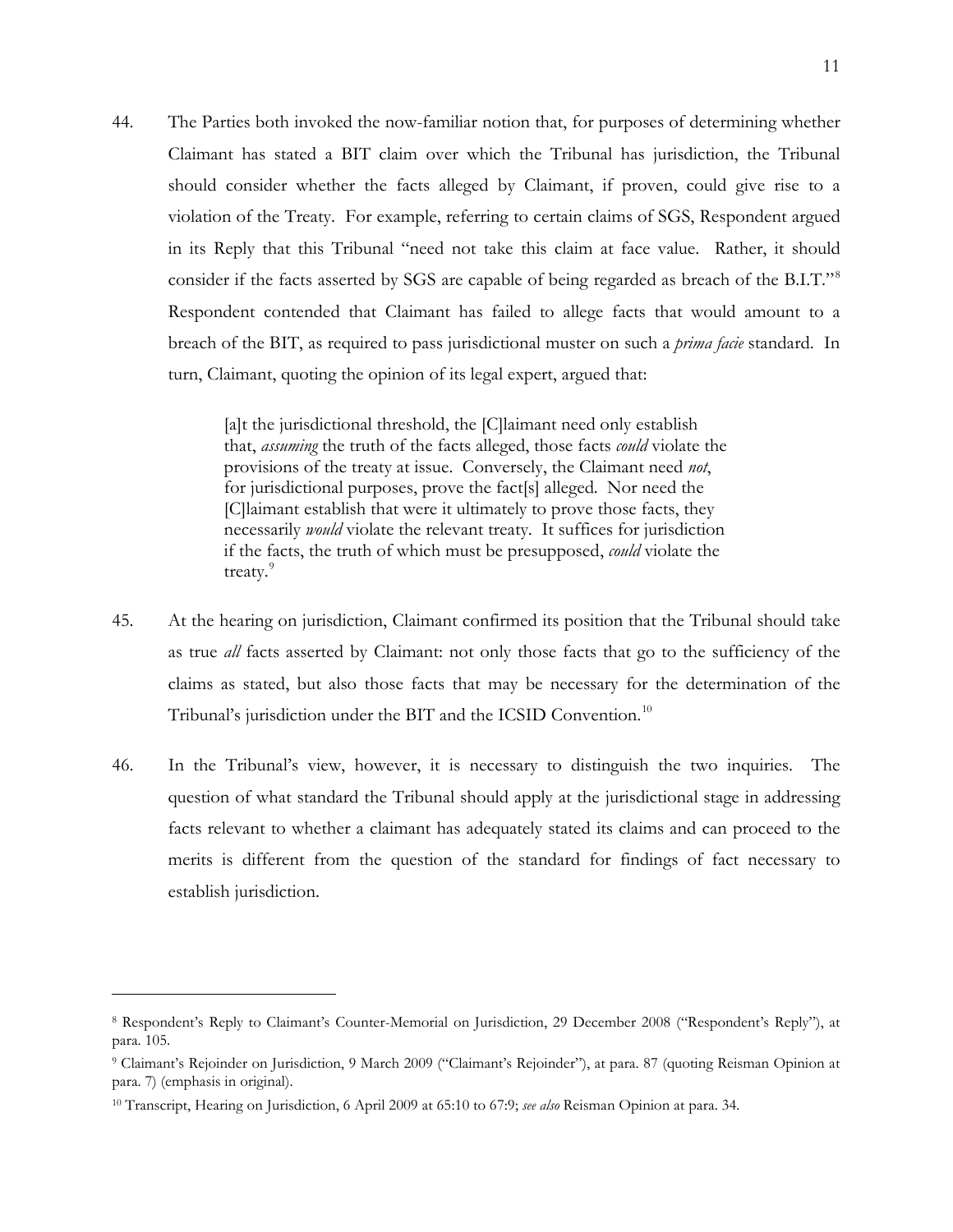- 47. It is well accepted that, at the jurisdictional stage, Claimant need not prove the facts that it alleges in order to state a claim over which this Tribunal has jurisdiction. All Claimant needs to do is to allege facts that, if proven at the merits stage, could constitute a violation of Treaty protections. That is, absent exceptional circumstances, $11$  the Tribunal will evaluate whether the acts and omissions of Respondent, taken as they are alleged by Claimant, are capable of making out a Treaty violation—leaving it to the merits stage for Claimant to prove those allegations.
- 48. This is the oft-quoted approach of Judge Higgins' separate opinion in the ICJ's *Oil Platforms* case: a tribunal should "accept *pro tem* the facts as alleged by [the claimant] to be true and in that light to interpret [the treaty] for jurisdictional purposes – that is to say, to see if on the basis of [the claimant's] claims of fact there could occur a violation of one or more of [the treaty provisions]."<sup>12</sup>
- 49. Many investment treaty tribunals have echoed this approach.<sup>[13](#page-14-2)</sup> As the tribunal observed in *SGS v. Pakistan*, "we consider that if the facts asserted by Claimant are capable of being regarded as alleged breaches of the BIT, consistently with the practice of ICSID tribunals, the Claimant should be able to have them considered on their merits."<sup>[14](#page-14-3)</sup> This approach was succinctly expressed by the tribunals in *Impregilo v. Pakistan*, which considered "whether the facts as alleged by Claimant in this case, if established, are capable of coming within those provisions of the BIT which have been invoked,"[15](#page-14-4) and *Bayındır v. Pakistan*, which asked whether the facts alleged "fall within those provisions [invoked] or are capable, if proved, of constituting breaches of the obligations they refer to."<sup>[16](#page-14-5)</sup>

<span id="page-14-0"></span><sup>11</sup> For example, the tribunal in *Amco* left room to depart from this approach in the event of "manifest or obvious misdescription or error in the characterization of the dispute by the Claimants." *Amco Asia Corp. v. Republic of Indonesia*, ICSID Case No. ARB/81/1, Decision on Jurisdiction, 25 September 1983, at para. 38.

<span id="page-14-1"></span><sup>12</sup> *Case Concerning Oil Platforms (Islamic Republic of Iran v. United States of America)*, 1996 I.C.J. 803 ("*Oil Platforms*"), Separate Opinion of Judge Rosalyn Higgins at para. 32.

<span id="page-14-2"></span><sup>13</sup> *See, e.g.*, *Methanex v. United States*, UNCITRAL (NAFTA), Partial Award, 7 August 2002, at para. 112; *Plama Consortium Ltd. v. Republic of Bulgaria*, ICSID Case No. ARB/03/24, Decision on Jurisdiction, 8 February 2005, at para. 132.

<span id="page-14-3"></span><sup>14</sup> *SGS v. Pakistan*, Decision on Jurisdiction at para. 145 (citation omitted).

<span id="page-14-4"></span><sup>15</sup> *Impregilo S.p.A. v. Islamic Republic of Pakistan*, ICSID Case No. ARB/03/03, Decision on Jurisdiction, 22 April 2005, at para. 254 ("*Impregilo v. Pakistan*, Decision on Jurisdiction") (emphasis in original).

<span id="page-14-5"></span><sup>16</sup> *Bayındır Insaat Turizm Ticaret Ve Sanayi A.S. v. Islamic Republic of Pakistan*, ICSID Case No. ARB/03/29, Decision on Jurisdiction, 14 November 2005, at para. 197 ("*Bayındır v. Pakistan*, Decision on Jurisdiction").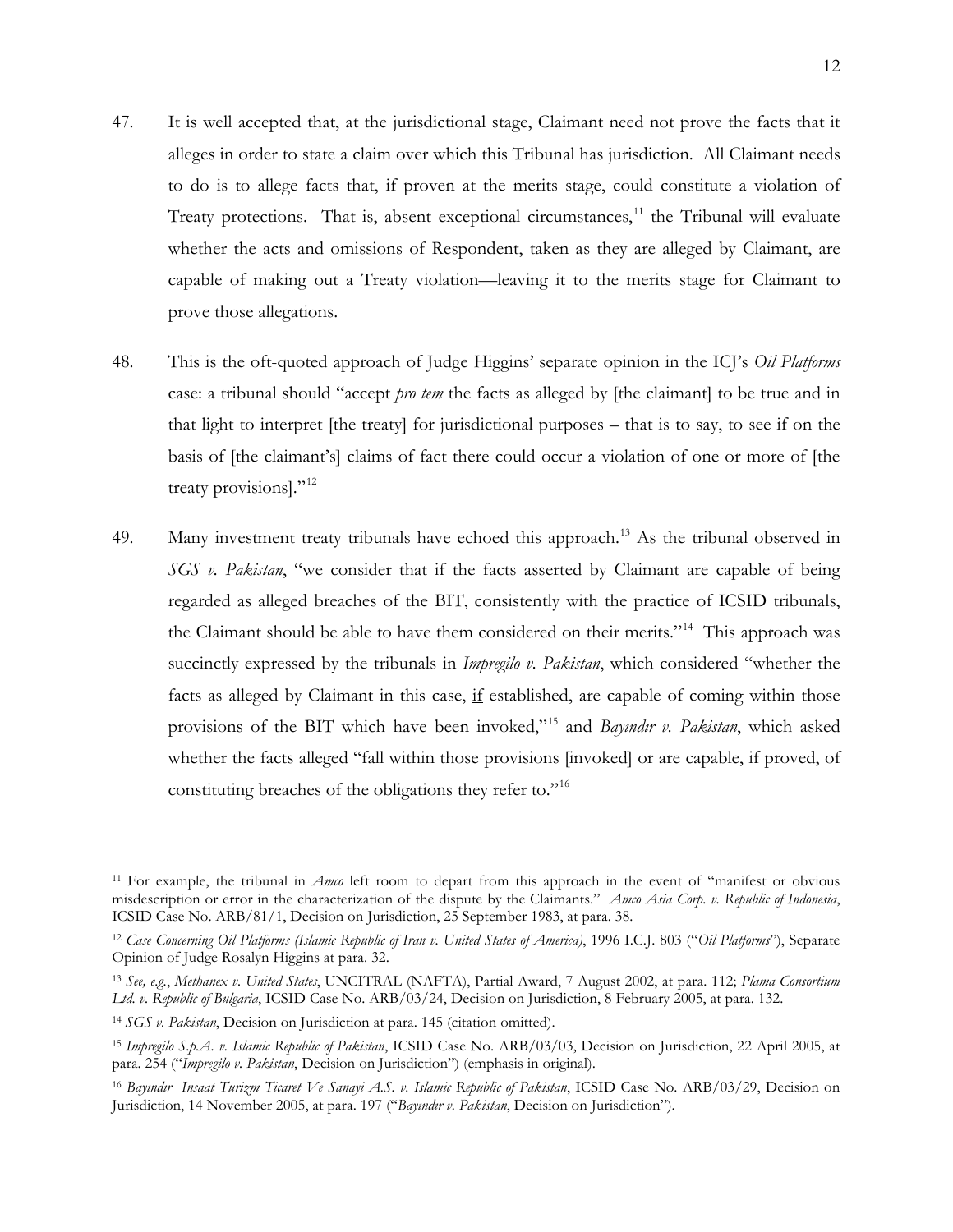- 50. We note that this standard is different from a "*prima facie*" standard—a term that is frequently invoked, but that has the potential needlessly to confuse the issue. A *prima facie* standard would apply at the merits stage to the evidence that is put forward by a claimant (or by a respondent, in the case, for example, of an affirmative defense). Black's Law Dictionary explains that *prima facie* evidence is, *inter alia*, "[t]hat quantum of evidence that suffices for proof of a particular fact until the fact is contradicted by other evidence" and that a *prima facie* case is one, *inter alia*, in which "not only...plaintiff's evidence would reasonably allow [the] conclusion plaintiff seeks, but also that plaintiff's evidence compels such a conclusion if the defendant produces no evidence to rebut it."<sup>[17](#page-15-0)</sup> Once a claimant has offered evidence that makes a *prima facie* showing, respondent must then produce evidence to rebut the claimant's factual assertions. But this is a matter for the merits phase, during which the tribunal weighs the sufficiency of the Parties' evidence. At the jurisdictional phase, the claimant is not asked to make a *prima facie* showing of its case on the merits; it is not required to produce evidence to support its allegations about the respondent's purported default. As discussed above, all a claimant needs to do is show that the facts that it has alleged (though not yet proven) could violate the treaty in question.<sup>18</sup>
- 51. It is equally well accepted that, for jurisdictional purposes, it is sufficient that the facts as asserted by Claimant, if proven, *could* (not would) violate the provisions of the BIT. In other words, at the jurisdictional stage, the Tribunal need not decide whether, assuming the factual allegations were proven, the claim would prevail as a matter of law. Judge Higgins drew this distinction, too, in her separate opinion:

It is interesting to note that in the *Mavrommatis* case the Permanent Court said it was necessary, to establish its jurisdiction, to see if the Greek claims "would" involve a breach of the provisions of the article. This would seem to go too far. Only at the merits, after deployment of evidence, and possible defences, may "could" be converted to "would". The Court should thus see if, on the facts as alleged by Iran, the United States actions complained of might violate the Treaty articles.<sup>[19](#page-15-2)</sup>

<span id="page-15-0"></span><sup>&</sup>lt;sup>17</sup> BLACK'S LAW DICTIONARY (6<sup>th</sup> ed. 1990) at 1189-90.

<span id="page-15-1"></span><sup>18</sup> One might say that a claimant must allege a *prima facie* case at the jurisdictional stage, but it need not make that case until the merits stage.

<span id="page-15-2"></span><sup>19</sup> *Oil Platforms*, Separate Opinion of Judge Rosalyn Higgins at para. 33.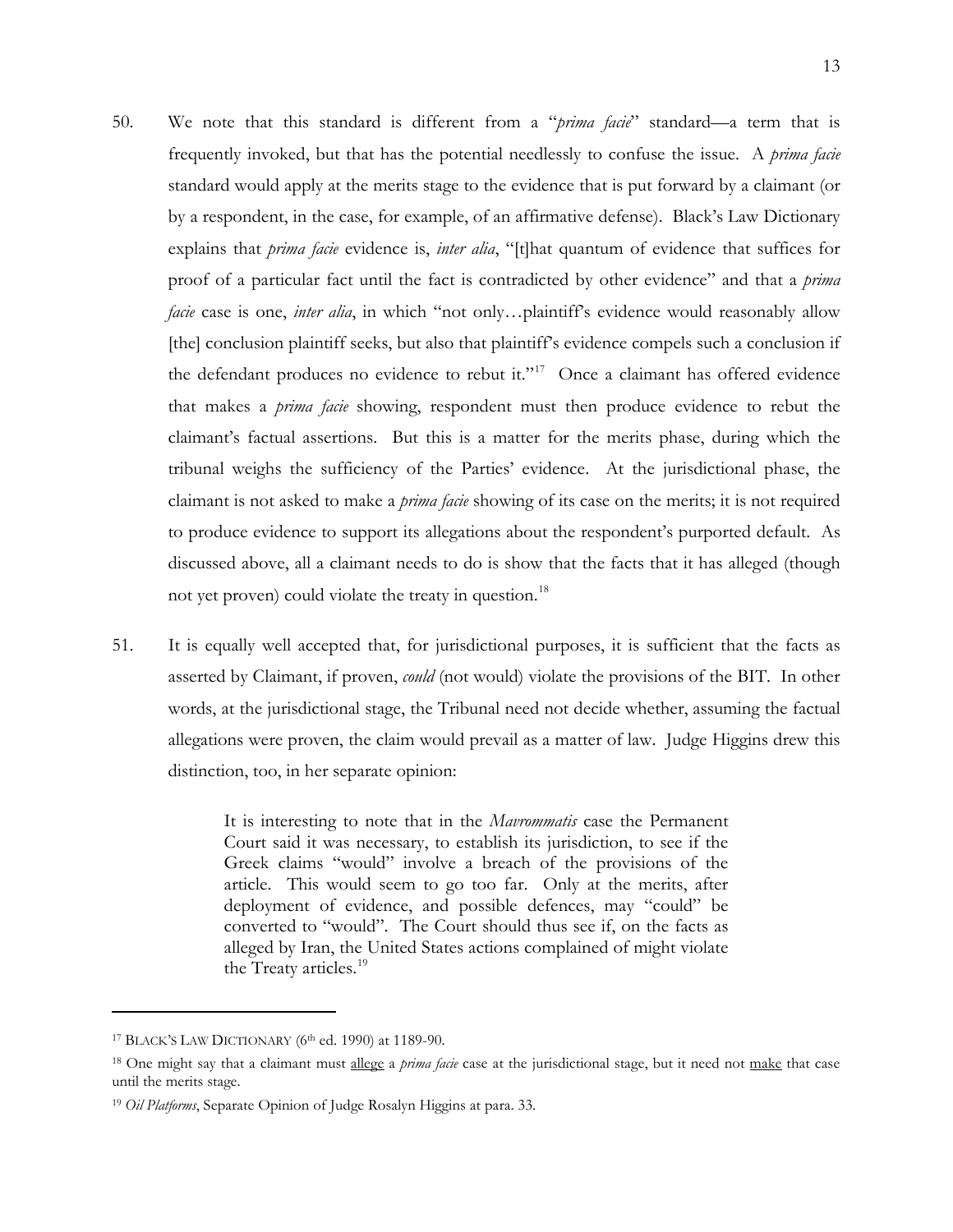- 52. If the rule were otherwise, the inquiry could not properly be considered jurisdictional. A determination that a given set of alleged facts, even if proven, would not constitute a violation of a legal right is, in effect, a holding on the merits. That would be the consequence, for example, if a tribunal were to uphold an objection that a claim is "manifestly without legal merit" under ICSID Arbitration Rule 41(5). Thus, so long as the objection goes only to the authority of the Tribunal to hear claims for the breach of the legal right identified by the Claimant, the Tribunal's review of the sufficiency of the legal allegations, like its review of the factual allegations, is limited.
- 53. A fundamentally different approach is required, however, for issues that are directly determinative of the Tribunal's jurisdiction—such as, for example, issues of consent, nationality, covered investment, territoriality, or the temporal scope of treaty protection. If the Tribunal is to make jurisdictional determinations on such issues in a threshold jurisdictional stage (rather than joining them to the merits), the Tribunal must reach definitive findings of fact and conclusions of law. Without such determinations, the Tribunal cannot satisfy itself that it has jurisdiction to hear the merits of the dispute.
- 54. This is because the investment treaty context brings with it specific, threshold jurisdictional requirements that are articulated in the relevant investment treaty, and (in some cases such as this one) in the ICSID Convention. For example, the Switzerland-Paraguay Treaty may be invoked only by an investor of a Contracting Party, as defined in Article 1(1) of the Treaty. Likewise, under Article 25 of the ICSID Convention, an ICSID tribunal may hear only a legal dispute between a Contracting State and a national of another Contracting State. It is not sufficient merely to allege the nationality of the investor in order to determine that the Tribunal has jurisdiction *rationae personae*; nationality must be established conclusively at the jurisdictional stage.
- 55. Where the Tribunal's jurisdiction with respect to threshold requirements of the Treaty or ICSID Convention turns on the existence (or absence) of certain disputed facts, the Tribunal cannot merely take Claimant's factual allegations as true, and wait until the merits stage to ascertain whether those facts are established. Such disputed facts must be proven at the jurisdictional stage, so that the Tribunal can make a definitive determination of its own jurisdiction. If the evidence is insufficient to ascertain the facts, the Tribunal can choose to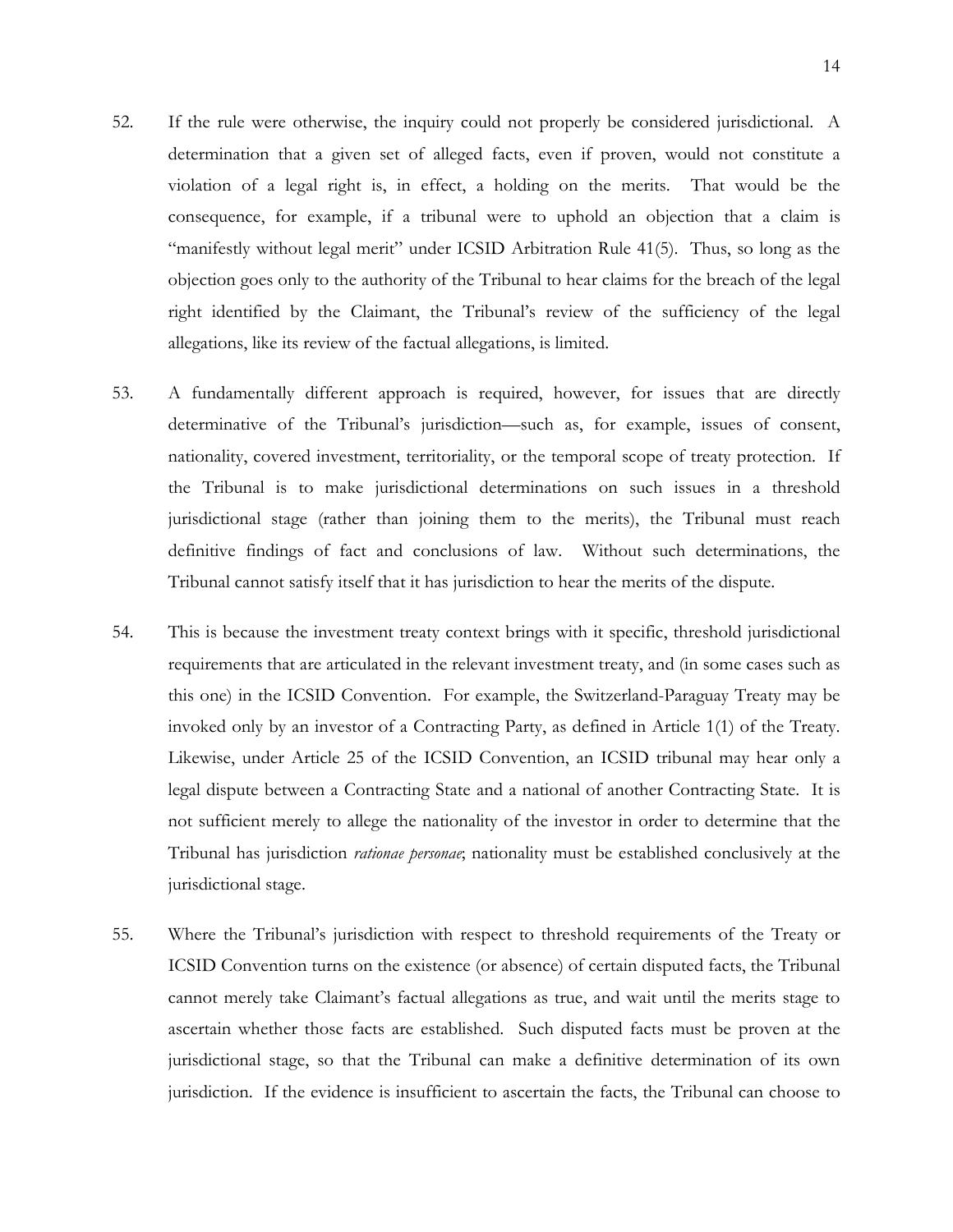join the jurisdictional determination to the merits stage for further development of the evidence—but it cannot determine that it has jurisdiction on a *pro tempore* basis, without assuring itself that the necessary facts are proven.

- 56. As stated by the Tribunal in *Inceysa v. El Salvador*, "because the ICSID Convention obligates the Arbitral Tribunal to decide its own competence, it implicitly gives the Tribunal the right to analyze all factual and legal matters that may be relevant in order to fulfill this obligation."[20](#page-17-0) With respect to facts that go to the issue of *jurisdiction*, this Tribunal agrees with the *Inceysa* tribunal's conclusion that it is "obligated to analyze facts and substantive normative provisions that constitute premises for the definition of the scope of the Tribunal's competence."<sup>21</sup>
- 57. The Tribunal's approach here is also consistent in this particular respect with that in *Phoenix Action v. Czech Republic*, where the tribunal concurred with the respondent that in addition to *alleging* sufficient facts to support one or more claims on the merits, "the claimant must *prove* the facts necessary for the establishment of jurisdiction."[22](#page-17-2) The *Phoenix* tribunal went on to endorse this "double approach" to facts relevant to the merits and facts relevant to jurisdiction.<sup>23</sup> As to the former, the tribunal stated that "they have indeed to be accepted as such at the jurisdictional stage, until their existence is ascertained or not at the merits level. $^{24}$  $^{24}$  $^{24}$ However, as to the latter, a different approach is required: "On the contrary, if jurisdiction rests on the existence of certain facts, they have to be proven at the jurisdictional stage."<sup>[25](#page-17-5)</sup>

<span id="page-17-0"></span><sup>20</sup> *Inceysa Vallisoletana, S.L. v. Republic of El Salvador*, ICSID Case No. ARB/03/26, Award, 2 August 2006, at para. 149 ("*Inceysa v. El Salvador*, Award") (referring to Article 41 of the ICSID Convention, which states "The Tribunal shall be the judge of its own competence").

<span id="page-17-1"></span><sup>21</sup> *Inceysa v. El Salvador*, Award at para. 155; *see also Ioan Micula et al. v. Romania*, ICSID Case No. ARB/05/20, Decision on Jurisdiction and Admissibility, 24 September 2008, at para. 66 ("[A] tribunal need not go beyond determining whether the facts alleged by a claimant, if established, are capable of constituting violations of the provisions that are invoked. However, when a jurisdictional issue hinges on a factual determination that may also relate to the merits of the claims, the Tribunal must proceed to a determination of the facts that are presented to it to the extent necessary for jurisdictional purposes. Therefore, a tribunal can make definitive factual findings at the jurisdictional stage too. For example, a tribunal must determine the nationality of a claimant in order to establish its jurisdiction *ratione personae* in a definitive manner.").

<span id="page-17-2"></span><sup>22</sup> *Phoenix Action, Ltd. v. The Czech Republic,* ICSID Case No. ARB/06/5, Award, 15 April 2009, at para. 59 (emphasis added) ("*Phoenix Action*, Award").

<span id="page-17-3"></span><sup>23</sup> *Phoenix Action*, Award at para. 62.

<span id="page-17-4"></span><sup>24</sup> *Phoenix Action*, Award at para. 61.

<span id="page-17-5"></span><sup>25</sup> *Phoenix Action*, Award at para. 61; *see also id.* at paras. 63-64.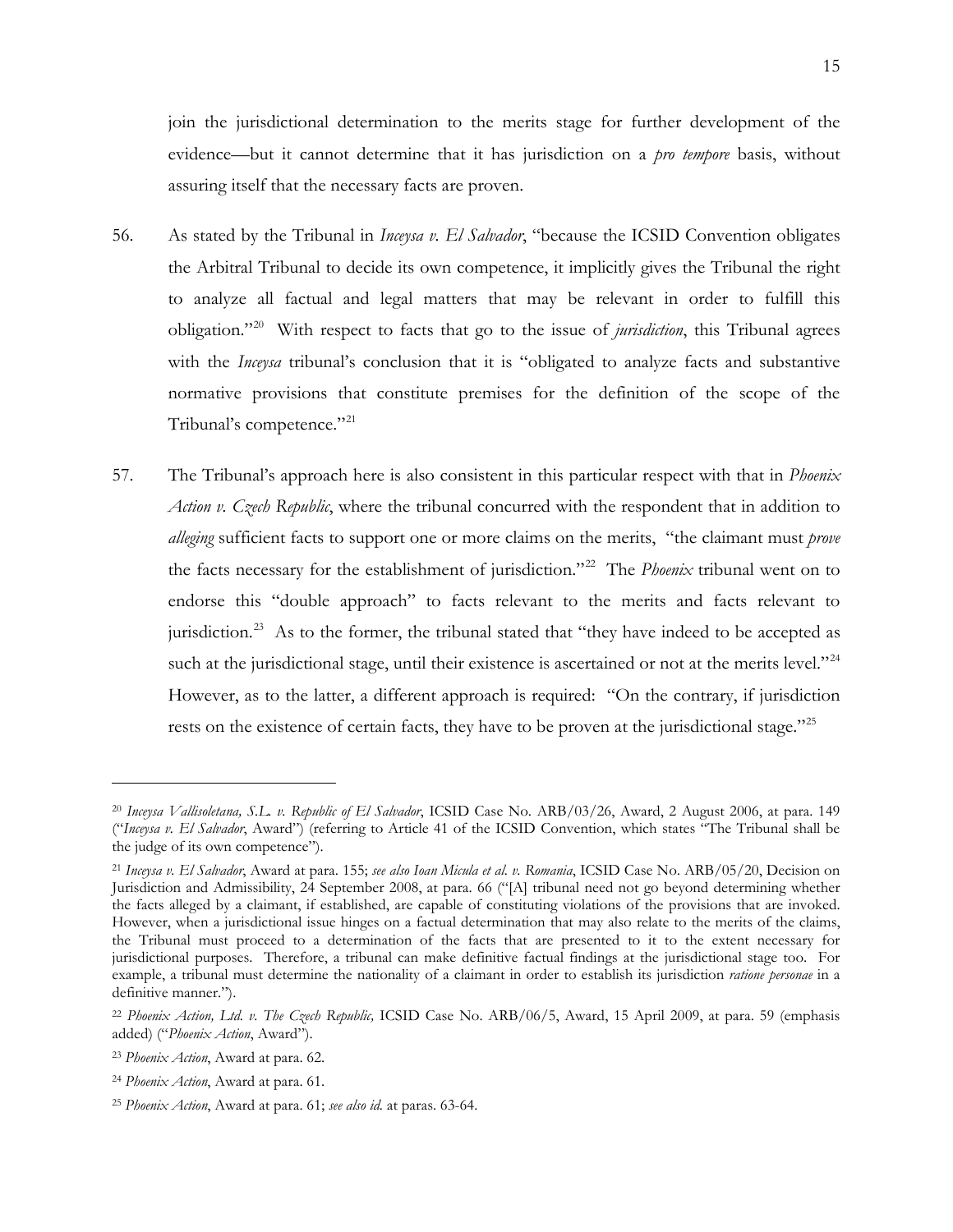58. Claimant suggested at the hearing that the Tribunal should accept as true *all* factual assertions of the Claimant, both those that go to threshold questions of jurisdiction and those needed to make out its claims on the merits. But that cannot be the case, because it would require the Tribunal to forgo the very inquiry it is required to undertake, *i.e.*, determining whether or not the Tribunal has jurisdiction.<sup>[26](#page-18-1)</sup> As the *Pan American v. Argentina* tribunal noted in another jurisdictional context, "if everything were to depend on charaterisations made by a claimant alone, the inquiry to jurisdiction and competence would be reduced to naught, and tribunals would be bereft of the *compétence de la compétence* enjoyed by them under Article 41(1) of the ICSID Convention."<sup>27</sup> Either at a preliminary jurisdictional stage, or before proceeding to the merits if the tribunal has joined jurisdiction to the merits, an ICSID tribunal must conclusively determine all issues that are necessary to establish its jurisdiction, including by making all necessary factual findings.

## <span id="page-18-0"></span>**IV. JURISDICTIONAL LIMITS OF THE BIT AND THE ICSID CONVENTION**

59. Respondent advanced multiple objections to this Tribunal's jurisdiction, several of which crystallized between its Memorial submissions and its Reply. In light of the different standards to be applied (as just discussed in Section [III.B](#page-12-3) above), the Tribunal will separate the objections into those that rest on specific jurisdictional limitations imposed by the terms of the Treaty or the ICSID Convention, addressed in this Section [IV,](#page-18-0) and those that challenge the adequacy, for purposes of jurisdiction, of the claims stated, to be addressed in Section [V](#page-41-0) below.

<span id="page-18-1"></span><sup>26</sup> *See, e.g.*, Dissenting Opinion of Sir Franklin Berman, *Industria Nacional de Alimentos, S.A. and Indalsa Perú S.A. v. Republic of Peru*, ICSID Case No. ARB/03/4, Decision on Annulment, 5 September 2007, at para. 17 ("[I]f particular facts are a critical element in the establishment of jurisdiction itself, so that the decision to accept or to deny jurisdiction disposes of them once and for all for this purpose, how can it be seriously claimed that those facts should be assumed rather than proved?").

<span id="page-18-2"></span><sup>&</sup>lt;sup>27</sup> Pan American Energy LLC and BP Argentina Exploration Co. v. The Argentine Republic, ICSID Case No. ARB/03/13 and *BP America Production Co. et al. v. The Argentine Republic*, ICSID Case No. ARB/04/8, Decision on Preliminary Objections, 27 July 2006, at para. 50. The *Pan American* tribunal was considering the parties' conflicting positions on the proper characterization of various issues as either "jurisdictional" or "merits" issues.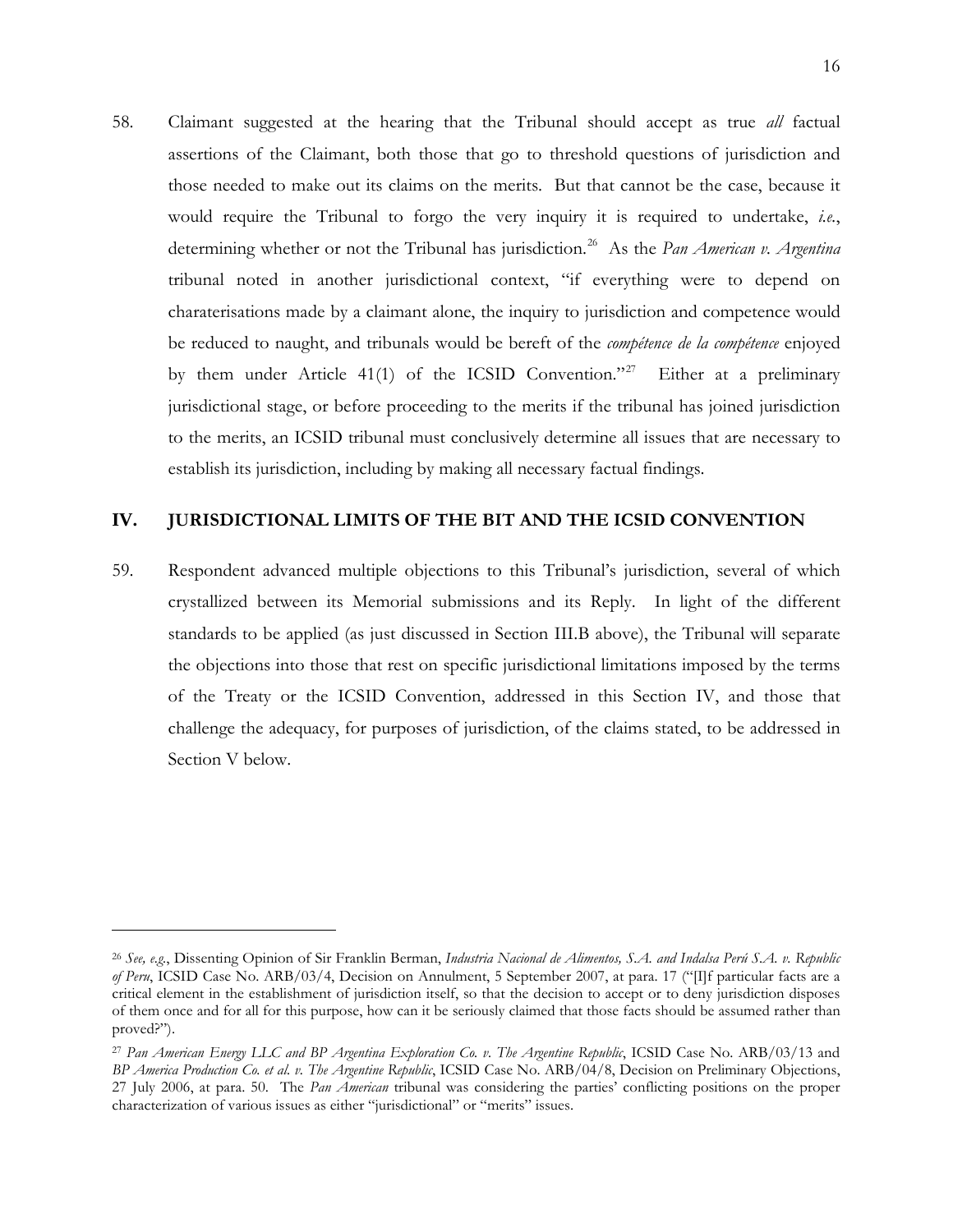## **A. Was There a Valid Expression of Consent?**

- <span id="page-19-2"></span>60. The first of Respondent's jurisdictional objections to which we turn is its contention that the Republic of Paraguay has not consented to the arbitration of this dispute under ICSID's auspices.
- 61. In both of its Memorial submissions, Respondent argued that, although Paraguay is a party to the ICSID Convention, it has not expressed its consent to ICSID jurisdiction with respect to this dispute, as required under the Convention. Respondent pointed to the Preamble of the ICSID Convention, which declares that "no Contracting State shall by the mere fact of its ratification, acceptance or approval of this Convention and without its consent be deemed to be under any obligation to submit any particular dispute to conciliation or arbitration."<sup>[28](#page-19-0)</sup>
- 62. Respondent contended that, according to Paraguayan law, Paraguay's consent to arbitration must be exercised by a representative of the State with full powers, *i.e.*, one constitutionally authorized to bind Paraguay. Respondent maintained that the sole authority capable of giving Paraguay's consent to ICSID jurisdiction over this dispute is the President of Paraguay, and that he has not given such consent.
- 63. Respondent further contended that domestic law prohibits the international arbitration of Claimant's claims, as the Paraguayan Constitution mandates judicial sovereignty in matters of public law. Respondent argued that Paraguay's Constitution bars the arbitration of claims such as this, which affect Government patrimony.
- 64. Respondent did not reiterate this objection to the Tribunal's jurisdiction in its Reply or at the hearing. However, the Reply was characterized as being "in further support" of Respondent's objections to jurisdiction, and "in addition to the bases set forth in the Republic of Paraguay's previous submissions."[29](#page-19-1) Accordingly, the Tribunal understands that Paraguay maintains the objection, and that the Tribunal is required to rule upon it.

<span id="page-19-0"></span><sup>28</sup> Preamble, ICSID Convention.

<span id="page-19-1"></span><sup>29</sup> Respondent's Reply, Introduction.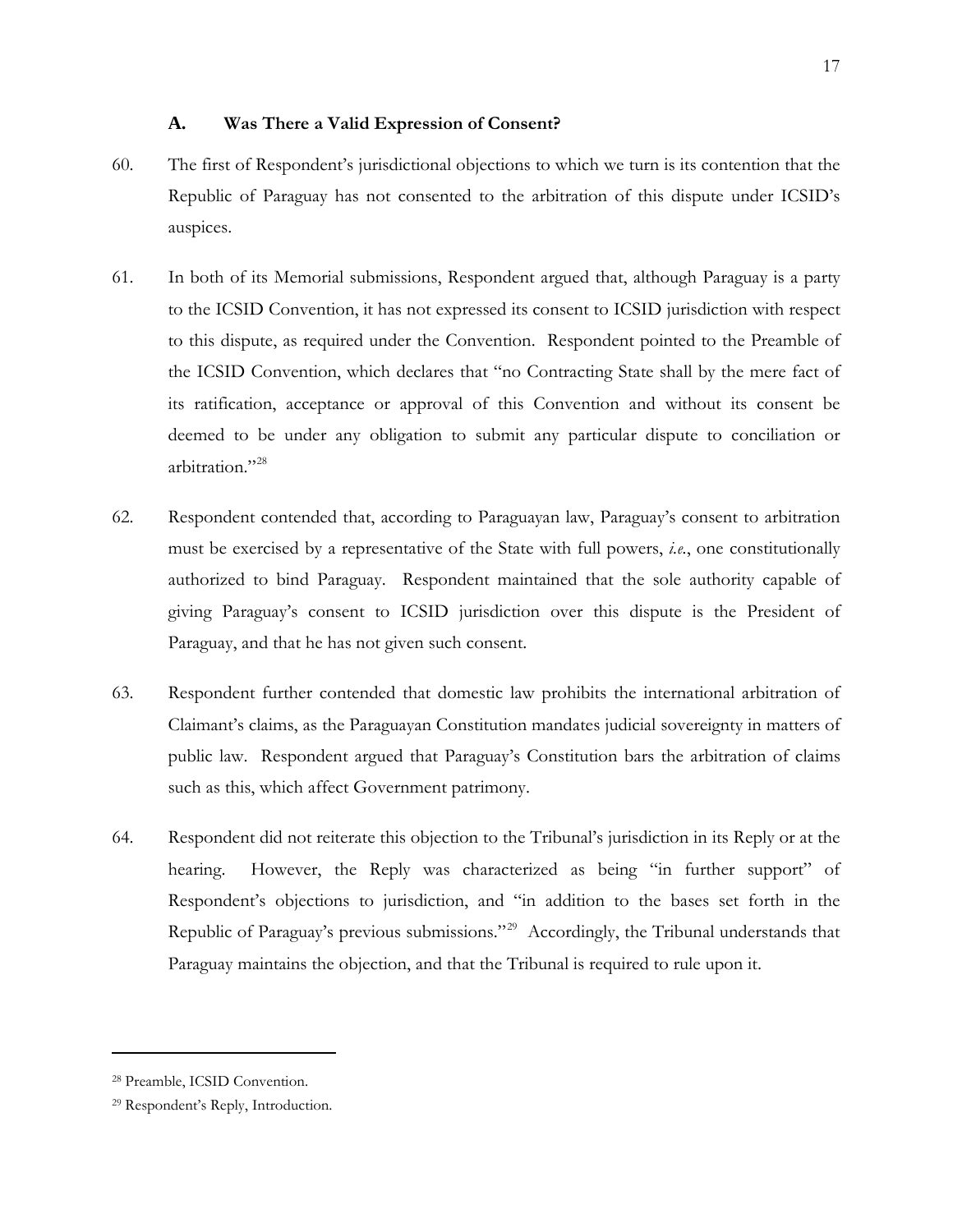- 65. Claimant pointed to Article 9 of the BIT as evidence of Paraguay's express written consent to ICSID jurisdiction for the resolution of this dispute, which in turn meets the written consent requirement of Article 25(1) of the ICSID Convention. Claimant maintained that no further action by Paraguay was required to perfect or confirm its consent to ICSID arbitration of this dispute.
- 66. Claimant argued that, pursuant to Article 27 of the Vienna Convention, Respondent cannot invoke its domestic law to excuse or ignore its international obligations. The arbitrability of the dispute under Paraguayan law therefore cannot and does not affect the Tribunal's jurisdiction. Claimant also maintained that the dispute *is* arbitrable under Paraguayan law, because under Paraguay's Constitution the BIT is incorporated into Paraguayan law.
- 67. In the Tribunal's analysis, it is a straightforward matter to conclude that Respondent has consented to ICSID arbitration of this Treaty dispute.
- 68. Respondent is, of course, correct that Paraguay's ratification of the ICSID Convention did not, standing alone, constitute consent by Paraguay to ICSID arbitration of this particular dispute. The Preamble and Article 25(1) of the ICSID Convention are both clear that the Contracting State in question must "consent in writing" to submit a given dispute to the Centre for arbitration; the ICSID Convention is not itself an instrument of consent.
- 69. Respondent errs, however, in its claim that no such express written consent has been given by Paraguay. Paraguay explicitly consented to ICSID jurisdiction of this and any other "disputes with respect to investments between a Contracting Party [to the BIT] and an investor of the other Contracting Party [to the BIT]" in Article 9 of the Switzerland-Paraguay Treaty. BIT Article 9(4) provides that "[e]ach Contracting Party hereby consents to the submission of an investment dispute to international arbitration." Article 9(2) provides that if "consultations do not result in a solution within six months," "the investor may submit the dispute . . . to international arbitration," and gives the investor a choice between (a) ICSID arbitration, and (b) *ad hoc* arbitration under the UNCITRAL arbitration rules.
- 70. Although it was the subject of some discussion in the early years of investment treaty arbitration, it is now uniformly accepted that the ratification of a bilateral investment treaty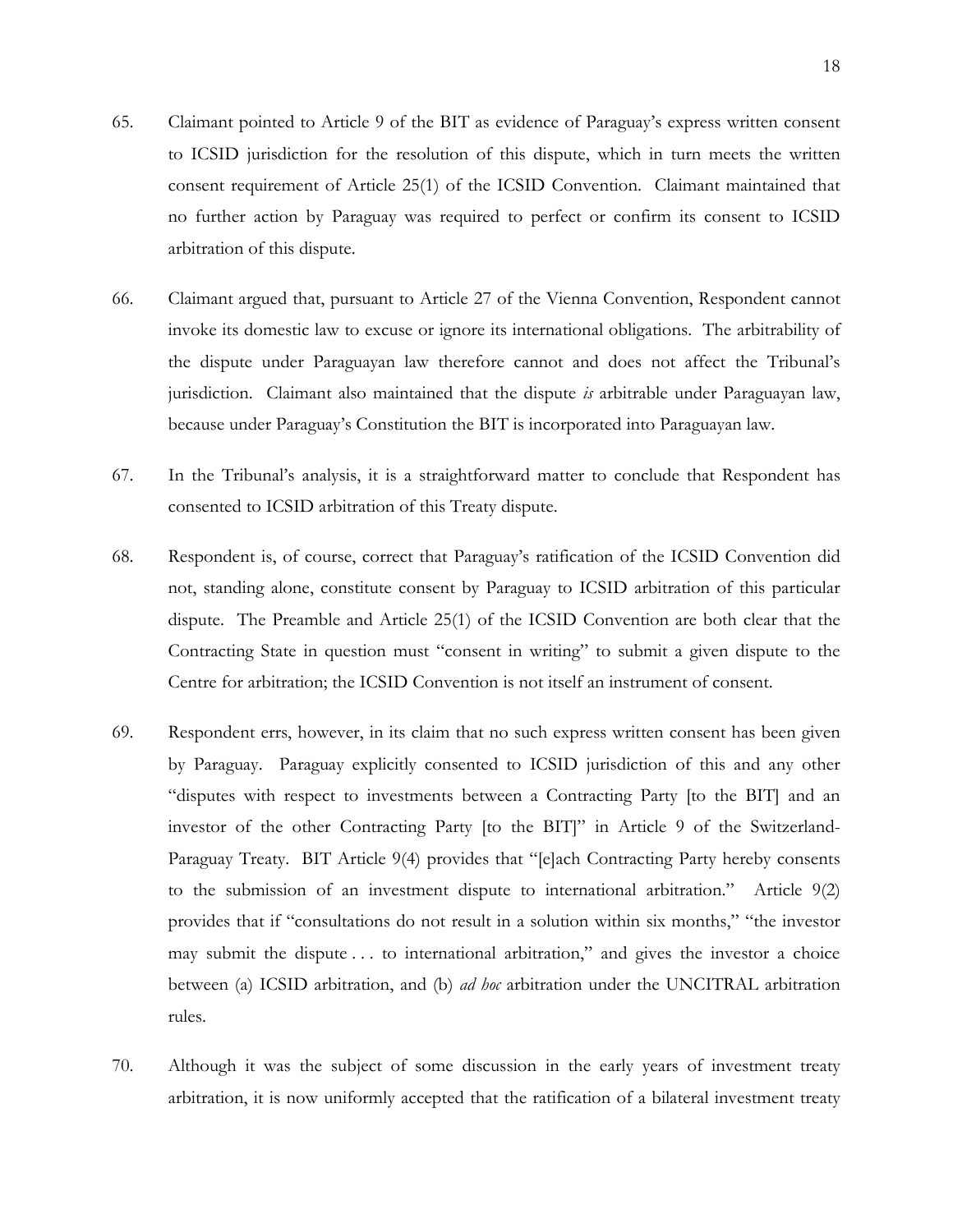containing such provisions constitutes a State's written consent to arbitration of covered disputes.<sup>30</sup> The State's consent in a BIT is often described as an "open invitation" or a "standing offer" to covered investors to submit such disputes to international arbitration, which the investor "accepts" by giving its own written consent to resort to such arbitration (whether prior to or in its Request for Arbitration).<sup>31</sup>

- 71. Paraguay concluded and ratified the Switzerland-Paraguay BIT. Paraguay has not argued that the BIT was not properly ratified, or that it never entered into force. The BIT—and Article 9's unequivocal "consent] to the submission of an investment dispute to international arbitration"—therefore constitutes a binding international obligation of the Republic of Paraguay. This is not an "indirect means" of finding that Paraguay has consented to ICSID arbitration of this dispute, as Paraguay has claimed.<sup>32</sup> Article 9 of the BIT represents a direct and express consent by Paraguay to arbitration of the dispute under ICSID's auspices (provided, of course, that the other jurisdictional requirements of the BIT and the ICSID Convention are satisfied).
- 72. Paraguay nevertheless maintained that some additional act or statement by the Head of State is required under Paraguayan law to bestow the State's consent to arbitration. However, no such limitation or conditionality is anywhere to be found in Article 9 of the BIT; Paraguay did not qualify Article 9(4), for example, in any way. Thus Paraguay's international obligation to submit to ICSID arbitration if the investor so chooses is not limited by any such domestic law requirement. And Claimant is correct that Respondent cannot invoke its domestic law to avoid its obligations under international law. Article 27 of the Vienna

<span id="page-21-0"></span><sup>30</sup> *See Lanco International Inc. v. The Argentine Republic*, ICSID Case No. ARB/97/6, Preliminary Decision on Jurisdiction of the Arbitral Tribunal, 8 December 1998, at paras. 43-44 ("*Lanco v. Argentina*, Decision on Jurisdiction"); *see also, e.g., Impregilo v. Pakistan*, Decision on Jurisdiction at para. 108; *SGS v. Philippines*, Decision on Jurisdiction at para. 31; Christoph H. Schreuer, THE ICSID CONVENTION: A COMMENTARY at pp. 190-91, 205-06 (2<sup>nd</sup> ed. 2009) ("Schreuer, COMMENTARY").

<span id="page-21-1"></span><sup>31</sup> *See, e.g.*, *Lanco v. Argentina*, Decision on Jurisdiction, at paras. 31-33; Georges Delaume, *ICSID Arbitration: Practical Considerations*, 1 J. INT'L ARB. 101, 104 (1984) ("Consent may also result from the investor's acceptance of a unilateral offer from the Contracting State involved, when that State has already consented to ICSID arbitration in relevant provisions of its investment legislation or of a bilateral treaty with the Contracting State of which the investor is a national."); Schreuer, COMMENTARY at p. 9 ("Alternatively, consent may be contained in a standing offer by the host State which may be accepted by the investor in appropriate form….A standing offer may also be contained in a treaty to which the host State and the investor's State of nationality are parties." (citations omitted)); *see generally* Antonio Parra, *ICSID and New Trends in International Dispute Settlement*, 10/1 NEWS FROM ICSID 7, 8 (1993) (discussing emergence of "general 'offers'" in bilateral investment treaties to submit disputes to ICSID arbitration).

<span id="page-21-2"></span><sup>32</sup> Respondent's Memorial on Jurisdiction (26 June 2008 Submission) at p. 4.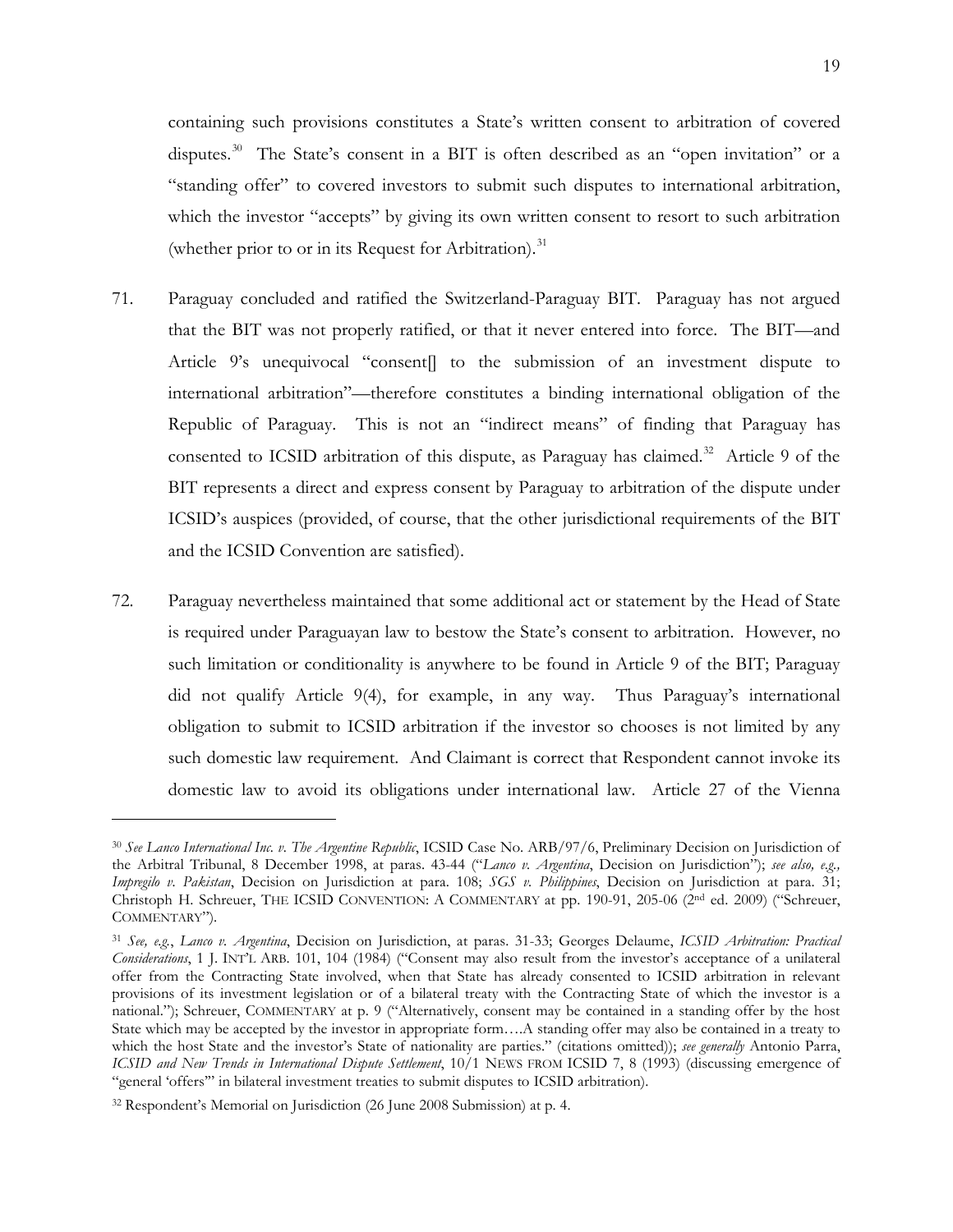Convention provides that "[a] party may not invoke the provisions of its internal law as justification for its failure to perform a treaty . . . ." Accordingly, Paraguay's claims that domestic Paraguayan law imposes certain procedural or substantive limitations on its consent cannot change or derogate from the unequivocal consent given—and binding on Paraguay as a matter of international law—in the BIT.

73. The Tribunal concludes that Paraguay has given the requisite consent in Article 9 of the BIT to international arbitration of this dispute under ICSID's auspices, and that that provision likewise constitutes Paraguay's written consent under Article 25 of the ICSID Convention.

# **B. Is There a Covered Investment?**

- 74. Article 2(1) of the BIT provides, in pertinent part, that the BIT "shall apply to investments in the territory of one Contracting Party, made in accordance with its legislation, including possible admission procedures, prior or after the entry into force of the [BIT] by investors of the other Contracting Party." All of Claimant's claims are stated as claims for breach of the BIT, which will be applicable in the first instance only if these Article 2(1) conditions are met.
- 75. Paraguay has not disputed that SGS is a qualified investor of Switzerland for purposes of the nationality requirements of the BIT (and the ICSID Convention). It is undisputed that SGS is a company constituted under Swiss law, with its seat and real economic activities in Geneva, Switzerland. As such, the Tribunal concludes that SGS meets the definition of an "investor" under Article 1(1)(ii)(b) of the BIT, which refers to "legal entities, including companies, corporations, business associations and other organisations, which are constituted or otherwise duly organised under Swiss law and have their seat, together with real economic activities, in the territory of the Swiss Confederation." Likewise, it is undisputed that SGS had the nationality of Switzerland, an ICSID Contracting State, at the time it filed its Request for Arbitration, thus meeting the nationality requirement of Article 25(2) of the ICSID Convention.
- 76. Respondent does, however, object that Claimant has not made a covered investment within the meaning of the BIT and the ICSID Convention. Absent a proper "investment," there can be no "dispute[] with respect to [an] investment" (BIT Article 9(1)) nor a "legal dispute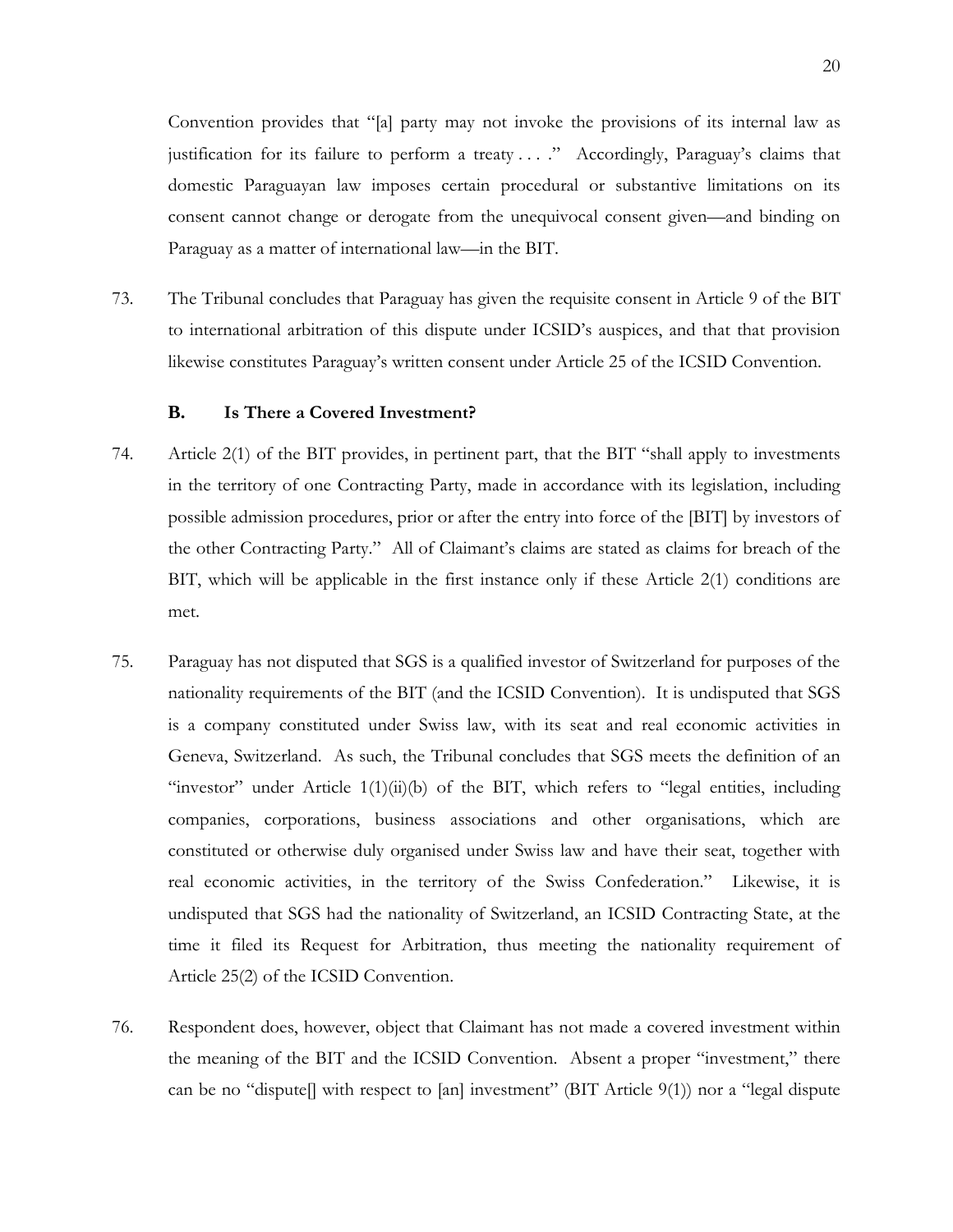arising out of an investment" (ICSID Convention Article 25(1)) over which this Tribunal could exercise jurisdiction. Respondent's objection is multifaceted and intertwined, but it can be separated for analytical purposes into three questions, each of which will be addressed in turn:

(1) Are Claimant's alleged investments of the type that is covered by the protections of the BIT, and by the ICSID Convention (to the extent they may differ)?

(2) Does Claimant have an investment or investments "in the territory of" Paraguay, as required in order to obtain the BIT's protections?

(3) Was the investment "made in accordance with [Paraguay's] legislation," as also required to be covered under the BIT?

# **1. Nature of the Investment**

77. Respondent contends that Claimant's claimed investments do not meet the "investment" requirements of the BIT, or, in the alternative, the requirements of Article 25(1) of the ICSID Convention. If the claimed investments are not investments within the meaning of the Treaty, that would foreclose the Tribunal's jurisdiction entirely. Accordingly, we turn first to the question of whether Claimant has made an investment within the meaning of Article 1(2) of the BIT.

# **a. The Switzerland-Paraguay BIT**

- 78. Article 1(2) of the BIT defines "investment" to include "every kind of assets and particularly", *inter alia*, (c) "claims to money or to any performance having an economic value," and (e) "concessions under public law, including . . . rights given by law, by contract or by decision of the authority in accordance with the law."
- 79. Claimant in its Request stated that it had made an investment "on the basis of" the Contract that qualified as an investment under the BIT.<sup>[33](#page-23-0)</sup> In its Counter-Memorial, Claimant identified "the Contract and [its] performance" or "the Contract in itself and SGS's rights

<span id="page-23-0"></span><sup>33</sup> Claimant's Request for Arbitration, 16 October 2007, at para. 18.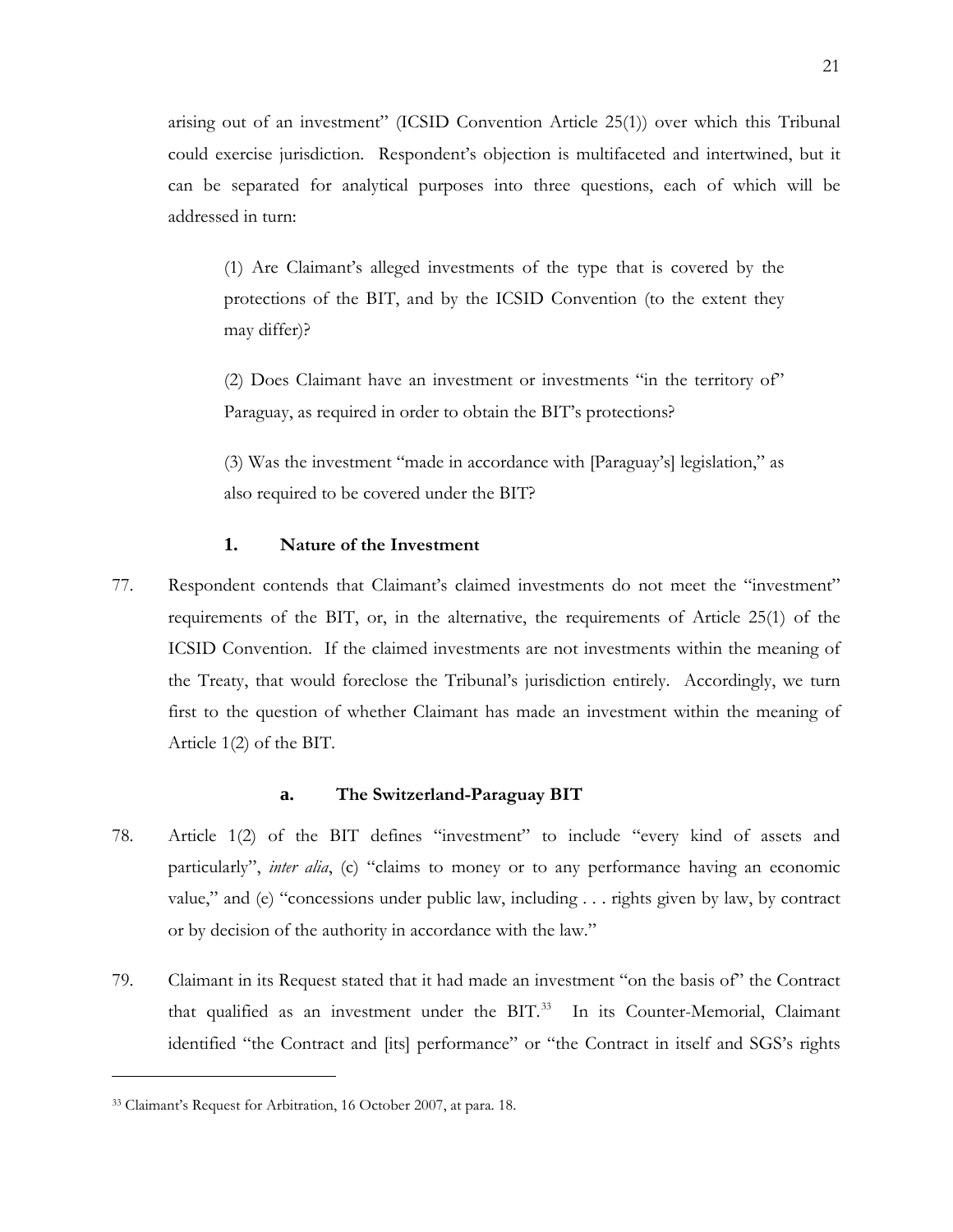thereunder" as its investments,<sup>[34](#page-24-0)</sup> a phrasing echoed in the Rejoinder's references to "the Contract and associated rights."<sup>[35](#page-24-1)</sup> Claimant also pointed out that pursuant to the Contract it had established liaison offices in Asunción, Ciudad del Este, and Encarnación, which Claimant alleged cost approximately US\$ 2.225 million per year to maintain and were staffed by approximately 70 local and foreign personnel.

- 80. Claimant contended that the Contract and associated rights, as well as the liaison office, are assets of value, meeting the foundational "every kind of assets" requirement of Article 1(2). Furthermore, Claimant maintained that they also fall within several of the "particular" examples of such assets listed in Article 1(2), in that the Contract gives SGS claims to money and claims to performance having an economic value (Article  $1(2)(c)$ ) and it also encompasses rights given "by decision of the authority" involving the provision of public services, making it, in Claimant's view, "akin to" a "concession under public law" (Article  $1(2)(e)$ ).
- 81. Respondent objected that Paraguay has not made a protected investment under the BIT. Respondent contended that the Contract is not an asset and suggests that SGS may not have in fact treated the Contract as an asset for accounting purposes. Respondent further contended that the Contract is not a right to a claim to money because it is not a document evidencing a liquidated debt, such as a promissory note or a judgment. Respondent argued that the Contract is not a concession under Paraguayan law, as it was purely a right to receive payment for services performed abroad, not a right granted under public law. And with respect to the liaison office, Respondent argued that the establishment of such an office was not required under the Contract, and that it was incidental to the performance of the Contract.
- 82. It is not disputed that a contract was entered into by SGS and the Ministry of Finance of Paraguay, that in the exercise of that contract SGS performed pre-shipment inspections and certifications of imports to Paraguay, and that the contract provided that Paraguay would pay SGS for such services. Furthermore, Respondent did not dispute that SGS established

<span id="page-24-0"></span><sup>34</sup> *See, e.g.*, Claimant's Counter-Memorial on Jurisdiction, 22 September 2008, at paras. 67, 74 ("Claimant's Counter-Memorial").

<span id="page-24-1"></span><sup>35</sup> *See, e.g.*, Claimant's Rejoinder at paras. 49-64.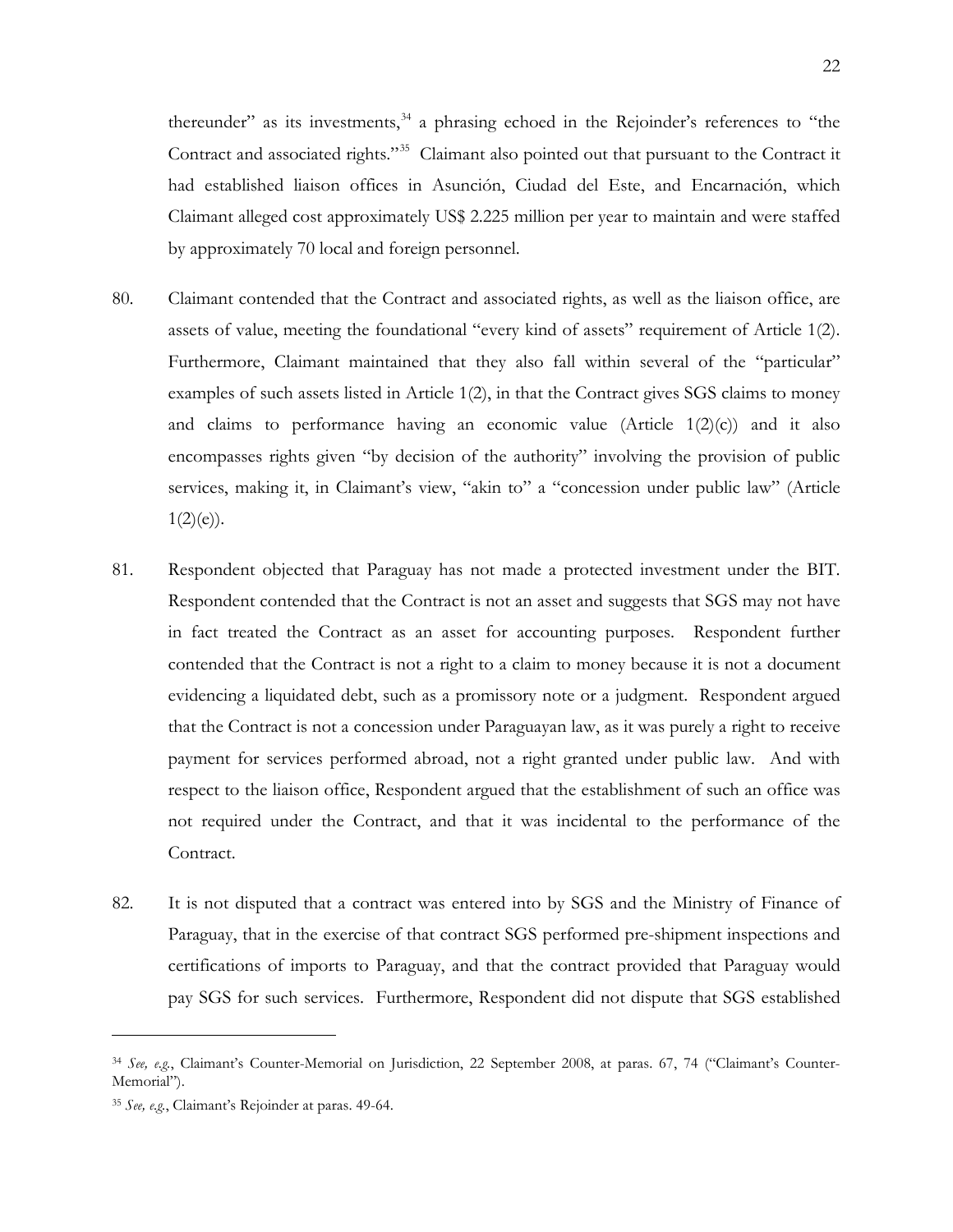an office of considerable size in Paraguay that was responsible for handling certain aspects of SGS's inspection and certification services, at some meaningful expense to SGS.

- 83. The Tribunal is satisfied that the Contract itself, and certainly in conjunction with the services performed under it and the offices in Paraguay, constitutes a covered investment under Article 1(2) of the BIT. They qualify under the general BIT definition, as "assets." While the Contract and SGS's rights thereunder may be intangible, they are proprietary to SGS and they have economic value that accrues to SGS. Likewise, the liaison office is a tangible manifestation of SGS's activities under the Contract. The Tribunal is not persuaded, as Paraguay argued, that the characterization of something as an "asset" for purposes of the BIT's "investment" definition should turn on the Claimant's accounting treatment of the claimed investment—*i.e.*, whether the Contract is recorded on SGS's books as an asset.<sup>36</sup> Rather, the question of what constitutes an asset (whether tangible or intangible) must be viewed more broadly, in terms of the item's economic value, rather than limited to the potentially artificial confines of accounting treatment.
- 84. The Tribunal is also persuaded that the Contract and associated rights are encompassed within the "particular" examples cited by Claimant in Article 1(2). The Contract and the Parties' performance of it give rise to "claims to money or to any performance having an economic value" (Article 1(2)(c)). Claimant will of course have to prove its particular claims to be meritorious in the next phase of the arbitration, but for the purpose of defining an "investment," the Tribunal's determination that, on its face, the Contract contemplates payment in exchange for services rendered that may give rise to such claims is sufficient. The Tribunal is not persuaded by Respondent's contention that assets in the form of "claims to money" under Article 1(2)(c) are limited to promissory notes or judgments or other documents evidencing liquidated debts.<sup>[37](#page-25-1)</sup> The ordinary meaning of the BIT text itself signals no such limits, and the textual pairing of "claims to money" with the undoubtedly broad "claims...to performance having economic value" together in Article  $1(2)(c)$  suggests that a similar degree of breadth and flexibility should apply to both. In the Tribunal's opinion,

<span id="page-25-0"></span><sup>36</sup> *See* Respondent's Reply at para. 47.

<span id="page-25-1"></span><sup>&</sup>lt;sup>37</sup> According to Black's Law Dictionary, "[a] debt is liquidated when it is certain what is due and how much is due" whether by agreement of the parties or by operation of law. BLACK'S LAW DICTIONARY (6th ed. 1990) at 930.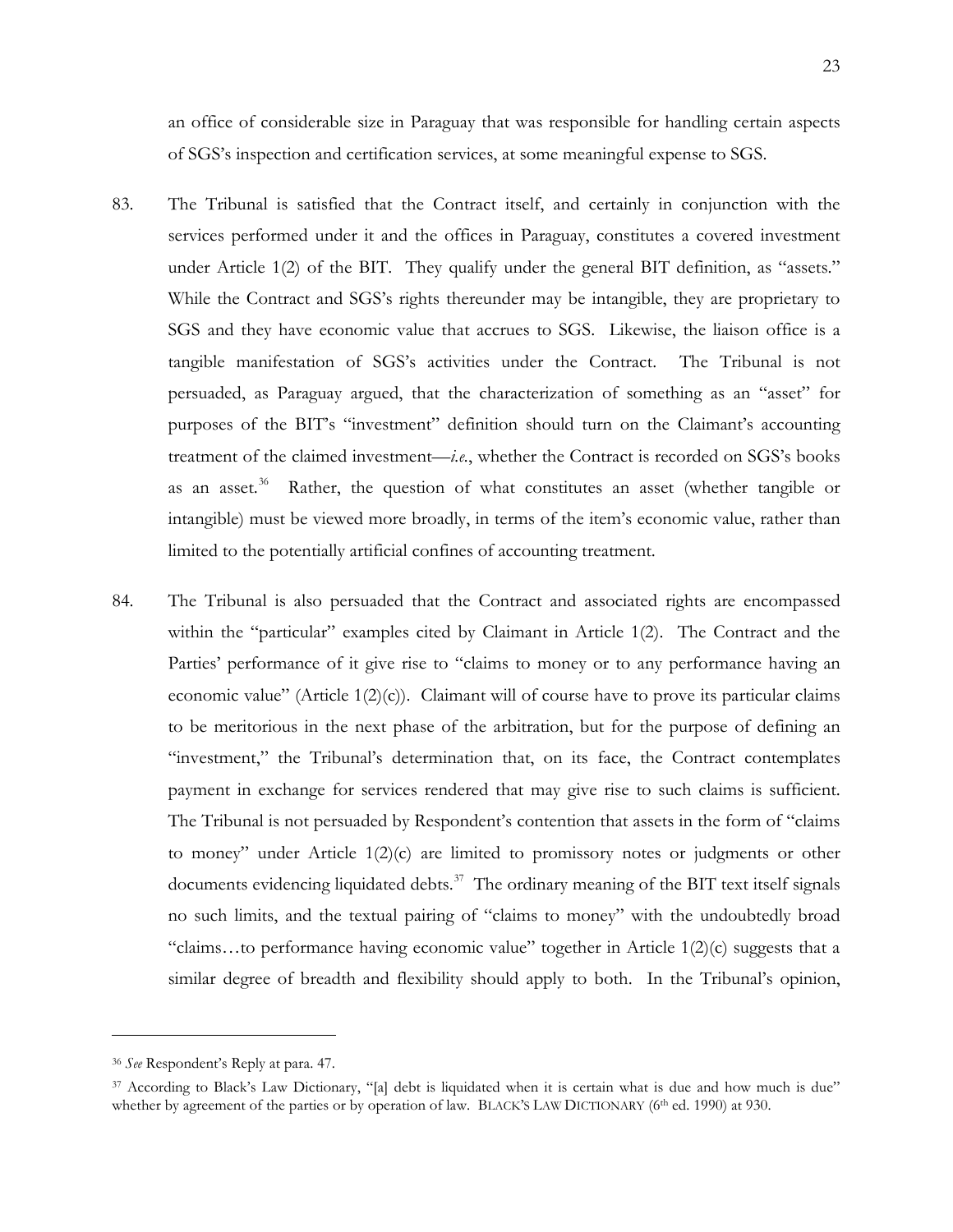Article  $1(2)(c)$  can properly encompass assets in the form of unliquidated just as well as liquidated claims to money.

- 85. We note that the tribunal in *SGS v. Pakistan* did not hesitate to classify a SGS pre-shipment inspection services contract and SGS's rights thereunder as investments within the Switzerland-Pakistan treaty's "claims to money" provision, which is identical to the Switzerland-Paraguay BIT provision at issue here.<sup>[38](#page-26-0)</sup> The *SGS v. Philippines* tribunal did not consider the question directly, as the Philippines apparently had not objected to jurisdiction on that basis. But it applied a definition of "investment" substantially identical to Article 1(2) of the Switzerland-Paraguay BIT—including an entirely identical "claims to money" provision—to conclude that "SGS made an investment…under the CISS Agreement, considered as a whole."<sup>[39](#page-26-1)</sup> The *BIVAC* tribunal did not reach the question, having determined that BIVAC's pre-shipment inspection services contract gave it "rights granted under public law," one of the examples of "investment" within the definition of the Netherlands-Paraguay BIT at issue in that case.<sup>[40](#page-26-2)</sup>
- 86. The Tribunal is also persuaded that the Contract and SGS's rights thereunder fall within the example of covered assets stated in BIT Article 1(2)(e): "concessions under public law . . . as well as other rights given by law, by contract or by decision of the authority in accordance with the law."
- 87. We need not, for this purpose, conclude that the Contract is a concession as that term is specifically defined in Paraguayan law. Paraguay has argued that the Contract is an administrative contract, which it maintains is distinct from a concession under Paraguayan law. The BIT, however, describes a broader category of assets, in that it includes not only "concessions,"<sup>[41](#page-26-3)</sup> but also "other rights given by law, by contract or by decision of the authority in accordance with the law." Thus, Claimant argues only that the Contract was

<span id="page-26-0"></span><sup>38</sup> *See SGS v. Pakistan*, Decision on Jurisdiction at para. 135.

<span id="page-26-1"></span><sup>39</sup> *SGS v. Philippines*, Decision on Jurisdiction at para. 112.

<span id="page-26-2"></span><sup>40</sup> *See BIVAC v. Paraguay*, Decision on Jurisdiction at para. 93.

<span id="page-26-3"></span><sup>41</sup> There is a difference in this respect between the English text of the Switzerland-Paraguay BIT and the French and Spanish texts. The latter both refer simply to "concessions," whereas the English text—"concessions under public law"—adds a clause. The BIT provides (in its concluding paragraph) that in the event of a discrepancy among the three texts, the English text shall prevail. In this case, however, the Tribunal does not consider that any point of significance in its analysis turns on the distinction (if any) between a concession and a concession under public law.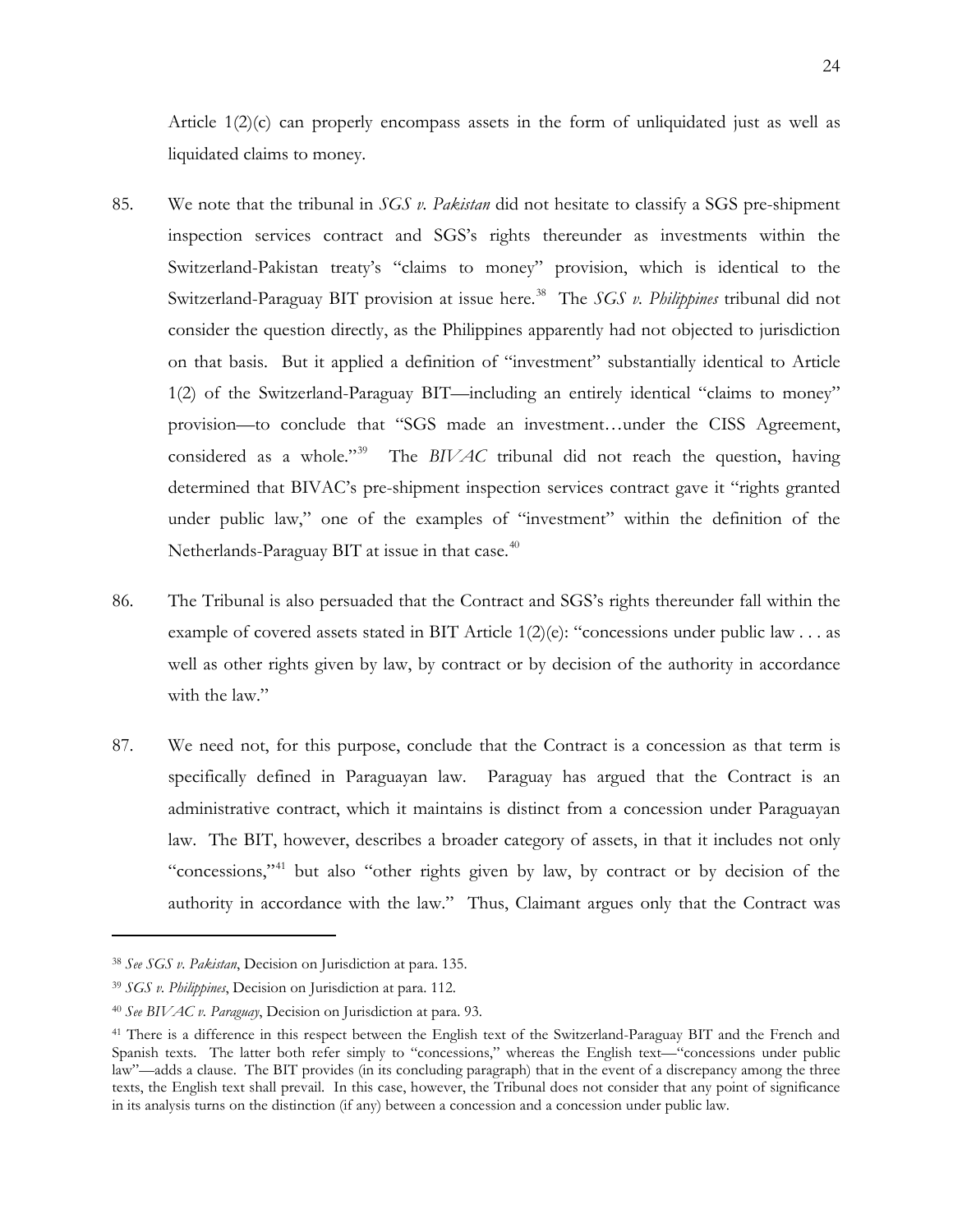"akin to" a concession under public law, and rests also on the fact that the Contract encompasses rights granted "by a decision of the authority in accordance with the law" namely, granted by the Ministry of Finance in accordance with Presidential Decree No. 12311 of 31 January 1996 (Ex. C-6).

- 88. In this vein, it seems clear that the services carried out by SGS were services of a public nature, or at the very least were intimately intertwined with the administration of State functions. Absent inspections and certifications by an entity such as SGS, it would be the function of the State to inspect cargoes, identify and value the goods, and collect the requisite customs duties and taxes on the imports. Paraguay delegated certain of these tasks to SGS, according to Decree No. 12311, to "optimiz[e] the tax collections volume in order to obtain the revenue levels" and to "improve the control mechanisms of compliance with tax liabilities."<sup>[42](#page-27-0)</sup> The services performed by SGS under the Contract were apparently integral to the State's import operations, including the collection of import duties and taxes: the certifications issued by SGS (or by BIVAC under its corresponding contract) pursuant to inspections were required by law in order to clear a cargo through Paraguayan customs.<sup>[43](#page-27-1)</sup> Whether or not SGS's certifications were final and binding, in the sense that Paraguay contends that its customs authorities retained the right to re-inspect shipments previously certified by SGS,<sup>[44](#page-27-2)</sup> SGS's certifications were apparently integral to the Paraguayan authorities' customs clearance and duty collection procedures.
- 89. As noted above, the *BIVAC* tribunal concluded that BIVAC's similar if not identical contract with Paraguay conferred "rights granted under public law" upon BIVAC, per one of the examples of covered assets in the Netherlands-Paraguay BIT's definition of investment.<sup>[45](#page-27-3)</sup> While the asset example set out in Article  $1(2)(e)$  of the Switzerland-Paraguay BIT is worded differently from the definition contained in the Netherlands-Paraguay BIT, it embraces a

<span id="page-27-0"></span><sup>42</sup> Presidential Decree No. 12311, 31 January 1996, at Preamble (Ex. C-6) ("Decree No. 12311"); *see also* Preamble, Contract (Ex. C-4). Respondent reiterated this purpose of the Contract in its Memorial on Jurisdiction (8 April 2008 Submission) at p. 4 (Ministry entered into the Contract "with the view of increasing tax revenues and of improving the control mechanisms for the enforcement of the tax obligations relating to the import transactions subject to the Preshipment Inspection Services").

<span id="page-27-1"></span><sup>43</sup> *See* Decree No. 12311, Art. 2 (Ex. C-6); *see also* Resolution No. 1171/96, Art. 4 (Ex. RL-3B).

<span id="page-27-2"></span><sup>44</sup> *See* Respondent's Reply at paras. 28, 30 (citing Resolution No. 1171/96, Art. 21 (Ex. RL-3B)).

<span id="page-27-3"></span><sup>45</sup> *See BIVAC v. Paraguay*, Decision on Jurisdiction at paras. 84-91.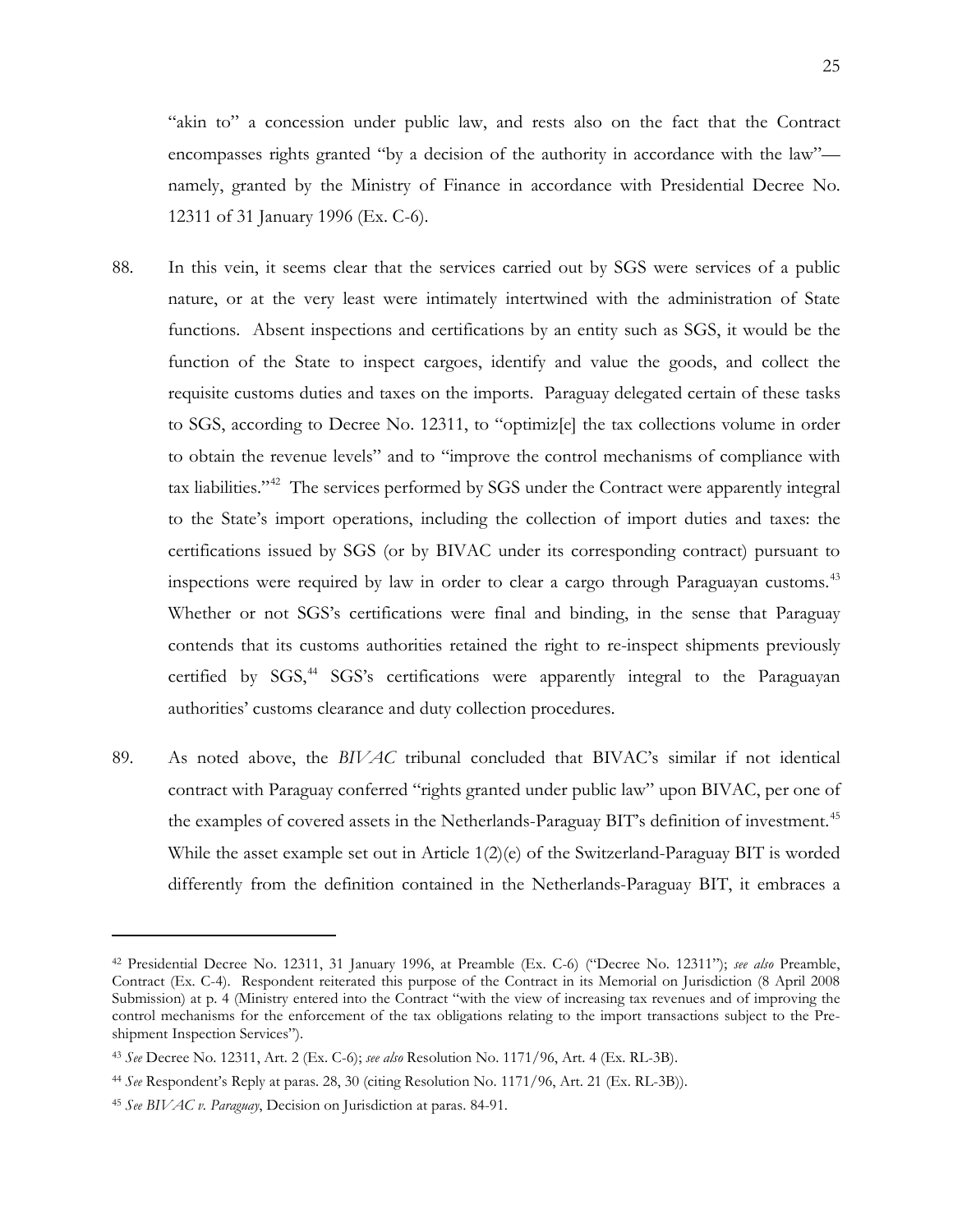sufficiently similar concept that we think it worth taking note of the *BIVAC* tribunal's comparable conclusion. Our conclusion is also consistent with that of the *SGS v. Pakistan* tribunal, which characterized an SGS inspection services contract (albeit a contract not before us here) as "conferr[ing] certain powers [on SGS] that ordinarily would have been exercised by the Pakistani Customs service (the identification and valuation of goods for duty purposes)."<sup>46</sup> That tribunal concluded that "Pakistan effectively granted SGS a public law concession," and that the SGS contract there "amounted to 'a concession under public laws' falling well within the [Switzerland-Pakistan] BIT's definition of investment."<sup>[47](#page-28-1)</sup>

90. In sum, the Tribunal holds that the Contract, SGS's associated rights thereunder, and its operations undertaken in conjunction with the Contract constitute an "investment" within the definition of Article 1(2) of the BIT.

### **b. Article 25(1) of the ICSID Convention**

- 91. Having concluded that the BIT's requirements for a covered "investment" are satisfied and pose no barrier to this Tribunal's exercise of jurisdiction over Claimant's BIT claims, the next question confronting the Tribunal is whether anything in the ICSID Convention compels a different result. Claimant elected under Article 9(2) of the BIT to pursue arbitration of those Treaty claims before ICSID. As a result, Claimant must meet not only the jurisdictional requirements of the BIT, but also the jurisdictional requirements of the ICSID Convention. The question here is whether, and if so, how, those requirements differ with respect to the nature of the "investment" out of which Claimant's claims must arise.
- 92. Although Article 25(1) of the ICSID Convention extends jurisdiction to legal disputes arising directly out of an investment, it does not define "investment." The Report of the Executive Directors on the ICSID Convention specifically explains that "[n]o attempt was made to define the term 'investment' given the essential requirement of consent by the parties, and the mechanisms through which the Contracting States can make known, in advance, if they so desire, the classes of disputes which they would or would not consider submitting to the

<span id="page-28-0"></span><sup>46</sup> *SGS v. Pakistan*, Decision on Jurisdiction at para. 135.

<span id="page-28-1"></span><sup>47</sup> *SGS v. Pakistan*, Decision on Jurisdiction at paras. 135, 140 (emphasis omitted).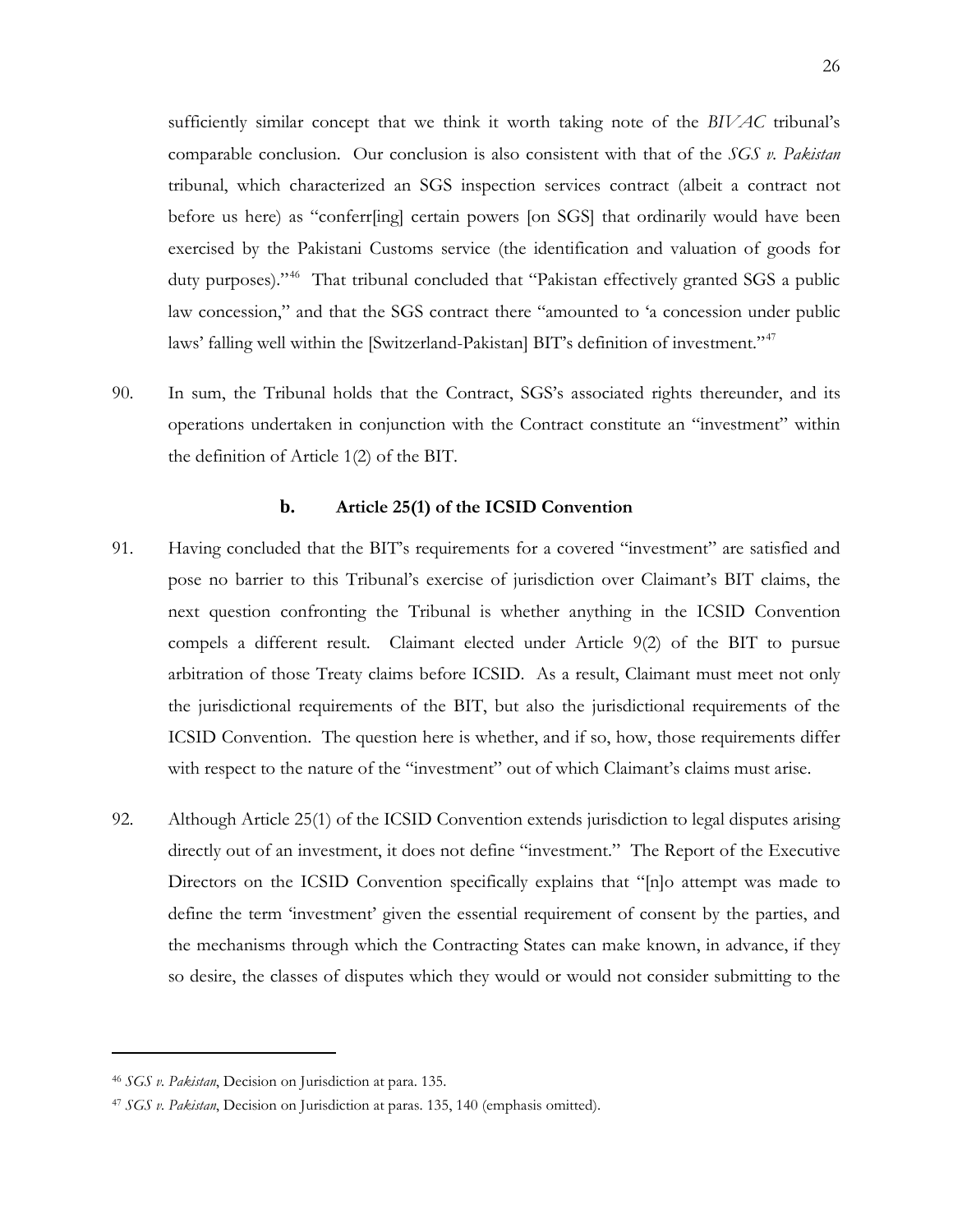Centre . . . .<sup>,48</sup> As the tribunal in *Mihaly v. Sri Lanka* elaborated, "the definition was left to be worked out in the subsequent practice of States, thereby preserving its integrity and flexibility and allowing for future progressive development of international law on the topic of investment."[49](#page-29-1) Thus, the Tribunal agrees with Claimant that "it was understood that the contracting states would determine the scope of protected and excluded investments in their respective instruments of consent,"<sup>[50](#page-29-2)</sup> such as in the bilateral investment treaty at issue here.

- 93. It would go too far to suggest that *any* definition of investment agreed by states in a BIT (or by a state and an investor in a contract) must constitute an "investment" for purposes of Article 25(1). To cite the classic example, one would not say that a simple contract for the sale of goods, without more, would constitute an investment within the meaning of Article 25(1), even if defined as such in a BIT or in the contract itself. But the fact that one can conceive of such an outlier example does not change the fact that, in most cases—including, in the Tribunal's view, this one—it will be appropriate to defer to the State parties' articulation in the instrument of consent (*e.g.* the BIT) of what constitutes an investment. The State parties to a BIT agree to protect certain kinds of economic activity, and when they provide that disputes between investors and States relating to that activity may be resolved through, *inter alia*, ICSID arbitration, that means they believe that that activity constitutes an "investment" within the meaning of the ICSID Convention as well. That judgment, by States that are both Parties to the BIT and Contracting States to the ICSID Convention, should be given the greatest weight.<sup>51</sup> A tribunal would have to have very strong reasons to hold that the mutually agreed definition of investment should be disregarded.
- 94. The *BIVAC* tribunal approached the question from this direction: "At a formal level, the question may be put as follows: does the definition [of investment] in the BIT exceed what is permissible under the Convention?"[52](#page-29-4) For the Netherlands-Paraguay BIT, the *BIVAC*

<span id="page-29-0"></span><sup>48</sup> Report of the Executive Directors on the Convention on the Settlement of Investment Disputes between States and Nationals of Other States, 18 March 1965, at para. 27 ("Report of the Executive Directors").

<span id="page-29-1"></span><sup>49</sup> *Mihaly International Corp. v. Democratic Socialist Republic of Sri Lanka*, ICSID Case No. ARB/00/2, Award, 15 March 2002, at para. 33.

<span id="page-29-2"></span><sup>50</sup> Claimant's Counter-Memorial at para. 37.

<span id="page-29-3"></span><sup>51</sup> *Cf. Rompetrol Group N.V. v. Romania*, ICSID Case No. ARB/06/3, Decision on Respondent's Preliminary Objections on Jurisdiction and Admissibility, 18 April 2008, at paras. 81, 83 (adopting similar approach with respect to criteria of nationality).

<span id="page-29-4"></span><sup>52</sup> *BIVAC v. Paraguay*, Decision on Jurisdiction at para. 94.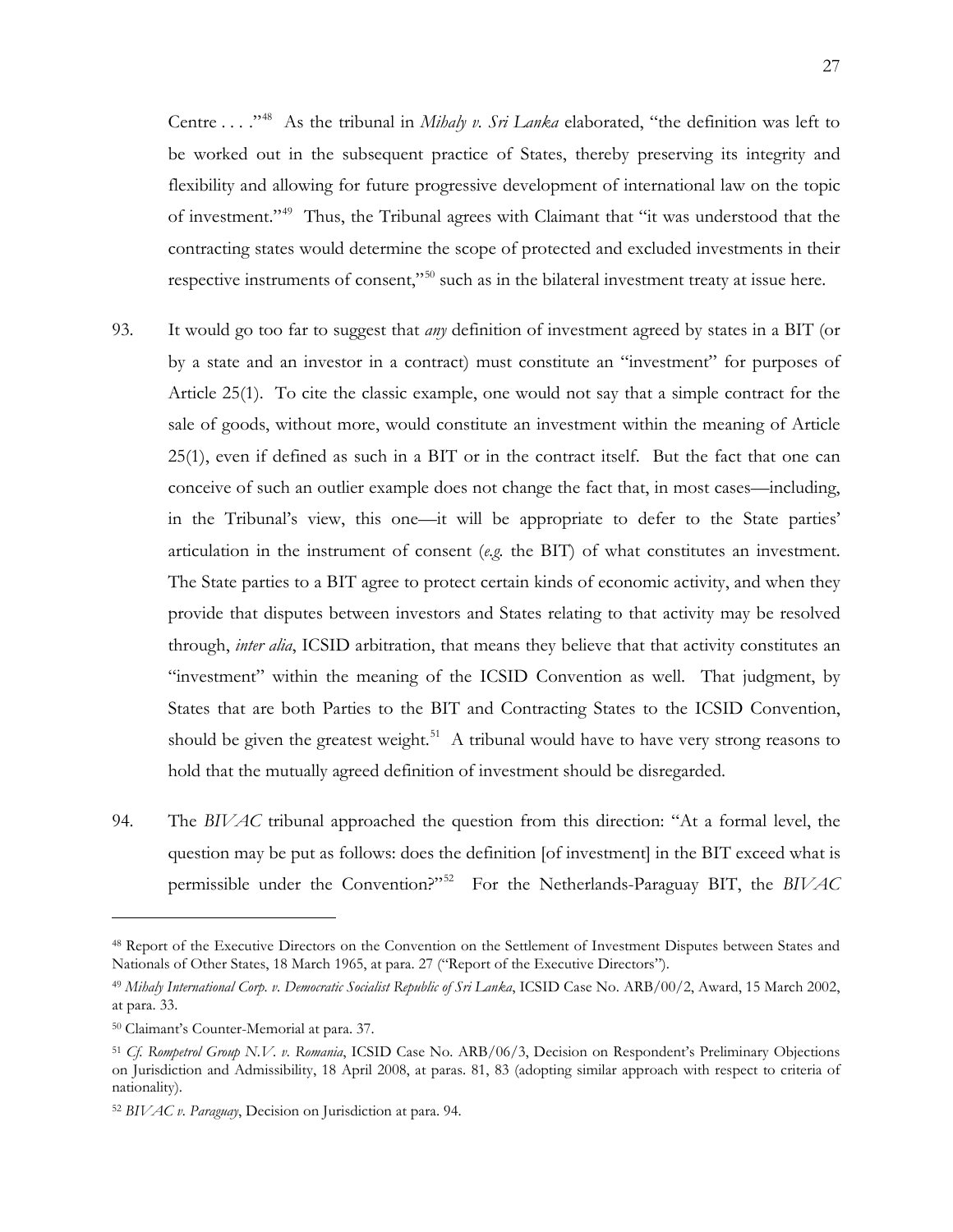tribunal concluded that "the answer is self-evidently negative. The definition in the BIT follows the approach adopted in many other BITs concluded around the world. Paraguay would have to argue that its own BIT is inconsistent with the requirements of the ICSID Convention. Sensibly, it has chosen not to go down that path."[53](#page-30-0)

- 95. We find that approach compelling. The BIT's offer of ICSID arbitration for investments covered by the Treaty may fairly be taken as an averment by the State that it believes that all such covered investments are "ICSID investments" as well. Thus, if the State were to claim in an arbitration that an investment that satisfies the BIT's definition is nevertheless not an investment within the ICSID Convention, it would contradict its prior stance to the contrary. [54](#page-30-1)
- 96. We thus come to the same conclusion with respect to the Switzerland-Paraguay BIT as did the *BIVAC* tribunal under the Netherlands-Paraguay BIT. Nothing in the Switzerland-Paraguay BIT's definition of investment would support characterizing it as an aberration that risks capturing economic activity clearly outside the ICSID Convention's intended reach with respect to investments. Accordingly, it is reasonable to proceed on the basis that if a claimed investment satisfies the BIT's definition of investment (as we have held above that it does here), it is also consistent with the ICSID Convention's understanding of investment.
- 97. This is a question on which ICSID tribunals have differed. Some tribunals and *ad hoc* committees have proceeded to test claimed investments—investments that may very well satisfy the jurisdictional definitions of investment found in the applicable treaty or contract—against a separate, abstract conception of what an investment pursuant to the ICSID Convention must comprise. This test, however, appears nowhere in the ICSID Convention itself. Its elements, which tribunals have applied as cumulative (*i.e.*, if one feature is missing, a claimed investment will be ruled out of ICSID jurisdiction), are not found in Article 25(1). Rather, the test seeks to create and enforce a universal definition of "investment" for the ICSID Convention<sup>55</sup>—despite the fact that its drafters and signatories

<span id="page-30-0"></span><sup>53</sup> *BIVAC v. Paraguay*, Decision on Jurisdiction at para. 94.

<span id="page-30-1"></span><sup>54</sup> *Cf.* Devashish Krishan*, A Notion of ICSID Investment*, 6:1 TRANSNAT'L DISP. MGMT. (March 2009) at p. 7 & n.22.

<span id="page-30-2"></span><sup>55</sup> *See, e.g.*, *Joy Mining Machinery Ltd. v. Arab Republic of Egypt*, ICSID Case No. ARB/03/11, Award on Jurisdiction, 6 August 2004, at para. 53; *Victor Pey Casado and President Allende Foundation v. Republic of Chile*, ICSID Case No. ARB/98/2,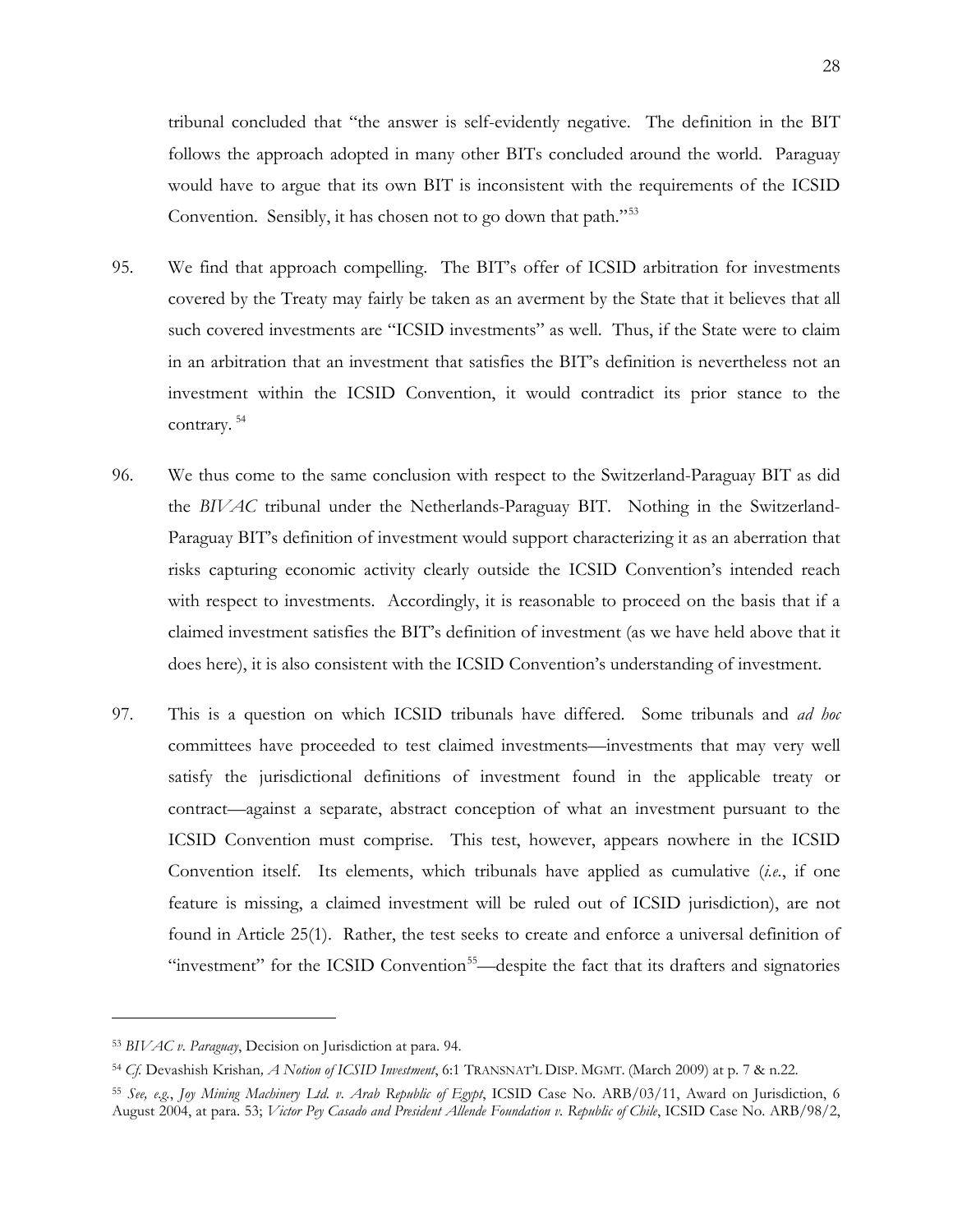decided that it should not have one.<sup>56</sup> In our view, however, criteria announced by tribunals do not qualify, narrow, or take precedence over the plain meaning of the BIT's definition of investment. It is not for this Tribunal to impose additional requirements beyond those agreed to by the States in Article 25(1) of the ICSID Convention and in the BIT.

- 98. Some of the elements discussed in this test might prove to be useful in the event that a tribunal were concerned that a BIT or contract definition of investment was so overreaching that it might have captured a transaction that manifestly was not an investment under any acceptable definition. These elements could be useful in identifying such aberrations. Indeed, of late tribunals and *ad hoc* committees have expressed the view that these elements should be viewed as non-binding, non-exclusive means of identifying (rather than defining) investments that are consistent with the ICSID Convention.<sup>[57](#page-31-1)</sup>
- 99. In this case, however, the Parties dedicated considerable argument to the question of whether SGS's claimed investment is compatible with the various criteria catalogued in *Salini v. Morocco*. [58](#page-31-2) Respondent, taking the position that the criteria are compulsory, argued that

Award, 8 May 2008, at para. 232; *Patrick Mitchell v. Democratic Republic of the Congo*, ICSID Case No. ARB/99/7, Decision on the Application for Annulment of the Award, 1 November 2006, at paras. 29, 33.

<span id="page-31-0"></span><sup>56</sup> *See* Report of the Executive Directors at para. 27 ("No attempt was made to define the term 'investment' given the essential requirement of consent by the parties…."). The *travaux préparatoires* of the ICSID Convention with respect to this question are reviewed in detail in *Malaysian Historical Salvors Sdn. Bhd. v. Government of Malaysia*, ICSID Case No. ARB/05/10, Decision on the Application for Annulment, 16 April 2009, at paras. 63-71 ("*MHS v. Malaysia*, Annulment").

<span id="page-31-1"></span><sup>57</sup> *See, e.g.*, *Biwater Gauff (Tanzania) Ltd. v. United Republic of Tanzania*, ICSID Case No. ARB/05/22, Award, 24 July 2008, at paras. 312-18; *MHS v. Malaysia*, Annulment at paras. 75-79; *cf.*, *MCI Power Group, LC and New Turbine, Inc. v. Republic of Ecuador*, ICSID Case No. ARB/03/6, Award, 31 July 2007, at para. 165; *RSM Production Corp. v. Grenada*, ICSID Case No. ARB/05/14, Award, 13 March 2009, at paras. 236-38. The first tribunals to confront directly an objection that claimant lacked an "investment" under the ICSID Convention did not search for or apply definitions. In *Fedax N.V. v. Republic of Venezuela*, ICSID Case No. ARB/96/3, Decision of the Tribunal on Objections to Jurisdiction, 11 July 1997, the tribunal merely surveyed prior cases involving investments under the Convention before concluding that the promissory notes before it also qualified; in *Ceskoslovenska Obchodni Banka, a.s. v. The Slovak Republic,* ICSID Case No. ARB/97/4, Decision of the Tribunal on Objections to Jurisdiction, 24 May 1999, the tribunal resisted respondent's call to apply a definition, stating that while the "elements of the suggested definition…tend as a rule to be present in most investments, [they] are not a formal prerequisite for the finding that a transaction constitutes an investment as that concept is understood under the Convention." *Id.* at para. 90. For more on the distinction between identifying and defining investments, *see* Prof. Emmanuel Gaillard, *Identify or Define? Reflections on the Evolution of the Concept of Investment in ICSID Practice*, in INTERNATIONAL INVESTMENT LAW FOR THE 21<sup>st</sup> CENTURY: ESSAYS IN HONOR OF CHRISTOPH SCHREUER (2009) ("Gaillard, *Identify or Define?*").

<span id="page-31-2"></span><sup>58</sup> *See Salini Construittori S.p.A. and Italstrade S.p.A. v. The Kingdom of Morocco*, ICSID Case No. ARB/00/4, Decision on Jurisdiction, 23 July 2001 ("*Salini v. Morocco*, Decision on Jurisdiction"), at para. 53. Contrary to some suggestions, the "*Salini* test" elements for an investment—commitment of capital or resources; a certain duration; regularity of profits and returns; an element of risk; and (in some tribunals' views) contributions to the development of the host state—were not previously identified as *requirements*. Professor Christoph Schreuer in his 2001 first edition of his COMMENTARY on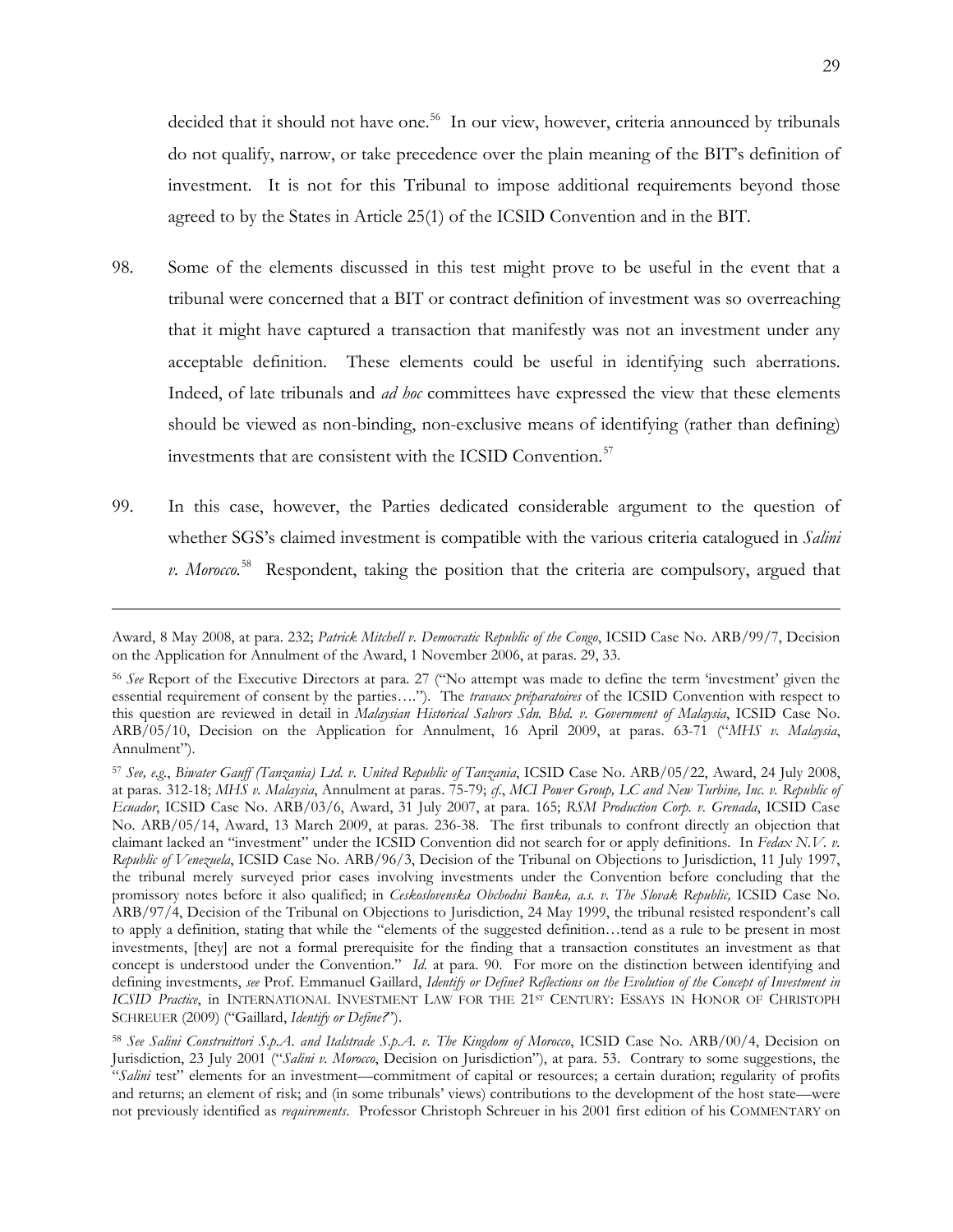SGS's claimed investments fall short and that this Tribunal therefore lacks jurisdiction under the ICSID Convention. Claimant, while maintaining that the *Salini* criteria are typical but not exclusive features of ICSID Convention investments, insisted that all of the criteria are satisfied. The Tribunal is persuaded that Claimant's investment meets the *Salini* criteria, whether or not such criteria are applicable. Given the limited extent to which such criteria might be relevant (if at all), the Tribunal will set out here only briefly the basis for that assessment.

- 100. The criteria in question include: (i) commitment of resources or assets in the host state; (ii) a certain duration in time; (iii) an element of risk; and (iv) contribution to the economic development of the host state.<sup>[59](#page-32-0)</sup>
- 101. With respect to the commitment of resources, it appears to be undisputed that Claimant has committed significant monetary and in-kind assets to the operation of liaison offices in Paraguay. Those offices, in turn, apparently played a critical role in the operation of the Paraguayan customs process: inspections performed by SGS abroad led to the issuance of final certifications by those offices in Paraguay, which certifications in turn were required under Paraguayan law in order to clear cargoes through customs in Paraguay. In order to distinguish this activity from the contractually mandated office that the tribunal in *SGS v. Philippines* found to be a sufficient investment in the territory of the Philippines, Respondent has argued that in this case, a liaison office was not required by the Contract. We are not persuaded that this distinction makes a difference; the key is that the offices were established in Paraguay and played an integral part of the performance of SGS's inspection and certification services under the Contract.
- 102. The Tribunal also takes note of the fact that, in connection with the inspection operations, SGS necessarily committed substantial economic resources at the behest of and for the direct benefit of Paraguay under the Contract. We do not agree with Respondent's contention that the location where those economic resources were deployed necessarily

the ICSID Convention described them only as typical characteristics of investments: "[t]hese features should not necessarily be understood as jurisdictional requirements…." Christoph H. Schreuer, THE ICSID CONVENTION: A COMMENTARY (1st ed. 2001) at p.140; *see also id.* (2nd ed. 2009) at p. 128.

<span id="page-32-0"></span><sup>59</sup> *See Salini v. Morocco*, Decision on Jurisdiction at para. 52.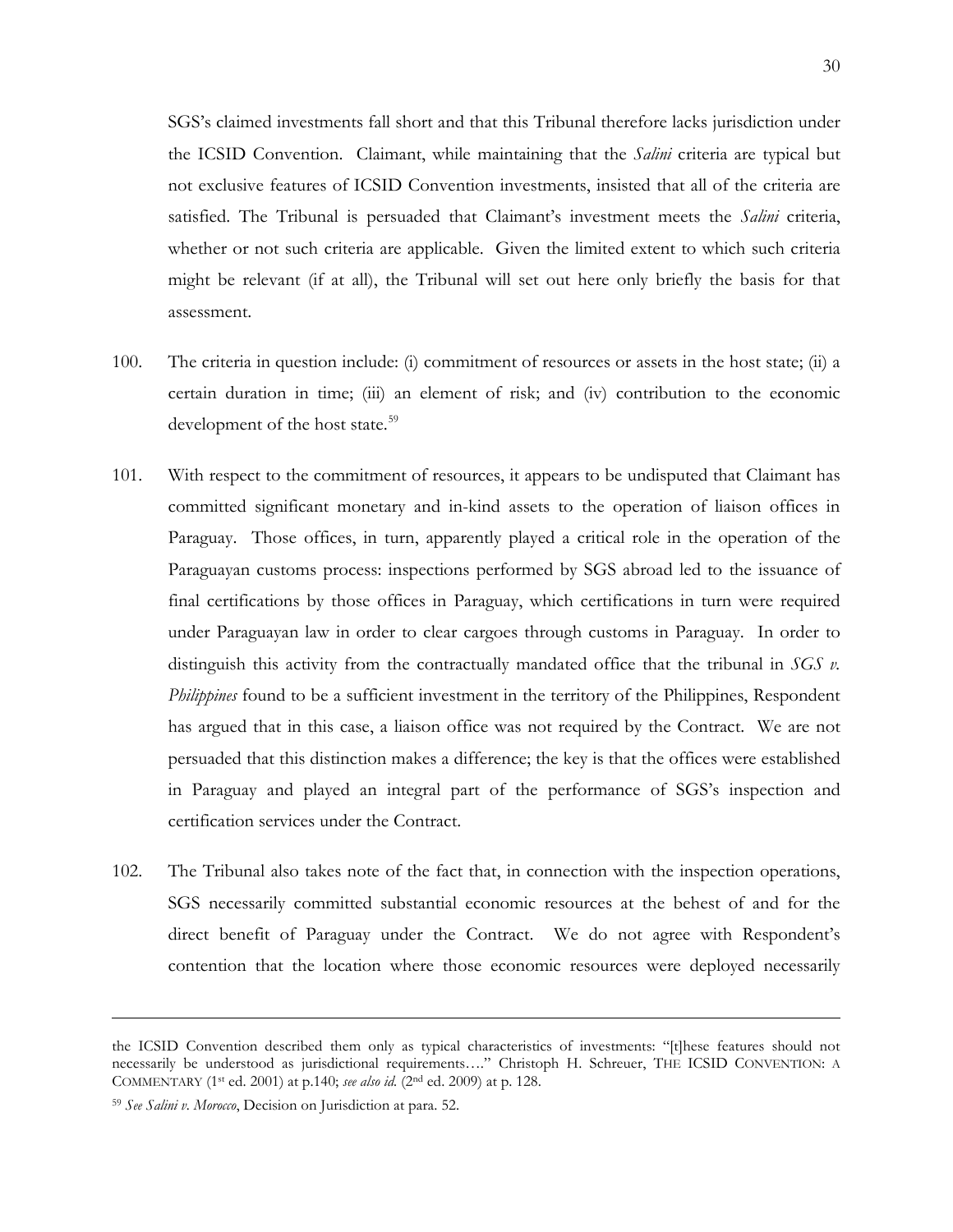disqualifies them for purposes of identifying an "investment." In this context, at least—a contract entered into directly with the State, whose benefits accrued in the State—the whole of the resources committed to implement the Contract may be taken into consideration. (This issue may be of greater significance with respect to the requirement of an investment "in the territory" of Paraguay, discussed in the next section, although there too we ultimately are not persuaded that Claimant's activities can be divided and allocated to distinct locations.)

- 103. Claimant also contended that it contributed time, human, and data resources in training Paraguayan customs officials and assisting Paraguay in modernizing its customs infrastructure. Respondent claimed that the technical assistance required under the Contract was not provided (or at a minimum that Claimant did not prove that it was provided). Because of our findings above, we need not resolve the factual dispute at this time, and we do not rely upon Claimant's claimed technical assistance to Paraguay to reach our conclusion that SGS committed resources in and for the state of Paraguay.
- 104. With respect to duration, the Tribunal notes that, quite apart from the fact that the Contract provides for an initial three-year term and for automatic renewals thereof absent notice of termination, it is undisputed that Claimant did in fact provide services under the Contract for an extended period (nearly three years, according to Claimant). Respondent objects that the Contract's three-year term is, in effect, illusory, because Respondent had the right to terminate the Contract at its convenience (and to refuse to renew it). But in the face of Claimant's actual activity over an extended period, the duration element is established, without any need to delve into the specific terms of the Contract.
- 105. With respect to the element of risk, while it is undisputed that under the Contract Claimant received a minimum fee for each inspection performed, that minimum did not make the Contract a risk-free undertaking. Claimant's total fees payable were dependent upon both the volume and value of the imports into Paraguay, which fees might or might not exceed its costs of providing the services. Claimant also encountered risk as a result of direct competition with BIVAC to perform inspection services for Paraguay-bound cargoes. If importers chose BIVAC inspections over SGS inspections, SGS's volume of inspections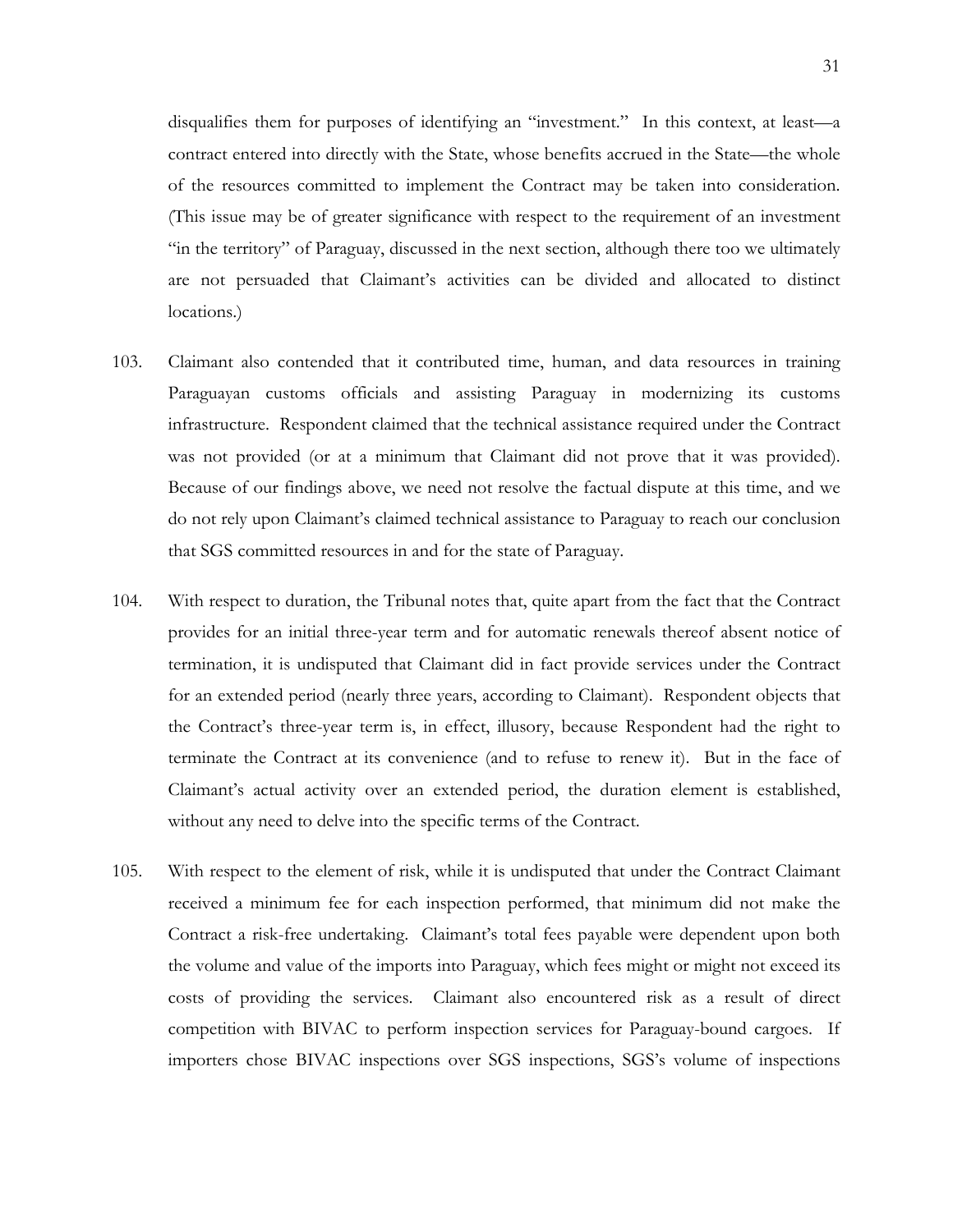might not be sufficient to cover  $SGS's \, \text{costs}$ <sup>.[60](#page-34-0)</sup> As such, the Tribunal is persuaded Claimant did, contrary to Respondent's contention, bear the risks—profit or loss—of "participation in the outcome of the investment."<sup>[61](#page-34-1)</sup>

- 106. Finally, with respect to a contribution to the economic development of the host state (or, alternatively, a contribution to the economy of the host state), $62$  the Tribunal sees that element as met by the purpose of the Contract itself, as expressed in its preambular language stating that the Ministry entered into the contract with the objective of optimizing tax collection volume and improving the control mechanisms for compliance with tax liabilities. Both objectives serve the State, not least by contributing to its coffers. The analysis does not depend on an arithmetic balance sheet calculation of whether Paraguay paid out to SGS more or less than it obtained in increased tax revenues, as Respondent suggests. To the extent the question is one of development, Respondent itself characterized the services of SGS and BIVAC as constituting a "transitional measure" to be used until the State reaches the point where "national customs authorities are able to carry out these tasks on their own"[63—](#page-34-3)in other words, until the State's capabilities develop sufficiently. It is no great leap to see the "transitional measure" (the Contract) as facilitating and contributing to that development, based not only on technical assistance (the existence and sufficiency of which is a disputed issue between the Parties) but also on the inspection and certification services themselves. To the extent the question is one of contributing to the economy, Claimant's economic activity in and for the benefit of Paraguay is sufficient to establish such a contribution.
- 107. This analysis illustrates the need for special caution before resorting to this criterion, in particular. Should a tribunal find it necessary to check for an aberrational transaction falling outside any reasonable understanding of investment, the first three criteria of resources, duration, and risk would seem fully to serve that objective. The contribution-to-

<span id="page-34-0"></span><sup>60</sup> *See* Claimant's Rejoinder at paras. 30-31.

<span id="page-34-1"></span><sup>61</sup> Respondent's Reply at para. 18. The Tribunal therefore need not reach the question whether, as argued by Claimant, the US\$ 250,000 performance bond that it provided to the Ministry also reflected the kind of risk on SGS's part that should be taken into account for purposes of the *Salini* "risk" element.

<span id="page-34-2"></span><sup>62</sup> *See Phoenix Action*, Award at para. 85 (arguing that a contribution to host state "development" is impossible to ascertain and that a contribution to the "economy" of the host state is a more appropriate requirement).

<span id="page-34-3"></span><sup>63</sup> Respondent's Reply at para. 39.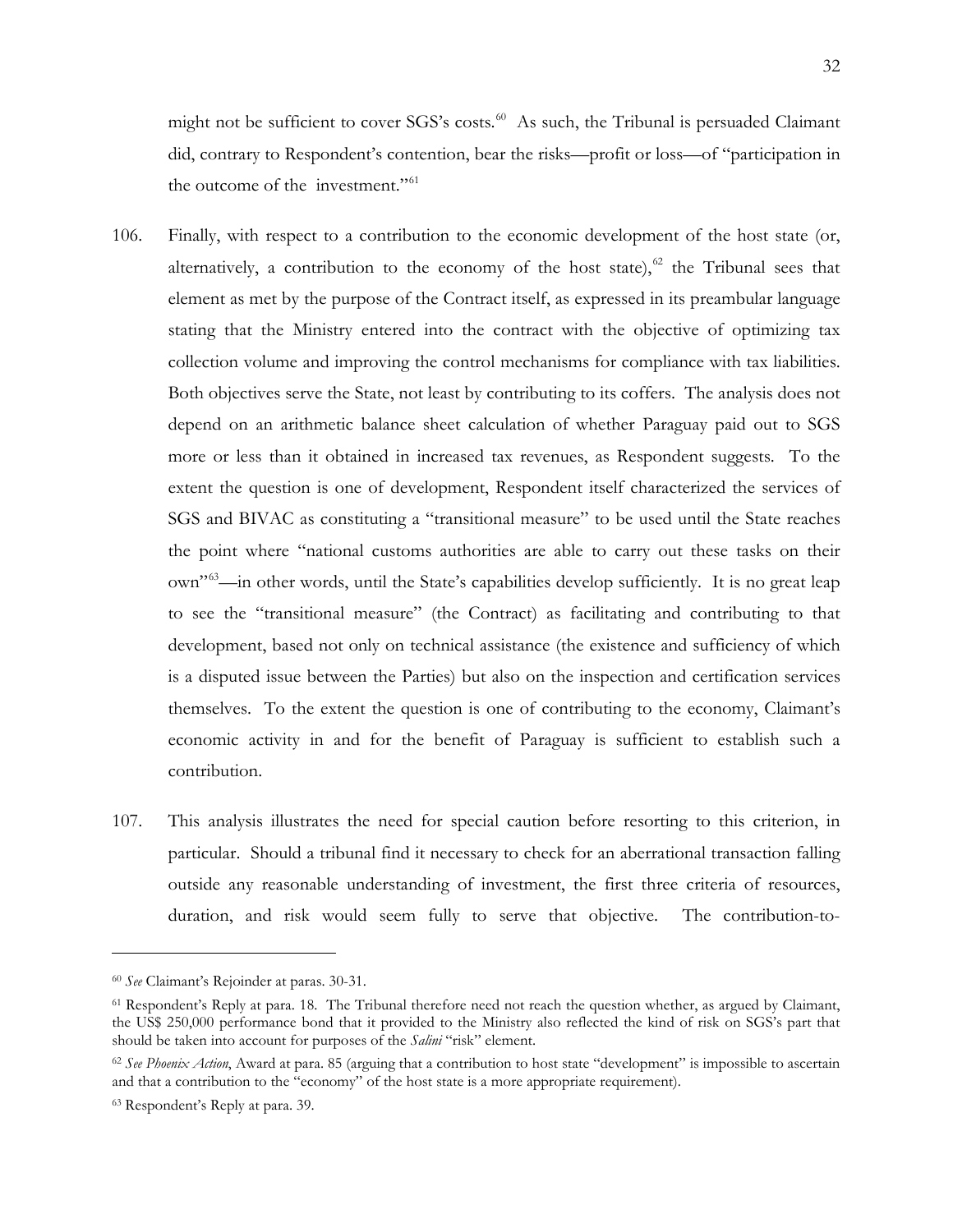development criterion, on the other hand, would appear instead to reflect the consequences of the first three criteria, bringing little independent content to the inquiry.<sup>[64](#page-35-0)</sup> At the same time, it invites a tribunal to engage in *post hoc* evaluation of the business, economic, financial and/or policy assessments that prompted the claimant's activities—a form of secondguessing that would not appropriately drive a tribunal's jurisdictional analysis.

108. In sum, while the Tribunal does not see the features of investments identified in *Salini* as a definitional test, nor does it believe that it is necessary to even look for those elements here absent any suggestion that the BIT's definition of investment is improperly overreaching, it has nevertheless considered the *Salini* elements in light of the Parties' extensive briefing of the issue. The Tribunal finds all of those elements to be present in Claimant's claimed investments.

# **2. In the Territory**

- 109. As noted above, Article 2(1) of the BIT specifies that the Treaty applies only to "investments in the territory" of the host state (here, Paraguay).<sup>65</sup> Respondent objects that the Contract was principally performed by SGS outside the territory of Paraguay, and that SGS's claims relate to (non)payment for those services rendered abroad, not to any injury to SGS's assets in Paraguay. Accordingly, Respondent contends that this Tribunal lacks jurisdiction over Claimant's claims as they do not pertain to an investment in the territory of Paraguay.
- 110. This issue is potentially intertwined with the question (above) of whether the nature of the investment is such that it is protected under the BIT and subject to dispute resolution under the ICSID Convention. If a tribunal finds occasion to inquire into the *Salini* elements, the first of those is typically articulated in terms of a contribution of resources *in the host state*. [66](#page-35-2) Analytically, however, the question is more properly addressed separately—an approach reinforced here by the fact that the BIT itself imposes a territorial requirement in addition to (not as part of) the "investment" requirement.

<span id="page-35-0"></span><sup>64</sup> Apparently this fourth criterion (contribution to the host state's economic development) was, in fact, originally proposed as a more flexible alternative to the first three criteria. However, the *Salini* tribunal and those following it have added it as a fourth required element in the definitional test. *See* Gaillard, *Identify or Define?* at pp. 405-06.

<span id="page-35-1"></span><sup>65</sup> Treaty, Art. 2(1).

<span id="page-35-2"></span><sup>66</sup> The *Salini* decision itself referred only to "contributions." *Salini v. Morocco*, Decision on Jurisdiction at paras. 52-53.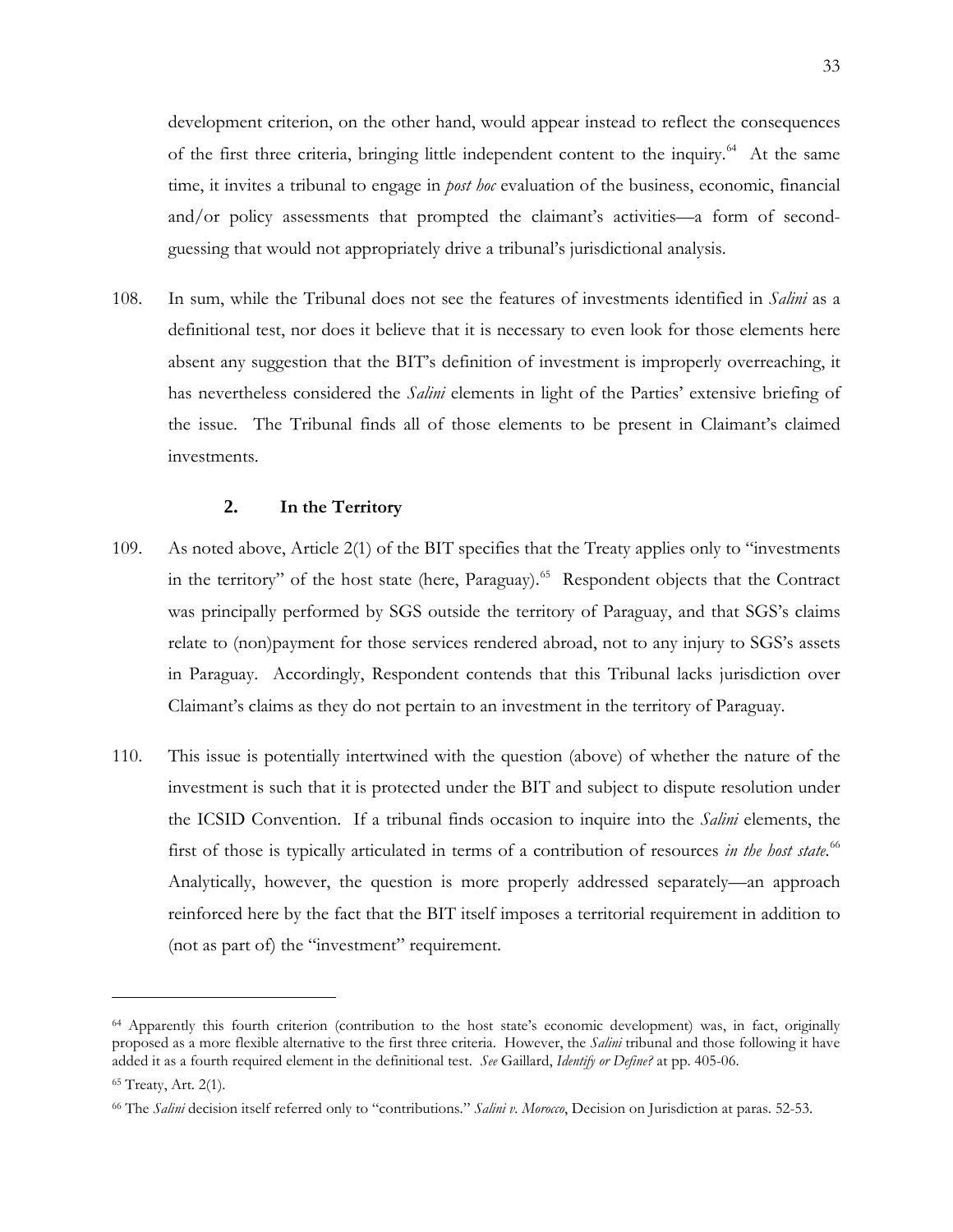- 111. Respondent principally objects that the preponderance of Claimant's performance under the Contract took place outside the territory of Paraguay, in connection with Claimant's inspection activities abroad. Respondent notes that the Contract specifically provides that it was for the performance of "services to be rendered abroad."<sup>67</sup> While acknowledging the existence of SGS's liaison offices in Paraguay, Respondent contends that the Contract did not require the use of offices within the territory of Paraguay and that the activities of those offices were incidental or ancillary to SGS's principal activity of inspection activities in other countries. Moreover, Respondent contends that Claimant's claims turn on alleged nonpayment for the services performed abroad and not on acts and omissions affecting SGS's in-country activities (as would be the case, for example, if SGS were complaining of an expropriation of the liaison office in Asunción). Thus, in Respondent's view, Claimant's claims do not arise out of investments made in the territory of Paraguay.
- 112. Claimant contends that it performed services and incurred expenditures in Paraguay in accordance with the Contract, including in connection with the liaison office in Asunción and the employees who worked there, as well as the training of Paraguayan officials and the development of a customs database. Furthermore, the purpose of those services was aimed at increasing Paraguay's customs revenues, and the effect of those services was felt in Paraguay alone. In Claimant's view, these activities in the territory of Paraguay, particularly when coupled with the fact that the benefits of its activities outside Paraguay were experienced in Paraguay, are sufficient to constitute investment "in the territory" of Paraguay that is covered by the Treaty and its protections.
- 113. In the Tribunal's view, Respondent's approach rests on a parsing of SGS's investments and its activities under the Contract that is not sustainable. Like the tribunal in *SGS v. Philippines*, [68](#page-36-1) this Tribunal does not consider it consistent with the facts presented to subdivide Claimant's activities into services provided abroad and services provided in Paraguay, and to then attribute Claimant's claims solely to the former category. SGS's inspections abroad were not carried out for separate purposes, but rather in order to enable it to provide, in Paraguay, a final Inspection Certificate on which the Paraguayan authorities

<span id="page-36-0"></span><sup>67</sup> *See, e.g.,* Preamble, Provision Concerning the "Nature and Subject-Matter of the Agreement," Contract (Ex. C-4).

<span id="page-36-1"></span><sup>68</sup> *See SGS v. Philippines*, Decision on Jurisdiction at paras. 100-101.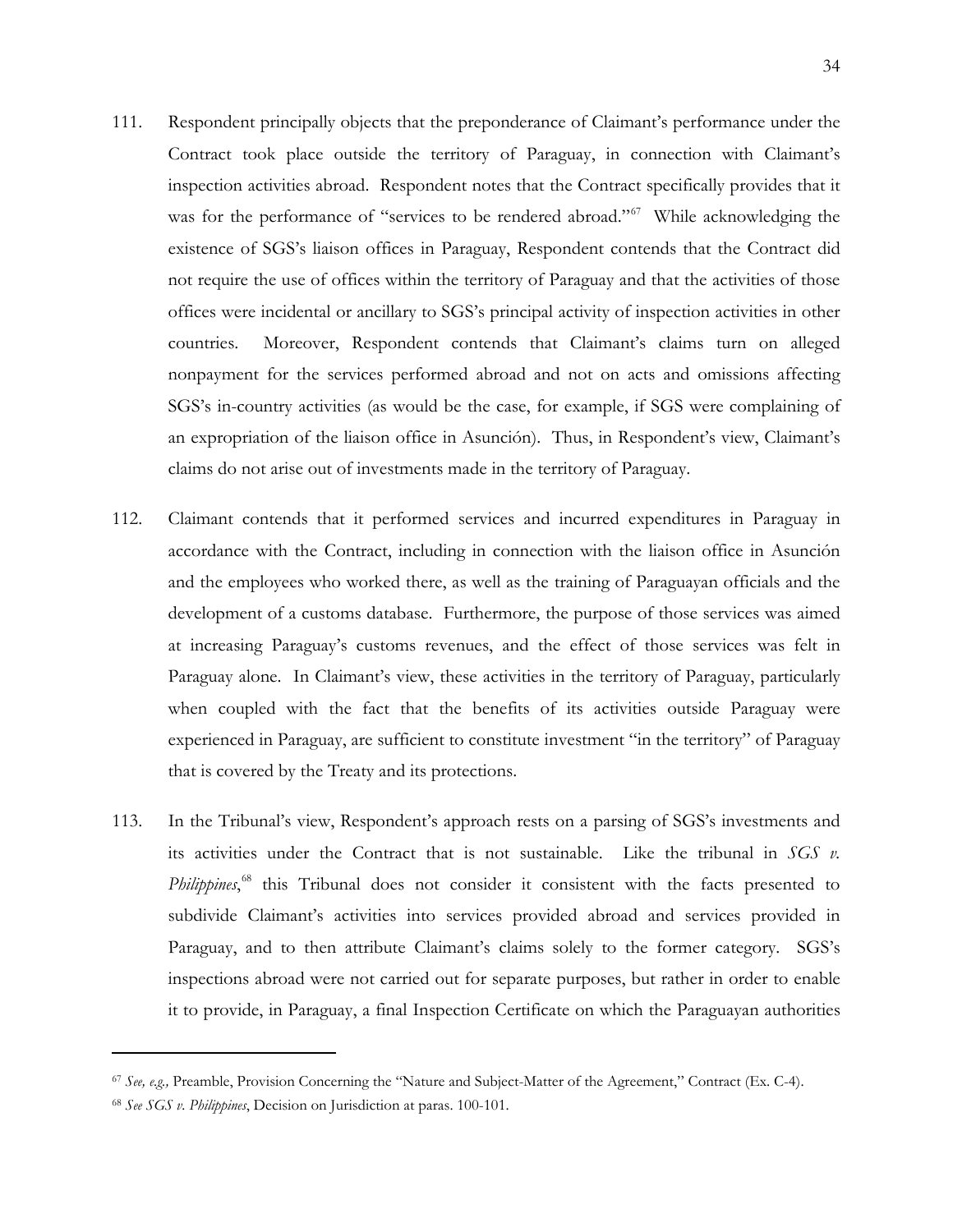relied to enter goods into the customs territory of Paraguay and to assess and collect the resulting customs revenue. These inspections, and the resulting information that was conveyed to the liaison offices in Paraguay, were indispensable operations for the issuance of the final certifications in Paraguay[.69](#page-37-0) Thus they were also indispensable to the benefits of the Contract that were received by the Paraguayan state.

- 114. It is undisputed that as part of these intertwined operations under the Contract, SGS maintained several offices in Paraguay, including in particular a sizeable office in Asunción that employed a significant number of people. Whether or not the Contract required or merely contemplated the operation of such offices in Paraguay,<sup>70</sup> it is the case that Claimant did in fact operate them in Paraguay in connection with the Contract, and injected funds and resources into the territory of Paraguay for the sake of those operations. There is no suggestion in the BIT that an investment in the territory of the State is limited to only those investments that a State *requires* to be made in its territory; it covers any qualifying investments that merely *are* in the territory.
- 115. And because the Claimant's investment is not divisible in the way Paraguay contends, the suggestion also fails that this dispute does not arise directly out of an investment in the territory of Paraguay. The services provided by SGS in Paraguay were not severable or ancillary; they were part and parcel of the services for which SGS expected to be paid under the Contract. Even if it were possible to segregate the services in the manner Respondent suggests, on the facts presented, it is not plausible to maintain that Paraguay's alleged nonpayment relates solely to SGS's services abroad. SGS claims that its invoices for the periods after June 1996 (with only one exception) went unpaid in their entirety. There has been no suggestion by Paraguay that it paid some portions of those invoices that were attributable to

<span id="page-37-0"></span><sup>69</sup> Respondent sought to rely on the distinction suggested in *SGS v. Philippines,* in which the tribunal indicated that the result might have been different if the certificates were issued abroad rather than in the putative host state. *See SGS v. Philippines*, Decision on Jurisdiction at para. 102. Respondent contended that in this case, SGS prepared its certificates outside Paraguay. Claimant responded with evidence showing that, while certificates were prepared provisionally in other jurisdictions, such drafts were reviewed in Paraguay and the final certificates were issued in Spanish in Paraguay at the liaison offices. Having reviewed this evidence, the Tribunal is persuaded that the final certificates were issued in Paraguay, although it notes that a contrary conclusion would not have compelled it to conclude that SGS lacked an investment in Paraguay.

<span id="page-37-1"></span><sup>70</sup> The Tribunal notes that the Contract clearly anticipates that SGS would establish a liaison office: Art. 3.4 specifies that SGS shall receive at its liaison office various inspection-related documents for each shipment, and Art. 3.5 provides that the Ministry will assist SGS to arrange, *e.g.*, work permits as required for the liaison office. *See* Arts. 3.4 & 3.5, Contract (Ex. C-4).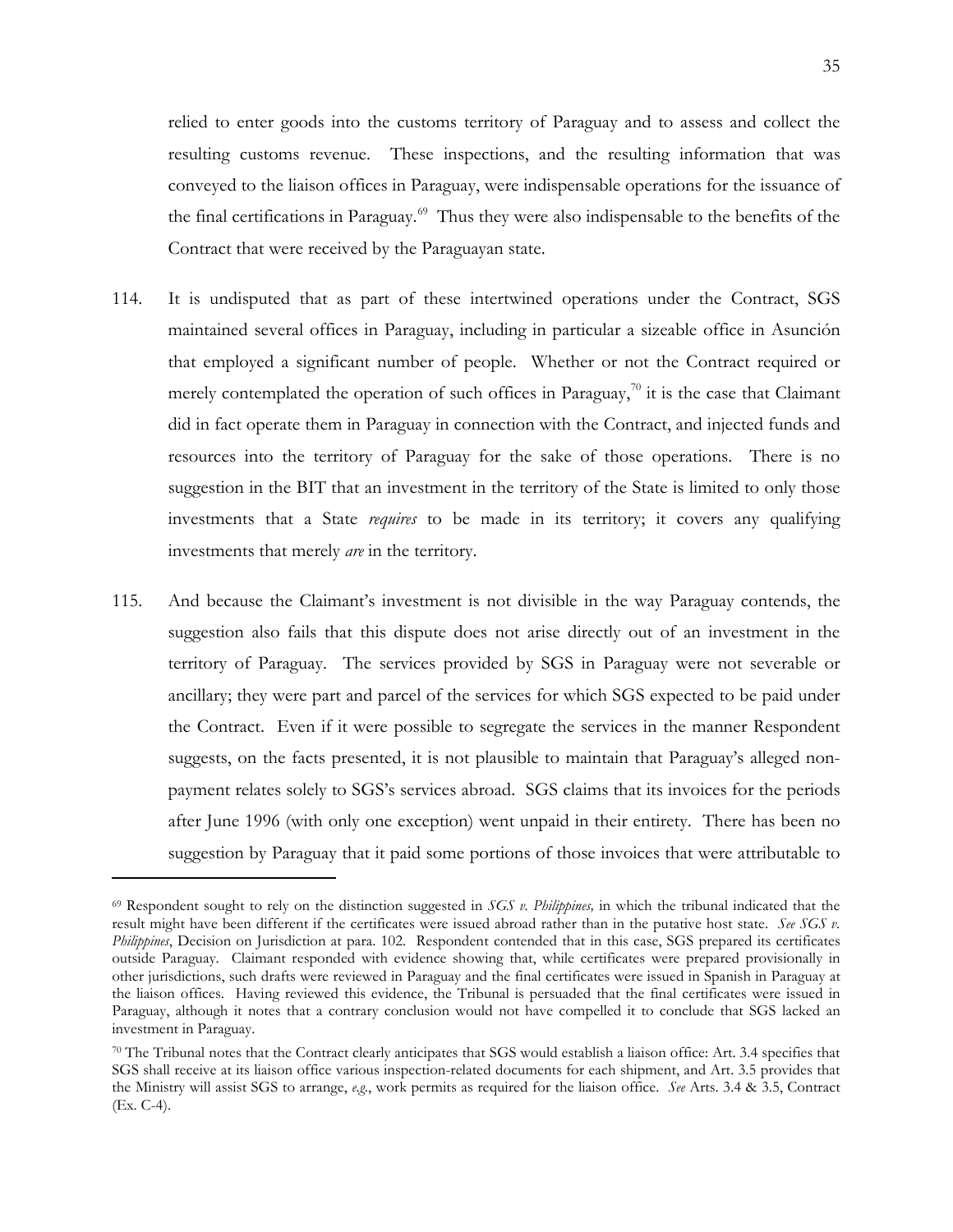in-country services while leaving unpaid only those portions attributable to services rendered outside Paraguay. Thus, for purposes of ICSID Convention Article 25(1)'s jurisdictional requirement, the Tribunal holds that Claimant's claims give rise to the requisite "legal dispute arising directly out of an investment".

- 116. Furthermore, the Tribunal is of the view that the Contract's designation of SGS's services as being performed abroad does not change the analysis. Claimant made a reasonable case that that language of the Contract reflected the parties' agreement that SGS would not be taxed in Paraguay. Clearly, the domestic tax treatment of SGS's investment is not determinative of the territorial situs of the investment for purposes of the BIT. The two issues arise under distinct legal orders. The *SGS v. Philippines* tribunal succinctly explained that "[t]he tax treatment of investments is a matter for local law with its own regime of rules as to where income is considered to have been earned, a regime distinct from that of the BIT."<sup>[71](#page-38-0)</sup>
- 117. We note that our conclusion is consistent with that of all three tribunals to have examined similar contractual arrangements in disputes brought under investment treaties. In *SGS v. Pakistan*, the tribunal held that an investment resting on comparable pre-inspection services was "in the territory of the host State" because there had been an "injection of funds into the territory of Pakistan for the carrying out of SGS's engagements under the PSI Agreement.<sup>"[72](#page-38-1)</sup> As noted, the *SGS v. Philippines* tribunal likewise insisted that SGS's activities were to be considered as an integrated undertaking, a sufficient portion of which took place in the host state.[73](#page-38-2) And in *BIVAC v. Paraguay,* the tribunal likewise had "little difficulty" in concluding, with respect to a contract virtually identical to the one before the Tribunal here, that BIVAC had made an investment in the territory of Paraguay for purposes of the Netherlands-Paraguay BIT's comparable "in the territory" requirement.<sup>[74](#page-38-3)</sup>

### **3. Made in Accordance with Law**

118. Article 2(1) of the BIT further limits the scope of the Treaty's application to investments "made in accordance with [here, Paraguay's] legislation, including possible admission

<span id="page-38-0"></span><sup>71</sup> *SGS v. Philippines*, Decision on Jurisdiction at para. 107.

<span id="page-38-1"></span><sup>72</sup> *See SGS v. Pakistan*, Decision on Jurisdiction at para. 136.

<span id="page-38-2"></span><sup>73</sup> *SGS v. Philippines*, Decision on Jurisdiction at para. 101.

<span id="page-38-3"></span><sup>74</sup> *BIVAC v. Paraguay*, Decision on Jurisdiction at para. 104.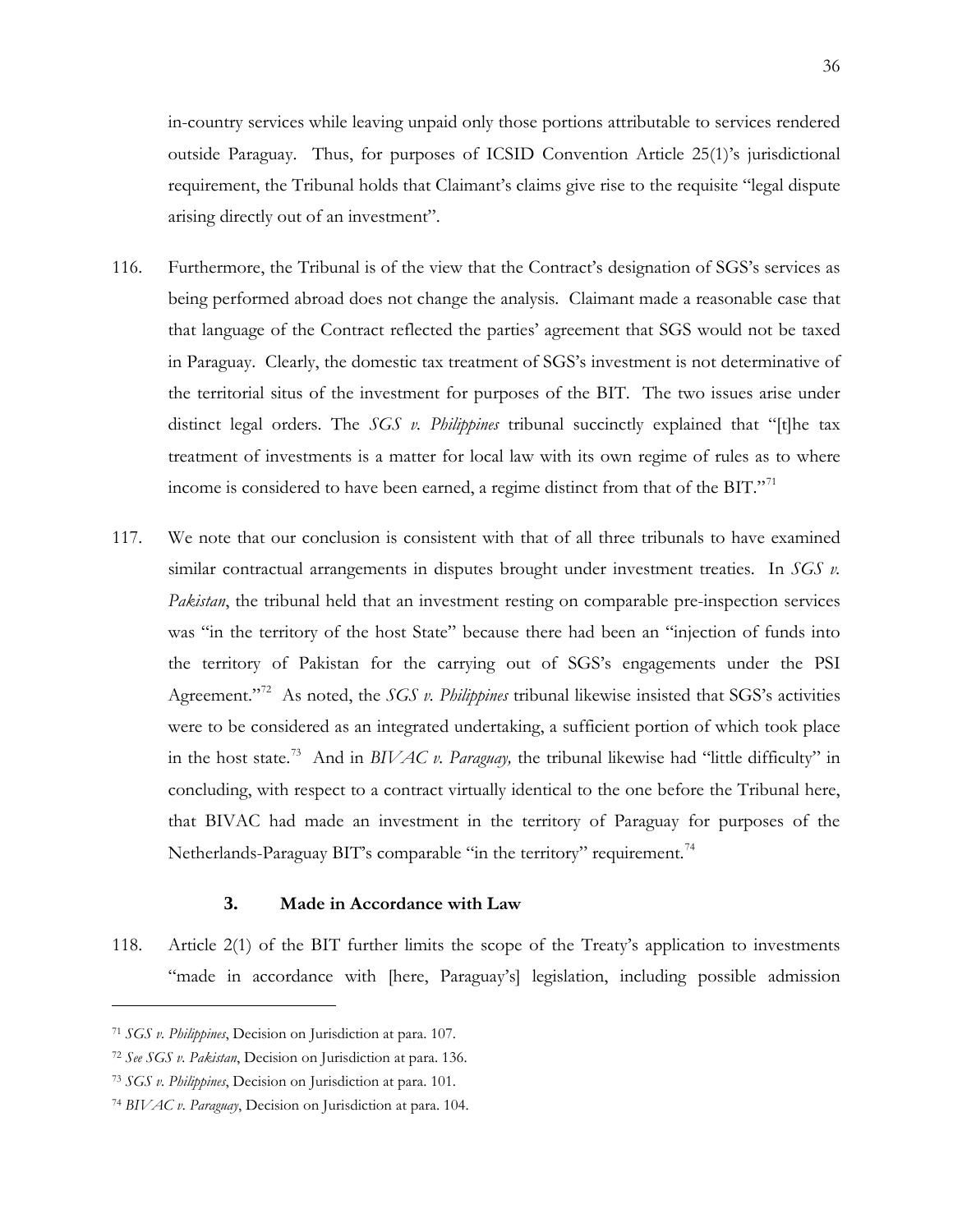procedures..."<sup>[75](#page-39-0)</sup> Although the framing of its argument evolved over the course of its pleadings, Respondent in its Reply argued directly that Claimant's investment was not made in accordance with Paraguayan legislation.

- 119. Respondent grounded this objection on the contention that, because it is a contract for services, the Contract could not be registered as an investment under Paraguay's Law No. 60/90, a law providing certain incentives for the investment of capital (including foreign capital), and therefore, according to Respondent, it cannot be an investment under Paraguayan law. Claimant insisted that even if the Contract might not fall within the scope of investments eligible for registration and benefits under Law No. 60/90, the BIT requirement that an investment be "made in accordance with [the Contracting Party's] legislation" concerns the legality of the investment, not the definition of the investment. Respondent, however, maintains that it is not seeking to rely on this domestic law to "define" investment, which it accepts is to be defined instead by reference to the BIT, but rather it insists that the law sets the limits of which investments (among those that might be identified as such under the BIT) can be deemed to be "in accordance with" Paraguayan law.
- 120. The Tribunal is not persuaded by Respondent's proffered distinction. Respondent does conflate the *definition* of an investment with the *legality* of an investment. Respondent contends that because the SGS investments cannot be registered under Law No. 60/90, they are not "in accordance" with Paraguayan law. But that contention necessarily rests on a definition: Respondent reasons that the SGS Contract cannot be so registered because it does not meet the domestic law's definition of an investment subject to registration (which is claimed to exclude services contracts). Thus Respondent is, in effect, seeking to substitute Law No. 60/90's definition of investment for the definition found in the BIT—an approach that we cannot deem compatible with our obligation to interpret and apply the Treaty itself.
- 121. Our purpose is not to determine whether or not Claimant's investment can be registered and receive incentives under Law No. 60/90; we must determine whether the investment is "made in accordance" with Paraguay's laws, as required by the Treaty. Respondent does not contend that the Contract was invalid, or in any way illegal or improper, under Paraguayan

37

<span id="page-39-0"></span><sup>75</sup> Treaty, Art. 2(1).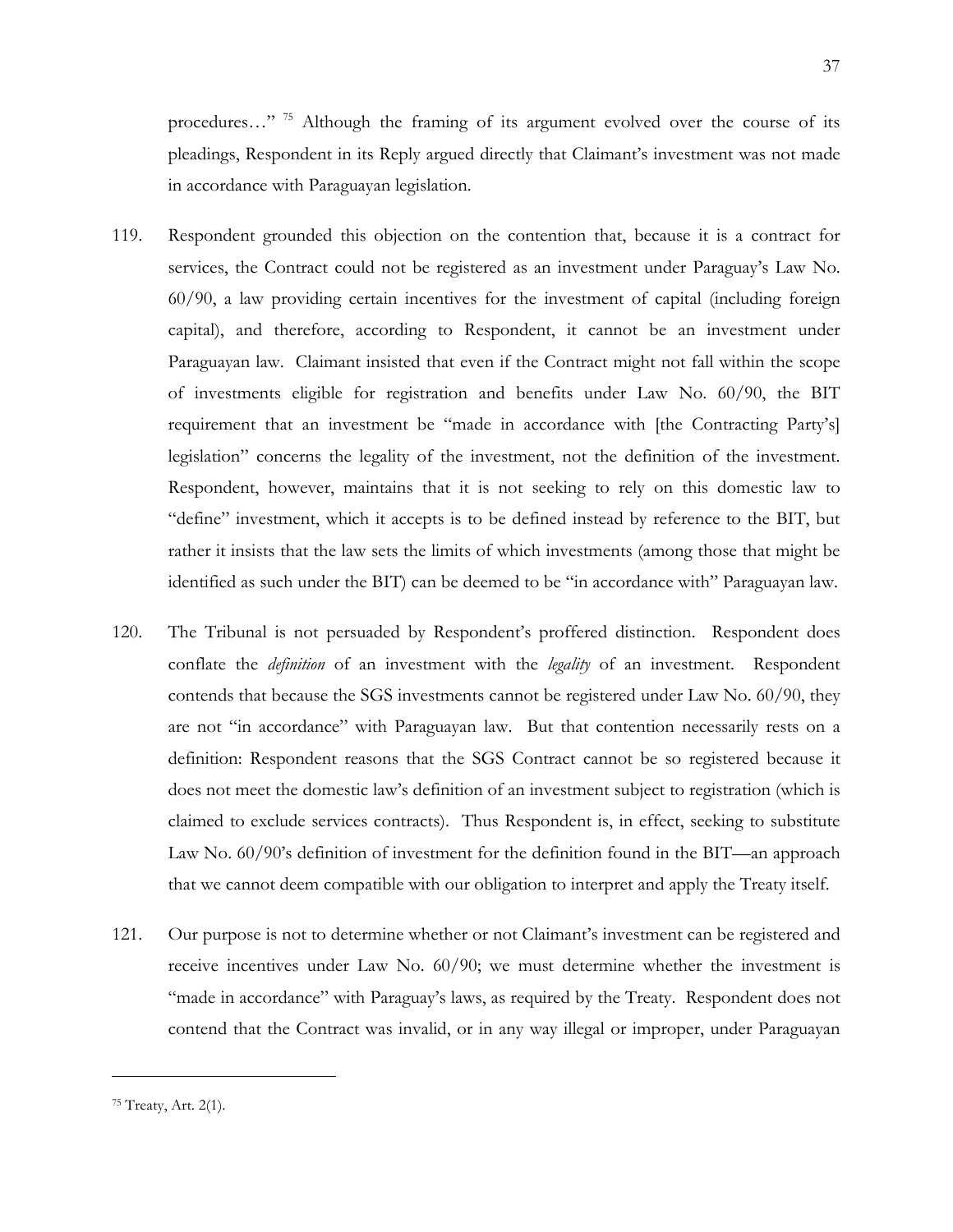law. Indeed, such a suggestion would be surprising given that the Contract was entered into *pursuant* to Paraguayan law, namely Decree No. 12311. Nor does Respondent contend that SGS's activities under the Contract (such as the customs inspections, or the operation of the liaison offices in Paraguay) were illegal under Paraguayan law. Thus, the assets that this Tribunal has identified as "investments" of SGS within the meaning of the BIT are not alleged to have violated Paraguayan law. Moreover, Respondent does not contend that Law No. 60/90 constitutes a mandatory or exclusive procedure for the admission of foreign investments into Paraguay; there is no suggestion that investments made outside its parameters are not permitted in Paraguay.

- 122. Nor is our analysis affected by Respondent's argument pointing to the fact that the Switzerland-Paraguay BIT contains this "in accordance with [the host state's] legislation" requirement, whereas other BITs signed by Paraguay (such as with France, Germany, and the Netherlands) do not.<sup>[76](#page-40-0)</sup> Respondent contends that this difference reinforces the need to give effect to Article 2(1) here. Quite apart from any claimed distinctions among Paraguay's treaties, however, the fact is that this Tribunal's reading *does* give effect to Article 2(1), as we must, by requiring that an investment is not illegal or invalid at the time it is made. The Tribunal's reading does not give Article 2(1) the more broadly sweeping effect that Respondent would have liked us to attribute to it, but that does not mean the provision is deprived of *effet utile*.
- 123. In the Tribunal's view, the object of Article 2(1)'s "in accordance with [the host state's] legislation" provision is to deny the Treaty's benefits to investments that transgress the host state's laws at the time the investment was made—a situation not alleged to exist here.<sup>[77](#page-40-1)</sup> Accordingly, Respondent's objection to jurisdiction on this ground is rejected.

<span id="page-40-0"></span><sup>76</sup> *See* Respondent's Reply at para. 69.

<span id="page-40-1"></span><sup>77</sup> This situation thus differs from, for example, that faced by the *SGS v. Pakistan* tribunal. There, Pakistan indicated that there were questions about the lawfulness of SGS's actions in entering into the inspection services contract which were the subject of proceedings in Switzerland and Pakistan, and which, if borne out, could be the basis for objections to the tribunal's jurisdiction on the grounds that SGS had not invested "in accordance with the laws and regulations" of Pakistan, as required under the Switzerland-Pakistan BIT. (The tribunal deferred consideration of the issue because there were, at that point, only *potential* allegations of illegality.) *See SGS v. Pakistan*, Decision on Jurisdiction at paras. 141-43.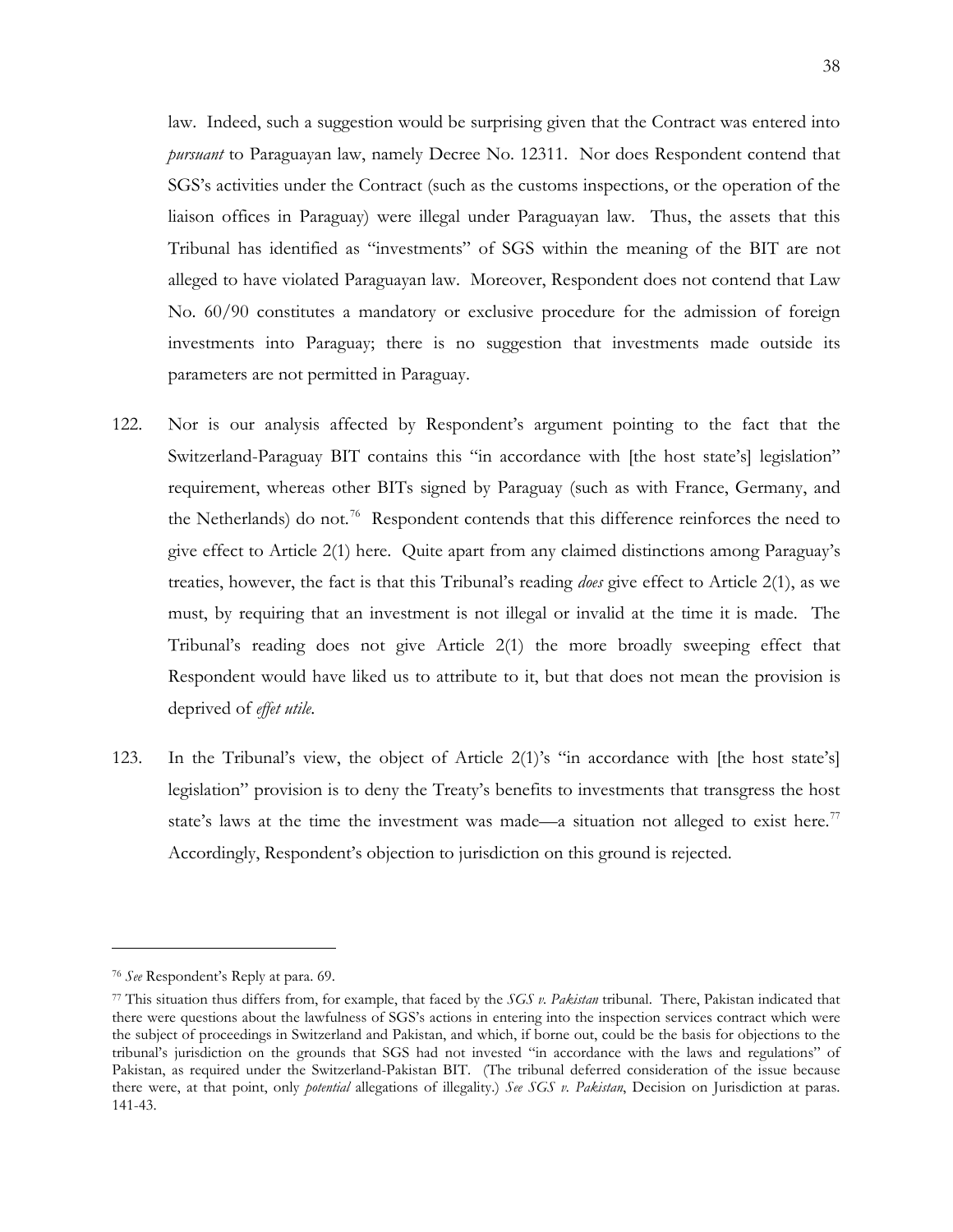### <span id="page-41-0"></span>**V. JURISDICTION OVER CLAIMANT'S CLAIMS AS STATED**

124. We turn now from some of the specific jurisdictional limits imposed by the BIT and the ICSID Convention to Respondent's broader jurisdictional objections that Claimant has not stated claims under the Treaty over which this Tribunal has jurisdiction, or which are admissible.

### **A. Contract Claims and the Impact of the Contract's Forum Selection Clause**

- <span id="page-41-1"></span>125. Before turning to the particular substantive Treaty provisions under which Claimant has articulated its claims, however, it is appropriate first to address an issue that potentially affects all of the claims: whether our jurisdiction is precluded by the claims' contractual roots and, as a consequence, by the Contract's forum selection clause.
- 126. Respondent has objected, in many variations and forms, to this Tribunal's exercise of jurisdiction over this dispute because Article 9 of the Contract states that "[a]ny conflict, controversy or claim deriving from or in connection with this Agreement, breach, termination or invalidity, shall be submitted to the Courts of the City of Asunción under the Law of Paraguay." In Respondent's view, Claimant's claims are, at their core, claims for breach of the Contract, over which Article 9 of the Contract vests exclusive jurisdiction in the domestic courts of Paraguay.
- 127. Claimant argues that the Contract's forum selection clause cannot divest the Tribunal of jurisdiction because Claimant has advanced no claims under the Contract. Claimant maintains that it has asserted claims only for breach of the BIT. Claimant acknowledges that, as a factual matter, the acts and omissions that found its BIT claims may also constitute breaches of the Contract by Paraguay, but Claimant points to the distinction between contract and treaty claims enumerated by previous tribunals, and argues that treaty and contract claims can co-exist and be subject to separate dispute resolution procedures.
- 128. In the Tribunal's view, the distinction between treaty and contract claims is well established, and it disposes of Respondent's core objection here. Claimant has advanced claims for breach of the Switzerland-Paraguay BIT: it claims that SGS suffered unfair and inequitable treatment in violation of Article 4(2) of the BIT; that its use and enjoyment of its investment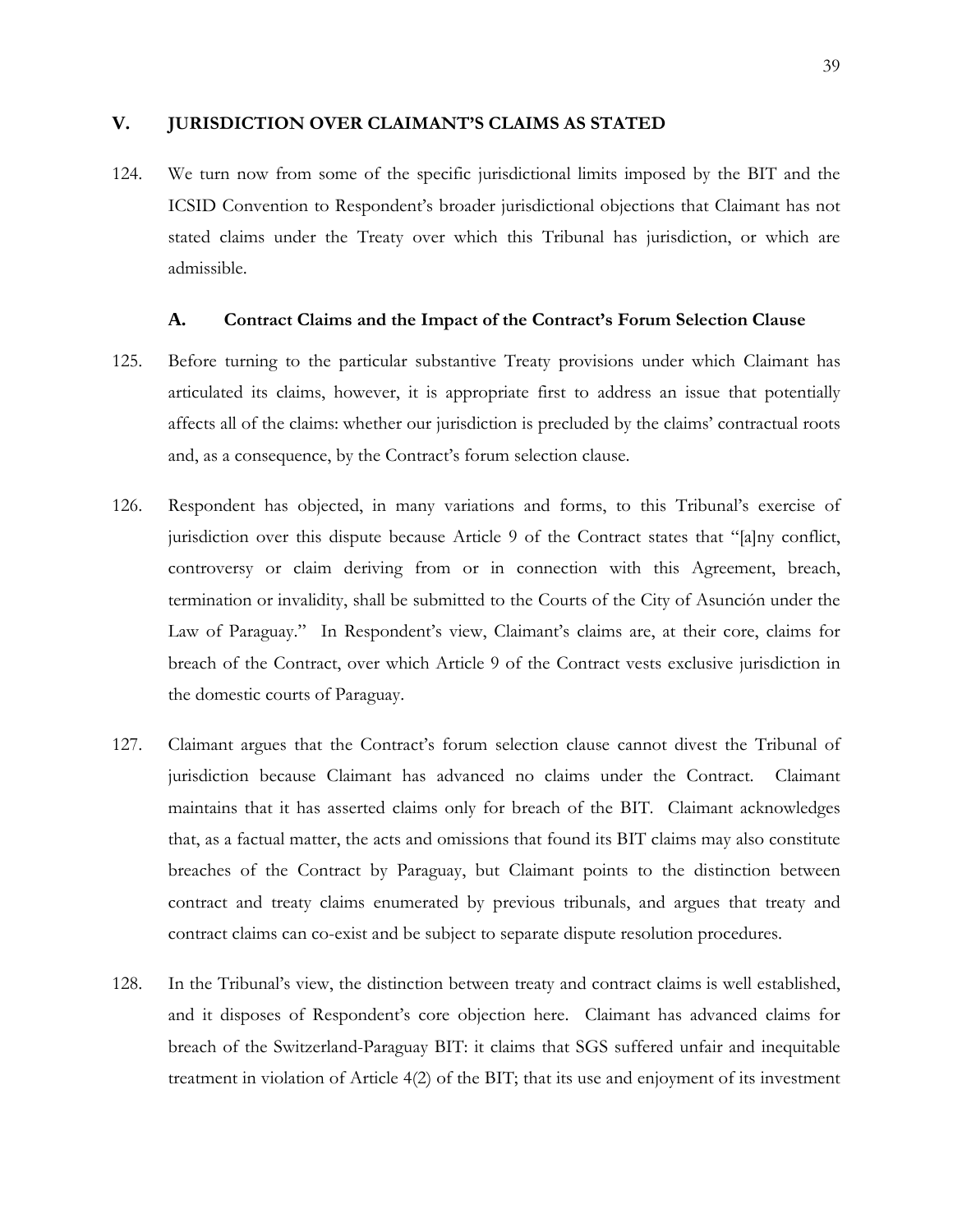was impaired by undue and discriminatory measures of the authorities of Paraguay in violation of Article 4(1) of the BIT; and that the Republic of Paraguay failed to constantly guarantee the observance of commitments it had entered into with respect to the investments of SGS, in violation of Article 11 of the BIT.

- 129. Claimant has not asked this Tribunal to decide claims by SGS under the Contract for breach of that Contract. We note in passing that the Treaty's dispute resolution provisions are arguably broad enough that Claimant would have been entitled to do so: Article 9 provides for the resolution of "disputes with respect to investments between a Contracting Party and an investor of the other Contracting Party," and, as discussed in Section [IV.A](#page-19-2) above, Article 9(2) contains Paraguay's consent to international arbitration of such a dispute. There is no qualification or limitation in this language on the types of "disputes with respect to investments" that a Swiss investor may bring against the Republic of Paraguay. The ordinary meaning of Article 9 would appear to give this Tribunal jurisdiction to hear claims for violation of Claimant's rights under the Contract—surely a dispute "with respect to" Claimant's investment—should Claimant have chosen to bring them before us. But Claimant has not done so.
- 130. Of course, it is apparent that several of Claimant's claims under the Treaty will stem from Respondent's alleged failure to pay for SGS's services under the Contract. That is an action that may (or may not) also constitute a contractual breach, but we are not called upon to decide that question as such. We are called upon to decide whether Respondent's actions, such as its alleged non-payment, breach the aforementioned Articles of the Treaty. In doing so, we are in concert with the well-established jurisprudence regarding the distinction between contract claims and treaty claims.
- 131. The *ad hoc* committee in *Vivendi I* aptly described this distinction:

[W]hether there has been a breach of the BIT and whether there has been a breach of contract are different questions. Each of these claims will be determined by reference to its own proper or applicable law – in the case of the BIT, by international law; in the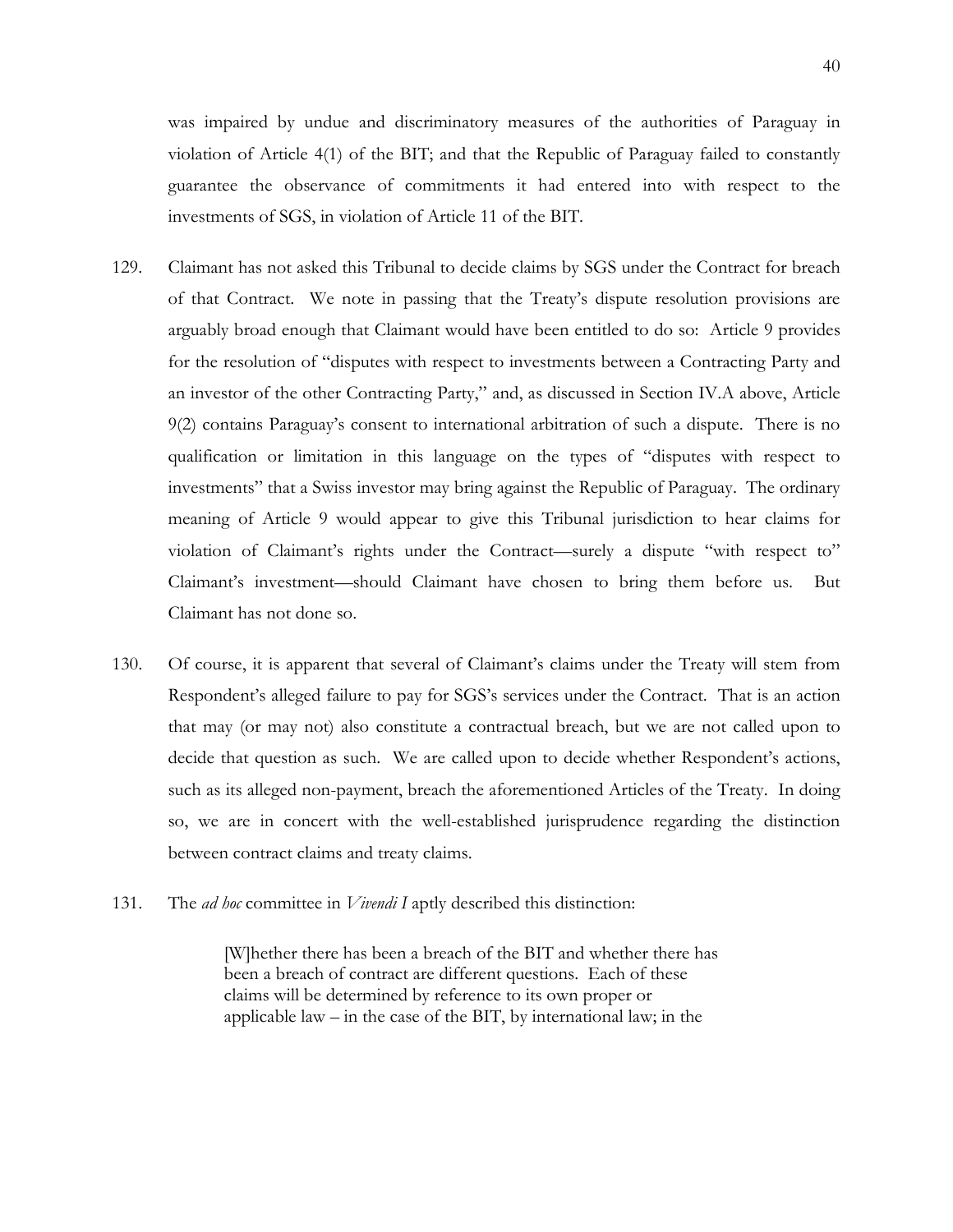case of the Concession Contract, by the proper law of the contract  $\ldots$   $^{78}$  $^{78}$  $^{78}$ 

The committee rightly noted that "[a] state may breach a treaty without breaching a contract, and *vice versa*."<sup>79</sup> It is also possible that the same act of the State will breach both the treaty and a contract, but in this case we are asked to consider only the former question.

- 132. Other investment treaty arbitration decisions are in accord. The tribunal in *SGS v. Pakistan*  averred that "[a]s a matter of general principle, the same set of facts can give rise to different claims grounded on differing legal orders: the municipal and the international legal orders."<sup>[80](#page-43-2)</sup> Likewise, the tribunal in *Impregilo v. Pakistan* held that "contrary to Pakistan's approach in this case, the fact that a breach may give rise to a contract claim does not mean that it cannot also – and separately – give rise to a treaty claim. Even if the two perfectly coincide, they remain analytically distinct, and necessarily require different enquiries.["81](#page-43-3) And the *Azurix* tribunal was clear that claims that are rooted in contractual performance are not thereby excluded from the treaty sphere: "Even if the dispute as presented by the Claimant may involve the interpretation or analysis of facts related to performance under the Concession Agreement, the Tribunal considers that, to the extent that such issues are relevant to a breach of the obligations of the Respondent under the BIT, they cannot *per se* transform the dispute under the BIT into a contractual dispute."<sup>82</sup>
- 133. Respondent has insisted that to adopt and apply this distinction between treaty claims and contract claims here is to improperly defer to Claimant's mere "labeling" of its claims. According to Respondent, the Tribunal "need not accept uncritically SGS's characterization of its claim as a treaty violation."<sup>83</sup> Respondent would have us examine Claimant's claims and conclude that they are in fact contract claims that have merely been dressed as BIT claims.

<span id="page-43-0"></span><sup>78</sup> *Compañía de Aguas del Aconquija S.A. and Vivendi Universal v. Argentine Republic*, ICSID Case No. ARB/97/3, Decision on Annulment, 3 July 2002, at para. 96 ("*Vivendi I*, Annulment").

<span id="page-43-1"></span><sup>79</sup> *Vivendi I*, Annulment at para. 95.

<span id="page-43-2"></span><sup>80</sup> *SGS v. Pakistan*, Decision on Jurisdiction at para. 147.

<span id="page-43-3"></span><sup>81</sup> *Impregilo v. Pakistan*, Decision on Jurisdiction at para. 258.

<span id="page-43-4"></span><sup>82</sup> *Azurix Corp. v. Argentine Republic*, ICSID Case No. ARB/01/12, Decision on Jurisdiction, 8 December 2003, at para. 76 ("*Azurix v. Argentina*, Decision on Jurisdiction").

<span id="page-43-5"></span><sup>83</sup> Respondent's Reply at para. 79.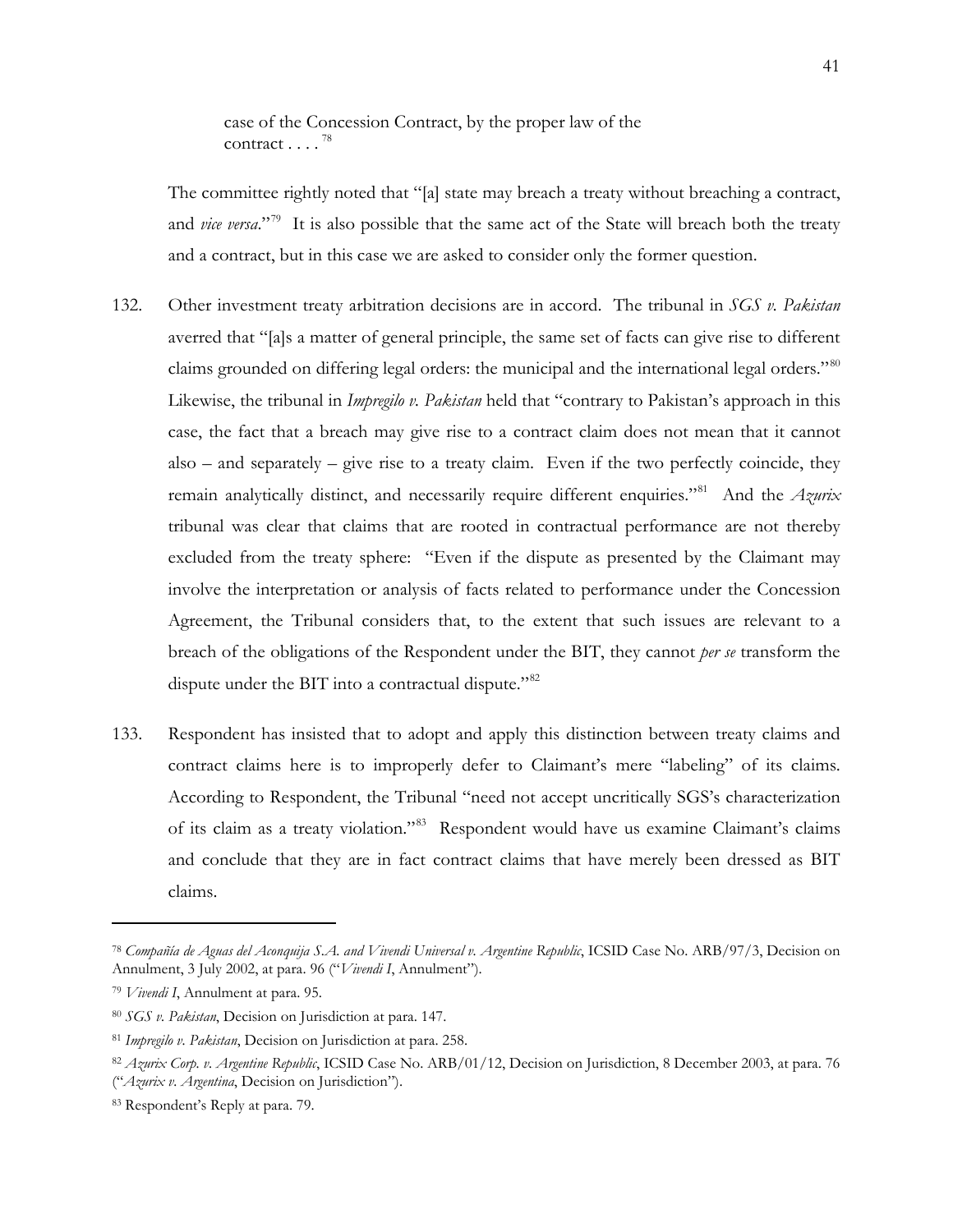- 134. In Respondent's view, the reason the claims are properly characterized as strictly contractual is because Claimant has alleged no more than non-performance of contractual obligations (principally, the obligation to make payment). Respondent maintains that a State's nonperformance of a contract cannot, without more, give rise to a breach of a BIT; Claimant must show (and in Respondent's view it has not shown) more: sovereign interference, *jure imperii*, acts beyond the ordinary conduct of a commercial counterparty.
- 135. The Tribunal notes here the challenge of drawing a line between an ordinary commercial breach of contract and acts of sovereign interference or *jure imperii*, particularly in the context of a contract entered into directly with a State organ (here, the Ministry of Finance). Logically, one can characterize every act by a sovereign State as a "sovereign act"—including the State's acts to breach or terminate contracts to which the State is a party. It is thus difficult to articulate a basis on which the State's actions, solely because they occur in the context of a contract or a commercial transaction, are somehow no longer acts of the State, for which the State may be held internationally responsible.
- 136. In any event the Tribunal need not, and cannot, at this stage decide whether Claimant has made a showing of Treaty breach. As we explained in Section [III.B](#page-12-3) above, the threshold at the jurisdictional stage is whether the facts alleged by Claimant could, if proven, make out a claim under the Treaty. Claimant maintains it has alleged sufficiently "sovereign" acts in connection with contractual non-performance; Respondent maintains it has not. Resolution of that dispute is properly reserved to such time as both Parties have fully presented their evidence and arguments.
- 137. Returning to the question whether Claimant has adequately articulated claims under the Treaty (rather than the Contract), this Tribunal, like the tribunal in *SGS v. Pakistan*, is generally of the view that "at this jurisdiction phase, it is for the Claimant to characterize the claims as it sees fit."[84](#page-44-0) As the *Vivendi I ad hoc* committee observed, "[i]t was open to Claimants to claim, and they did claim, that these acts [in breach of administrative law or the contract] taken together, or some of them, amounted to a breach of Articles 3 and/or 5 of

<span id="page-44-0"></span><sup>84</sup> *SGS v. Pakistan*, Decision on Jurisdiction at para. 145.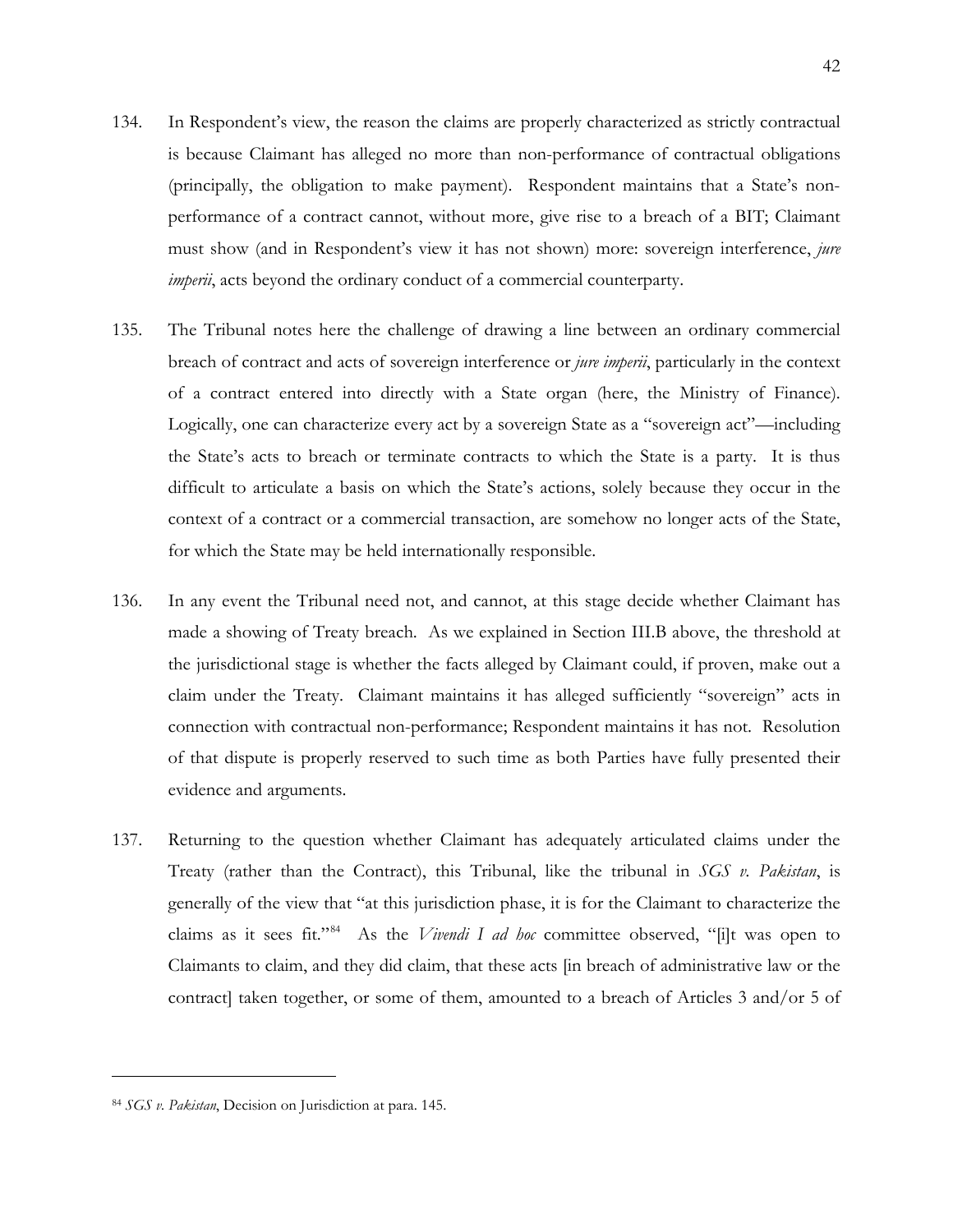the [France-Argentina] BIT."<sup>85</sup> Likewise, here, it is open to Claimant to contend that acts or omissions of the Paraguayan authorities—acts or omissions that may (or may not) have breached the Contract—also breached the provisions of the Switzerland-Paraguay BIT. Whether Claimant has managed to state claims under those Articles that are legally and factually adequate for jurisdictional purposes is a question we will address claim-by-claim in Section [V.B](#page-47-0) below.

- 138. Given that the Tribunal does not adopt Respondent's characterization of Claimant's claims as contractual rather than treaty claims, the Contract's forum selection clause is readily disposed of. That is, if Claimant had not advanced claims for breach of the Treaty and had brought forward only claims for breach of the Contract, we would be faced with different questions, including the relationship between Article 9 of the Contract (providing for dispute resolution of contract claims in the courts of the City of Asunción) and Article 9 of the BIT (providing for resolution of "disputes with respect to investments"). Here, however, we accept that Claimant has stated claims under the Treaty, and so the question before us is simply whether a contractual forum selection clause can divest this Tribunal of its jurisdiction to hear claims for breach of the Treaty. The answer to that question is undoubtedly negative.
- 139. On this point, both the *Vivendi I* tribunal and the *Vivendi I* annulment committee were in agreement. According to the tribunal, a forum selection clause of a contract "does not divest this Tribunal of jurisdiction to hear this case because that provision did not and could not constitute a waiver by [claimant] of its rights under Article 8 of the BIT to file the pending claims against the Argentine Republic."[86](#page-45-1) The forum-selection clause "of the Concession Contract cannot be deemed to prevent the investor from proceeding under the ICSID Convention against the Argentine Republic on a claim charging the Argentine Republic with a violation of the Argentine-French BIT."<sup>[87](#page-45-2)</sup>
- 140. And according to the *ad hoc* committee:

<span id="page-45-0"></span><sup>85</sup> *Vivendi I*, Annulment at para. 112.

<span id="page-45-1"></span><sup>86</sup> *Compañía de Aguas del Aconquija S.A. and Vivendi Universal v. Argentine Republic*, ICSID Case No. ARB/97/3, Award, 21 November 2000, at para. 53 ("*Vivendi I*, Award").

<span id="page-45-2"></span><sup>87</sup> *Vivendi I*, Award at para. 54.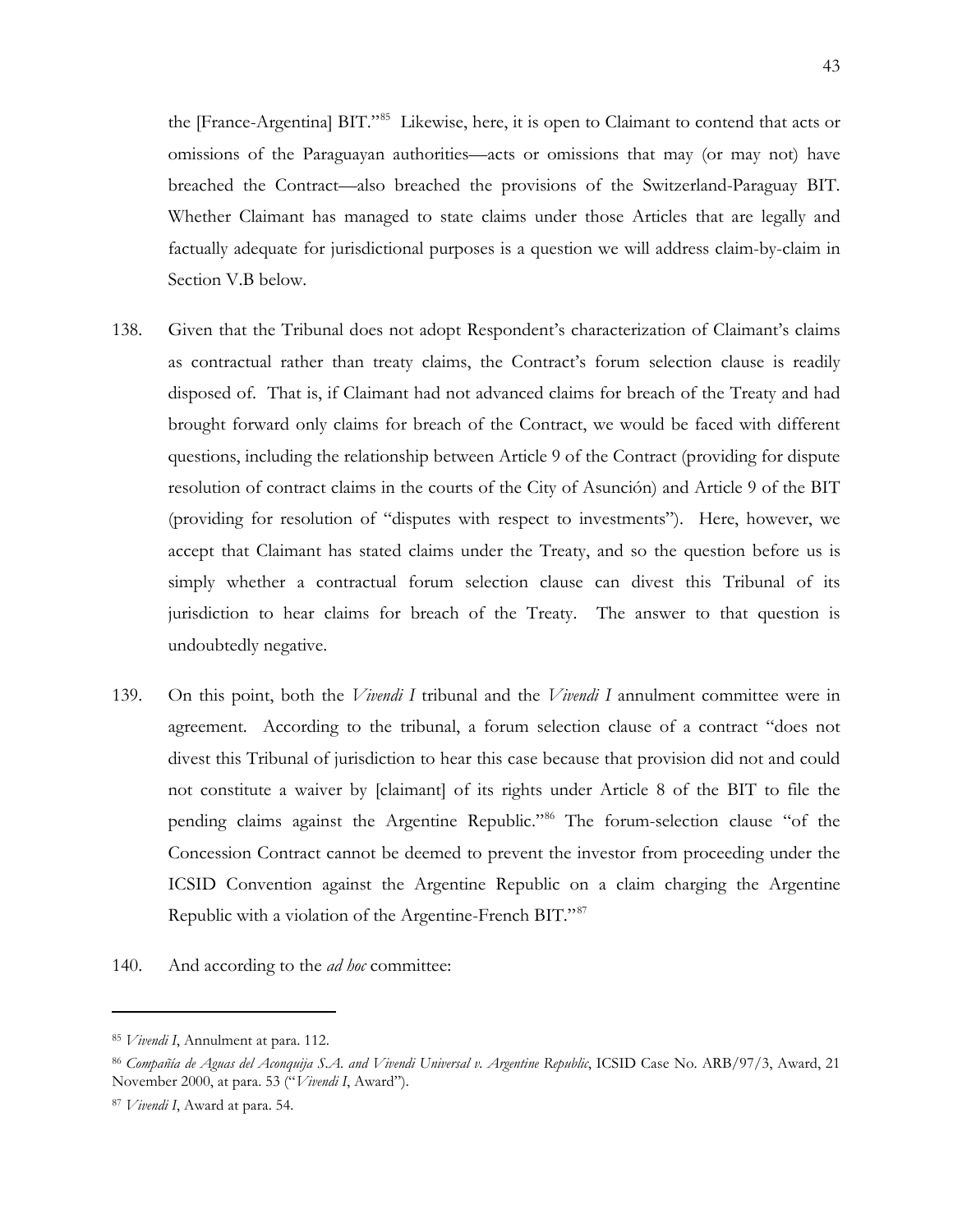In the Committee's view, it is not open to an ICSID tribunal having jurisdiction under a BIT in respect of a claim based upon a substantive provision of that BIT, to dismiss the claim on the ground that it could or should have been dealt with by a national court. In such a case, the inquiry which the ICSID tribunal is required to undertake is one governed by the ICSID Convention, by the BIT and by applicable international law. Such an inquiry is neither in principle determined, nor precluded, by any issue of municipal law, including any municipal law agreement of the parties.

Moreover the Committee does not understand how, if there had been a breach of the BIT in the present case (a question of international law), the existence of Article 16(4) of the Concession Contract could have prevented its characterisation as such. A state cannot rely on an exclusive jurisdiction clause in a contract to avoid the characterisation of its conduct as internationally unlawful under a treaty.<sup>[88](#page-46-0)</sup>

#### 141. It further explained:

[W]here "the fundamental basis of the claim" is a treaty laying down an independent standard by which the conduct of the parties is to be judged, the existence of an exclusive jurisdiction clause in a contract between the claimant and the respondent state or one of its subdivisions cannot operate as a bar to the application of the treaty standard.<sup>[89](#page-46-1)</sup>

<span id="page-46-2"></span>142. In anticipation of the analysis of Claimant's claims under Article 11 of the Treaty in Section [V.B.3](#page-52-0) below, we note that in our view, this rule applies with equal force in the context of an umbrella clause. It has been argued that, if the umbrella clause violation is premised on a failure to observe a *contractual* commitment, one cannot say (in the *Vivendi I* annulment committee's words) that the "'fundamental basis of the claim' is a treaty laying down an independent standard by which the conduct of the parties is to be judged"—because, for that type of umbrella clause claim, the treaty applies no legal standard that is independent of

<span id="page-46-0"></span><sup>88</sup> *Vivendi I*, Annulment at paras. 102-03.

<span id="page-46-1"></span><sup>89</sup> *Vivendi I*, Annulment at para. 101. Conversely, according to the *Vivendi I ad hoc* committee, "[i]n a case where the essential basis of a claim brought before an international tribunal is a breach of contract, the tribunal will give effect to any valid choice of forum clause in the contract." *Vivendi I*, Annulment at para. 98. The committee made that statement in reliance on the *Woodruff* case, in which jurisdiction was declined based upon a contractual waiver of international rights to claim against the state. *See Vivendi I*, Annulment at paras. 97-99 (citing *Woodruff* Case, IX Rep. of Int'l Arb. Awards 213 (1903) (Venezuela Mixed Claims Commission) ("*Woodruff* Case")). As we have noted, because Claimant here presses claims under only the Treaty, we have no occasion to address this aspect of the *Vivendi I* committee's analysis.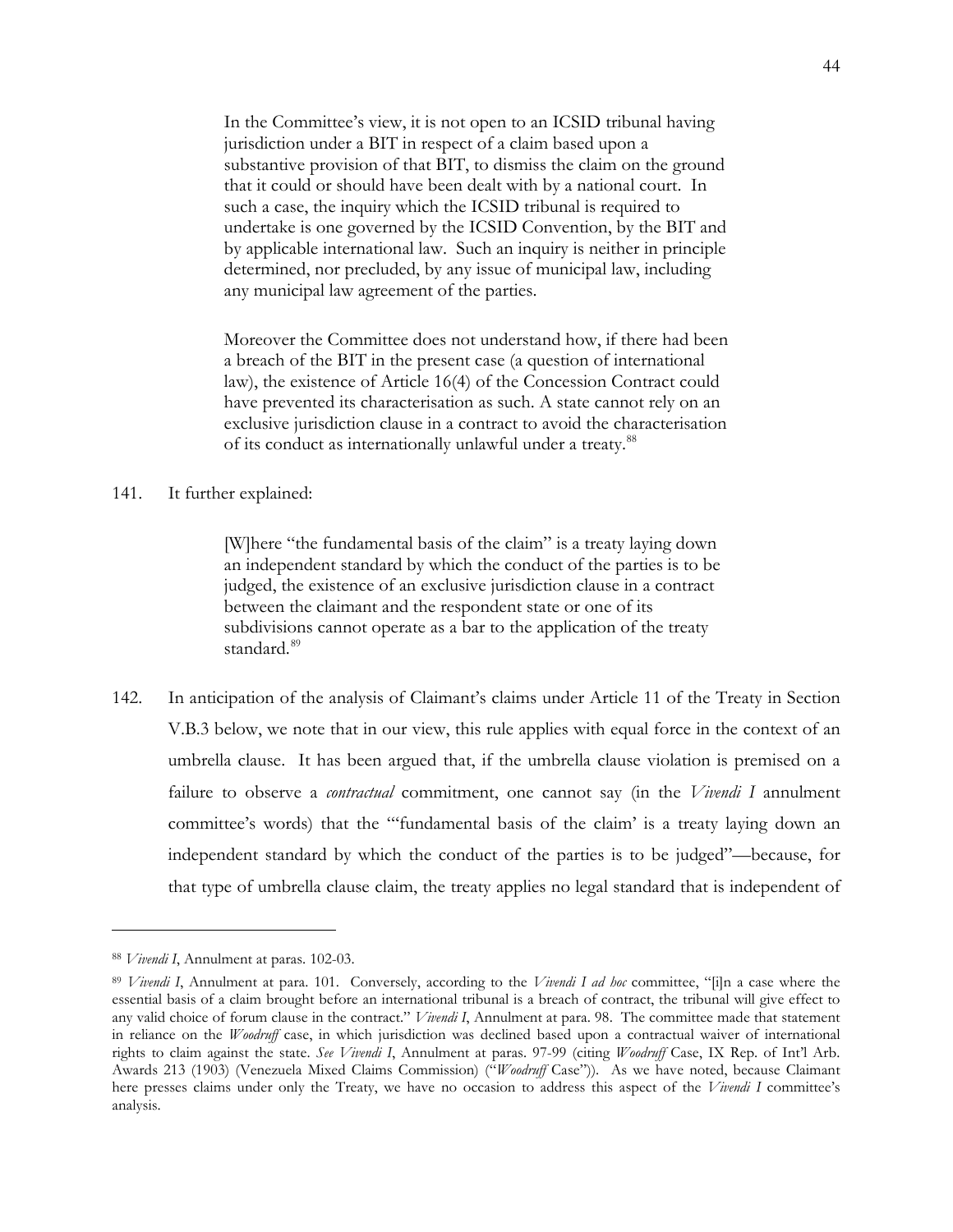the contract. But that argument ignores the source in the treaty of the State's claimed obligation to abide by its commitments, contractual or otherwise. Even if the alleged breach of the treaty obligation depends upon a showing that a contract or other qualifying commitment has been breached, the source of the obligation cited by the claimant, and hence the source of the claim, remains the treaty itself. $90$ 

# **B. Has Claimant Stated Claims over Which the Tribunal Has Jurisdiction?**

<span id="page-47-0"></span>143. We turn now to the question whether Claimant has adequately set forth claims for violation of Articles 4(2), 4(1), and 11 of the Treaty.

#### **1. Fair and Equitable Treatment**

- 144. Article 4(2) of the Treaty provides that "[e]ach Contracting Party shall ensure fair and equitable treatment within its territory of the investments of the investors of the other contracting Party." Claimant maintains that Respondent has breached this Treaty obligation.
- 145. Respondent objected to the Tribunal's jurisdiction over this claim because, according to Respondent, even if proven on the merits, Claimant's allegations would fail to establish any breach of the fair and equitable treatment standard. At the core of Respondent's objection is the premise that, to support a claim for Treaty breach, Claimant must allege acts or omissions beyond those that an ordinary counterparty to a contract may take. Respondent argued that Claimant's claim rests on allegations of non-payment under the Contract, and that no breach of the fair and equitable treatment standard can be shown based on simple non-payment.
- 146. The Tribunal considers that the facts alleged by Claimant, if proven, are capable of coming within the purview of the fair and equitable treatment provision of the BIT. First, a State's non-payment under a contract is, in the view of the Tribunal, capable of giving rise to a breach of a fair and equitable treatment requirement, such as, perhaps, where the nonpayment amounts to a repudiation of the contract, frustration of its economic purpose, or substantial deprivation of its value. Whether anything more than a wrongful refusal to pay,

<span id="page-47-1"></span><sup>90</sup> *See also* discussion at Section [V.B.3](#page-52-0) below.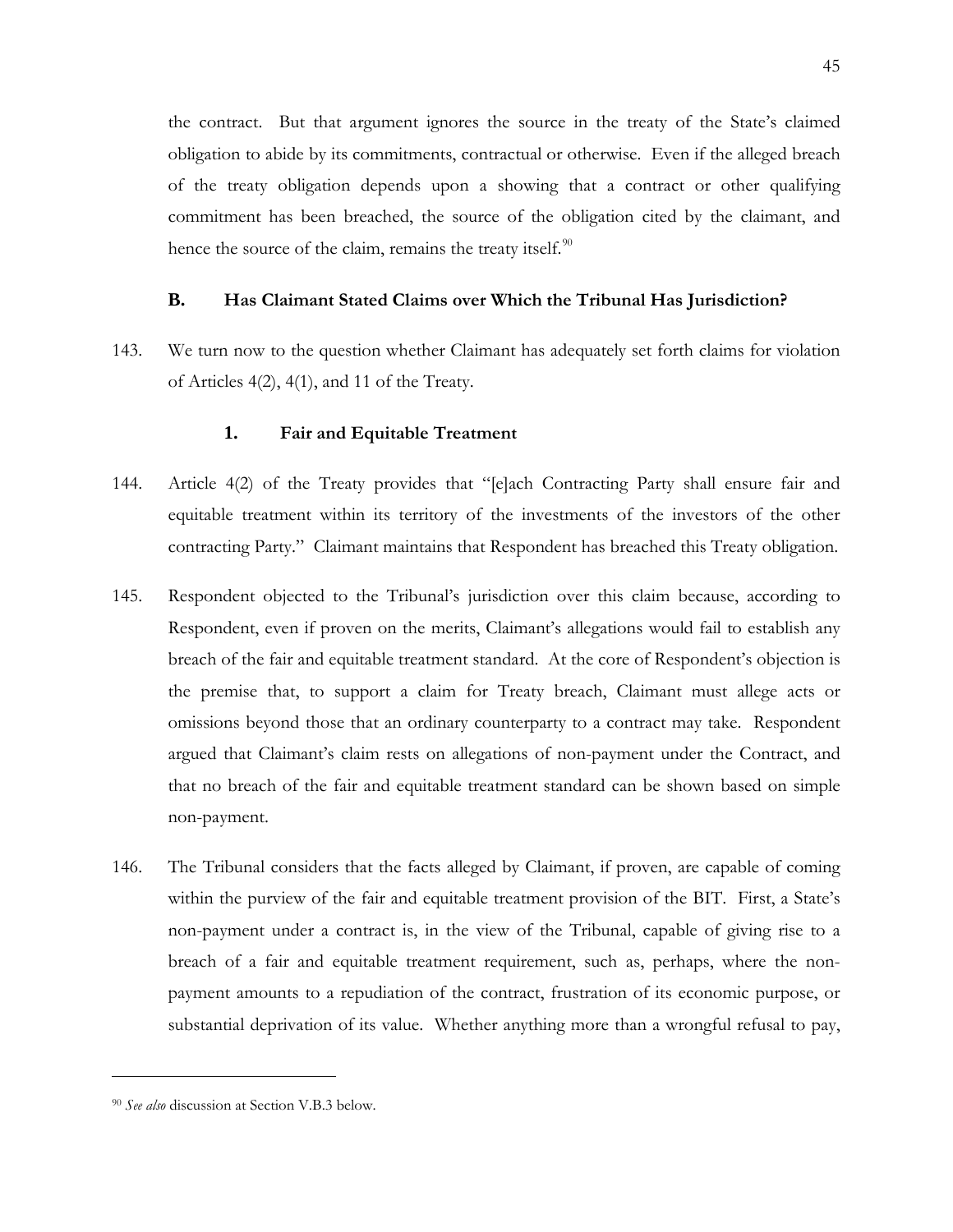and, if so, what more, is required to prevail on a claim of breach of a fair and equitable treatment standard are questions for the merits.

- 147. Second, whether or not one were to accept Respondent's premise that a State's non-payment under a contract, alone, cannot give rise to a Treaty breach, it is the case that, here, Claimant alleges more than mere non-payment. It is true that, fundamentally, Claimant contends that Respondent arbitrarily and unjustly refused to compensate SGS for services rendered, and unjustly enriched the State by enjoying the benefits of SGS's services for nearly four years without paying for them. Claimant claims that Respondent thereby breached the Treaty by frustrating SGS's legitimate expectations.
- 148. But while Claimant contends that SGS was entitled to expect that Paraguay would abide by the Contract and Paraguayan law, and that it would be compensated for services rendered to the State under the Contract, Claimant's Article 4(2) claim does not rest on that alone. In addition to this baseline expectation of contractual compliance, Claimant contends that it had also specific legitimate expectations based on multiple written and oral representations allegedly made by representatives of Paraguay to SGS, in which, according to Claimant, the State acknowledged the debt owed and promised that it would honor the Contract and make payment. Those expectations, according to Claimant, were frustrated when Paraguay failed to live up to any of its alleged undertakings.
- 149. Claimant also contends generally that Respondent acted in bad faith, capriciously, arbitrarily and in a non-transparent manner towards SGS. In particular, Claimant alleges that Respondent subjected SGS to spurious administrative investigations that, according to Claimant, were not required by law or fact but instead were conducted with the purpose of thwarting or delaying payments due to SGS. According to Claimant, these internal administrative investigations lacked transparency, were untimely and unnecessary and again contradicted various Paraguayan officials' alleged acknowledgments of the debt owed to SGS at the time the investigations were conducted.
- 150. Of course, our recitation of these allegations does not reflect any views on the Tribunal's part about their veracity or about whether Claimant will be able to prove them at the merits stage. The point is simply that Claimant's allegations with respect to unfair or inequitable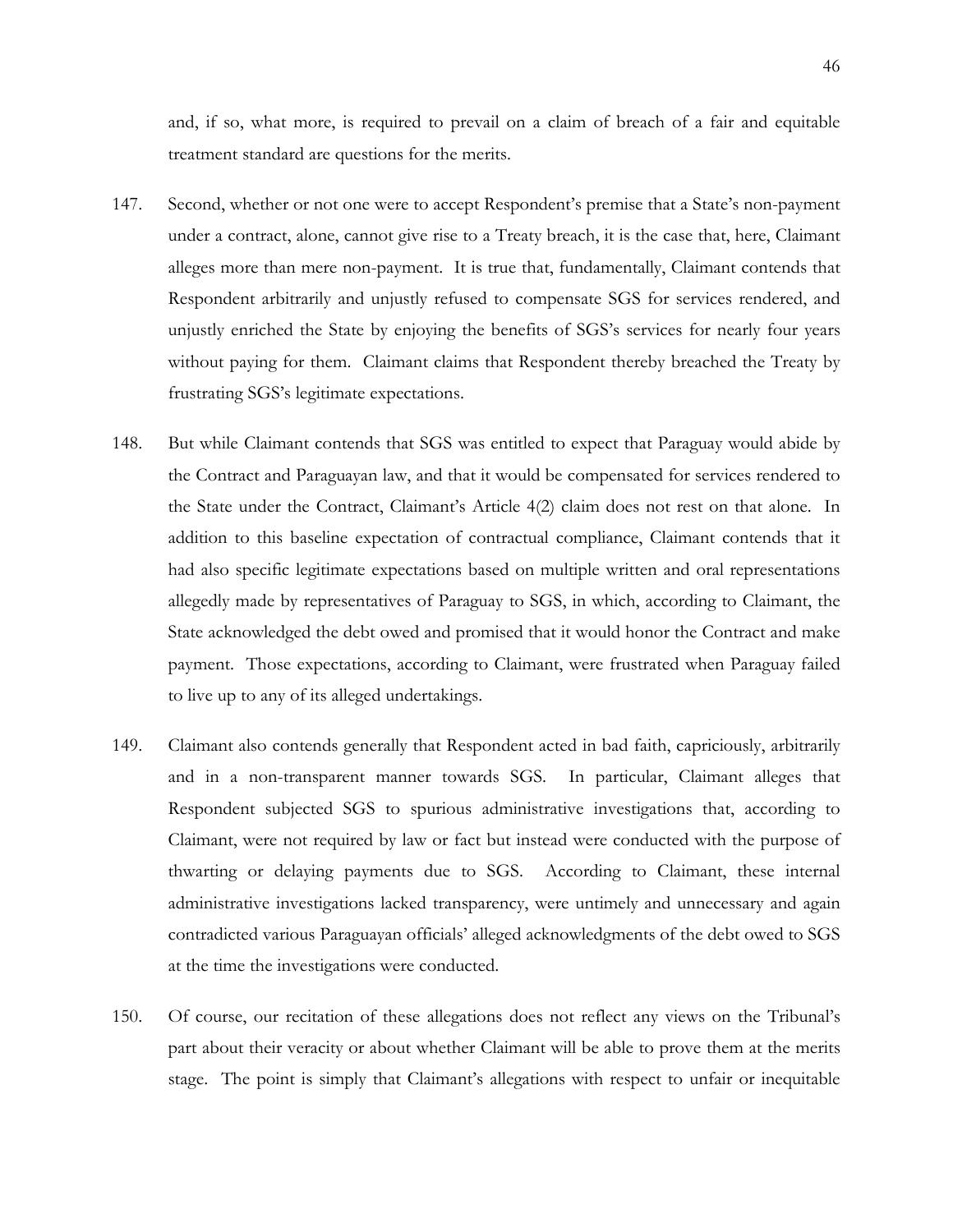treatment by Paraguay extend beyond mere non-payment in breach of the Contract. Thus the necessary premise of Respondent's objection—that Claimant is alleging only nonpayment—fails, and its objection to jurisdiction on that ground must be rejected.

151. For both of the foregoing reasons, the Tribunal is content that Claimant has met—at this stage—the requirements for a claim for breach of Article 4(2) of the BIT, and Claimant's fair and equitable treatment claim should be taken up on the merits.

# **2. Undue and Discriminatory Measures**

- 152. Article 4(1) of the Treaty provides that "[e]ach Contracting Party…shall not impair, through undue or discriminatory measures, the management, maintenance, use, enjoyment, extension, sale and, should it so happen, liquidation of such investments." Claimant contends that Respondent impaired SGS's use and enjoyment of its investments through undue and discriminatory measures in violation of this Treaty protection.
- 153. Claimant's claims under Article 4(1) rest on many of the same factual allegations discussed under Article 4(2) above. Claimant focuses, however, on what it sees as the allegedly unjustified nature of Respondent's acts and omissions—that is, the "undue" prong of the quoted provision of Article  $4(1).^{91}$  $4(1).^{91}$  $4(1).^{91}$
- 154. Claimant thus argues that the alleged decision of Paraguay not to abide by the Contract was unjustified and unreasonable, and was taken for political purposes and in bad faith. Claimant contends that Respondent's continued refusal to pay SGS's debt was likewise unreasonable in view of the alleged repeated acknowledgements by Paraguayan officials regarding the existence and amount of the outstanding debt, and in light of the alleged results of Paraguay's own internal investigations concerning the Contract. In this vein, Claimant alleges, for example, that the Ministry of Finance willfully refused to disburse amounts allocated in the national budget for payments to SGS, and that this action

<span id="page-49-0"></span><sup>91</sup> Both Claimant and Respondent are apparently content to equate the adjectives "undue and discriminatory" in Article 4(1) with "arbitrary." Indeed, Claimant's Rejoinder even uses the heading "Undue and Arbitrary Measures" for its discussion of its Article 4(1) claim. The Tribunal does not take issue with this approach, but merely takes note that Claimant has not advanced arguments that Respondent's actions were discriminatory in the sense of singling out SGS as a Swiss investor (or otherwise).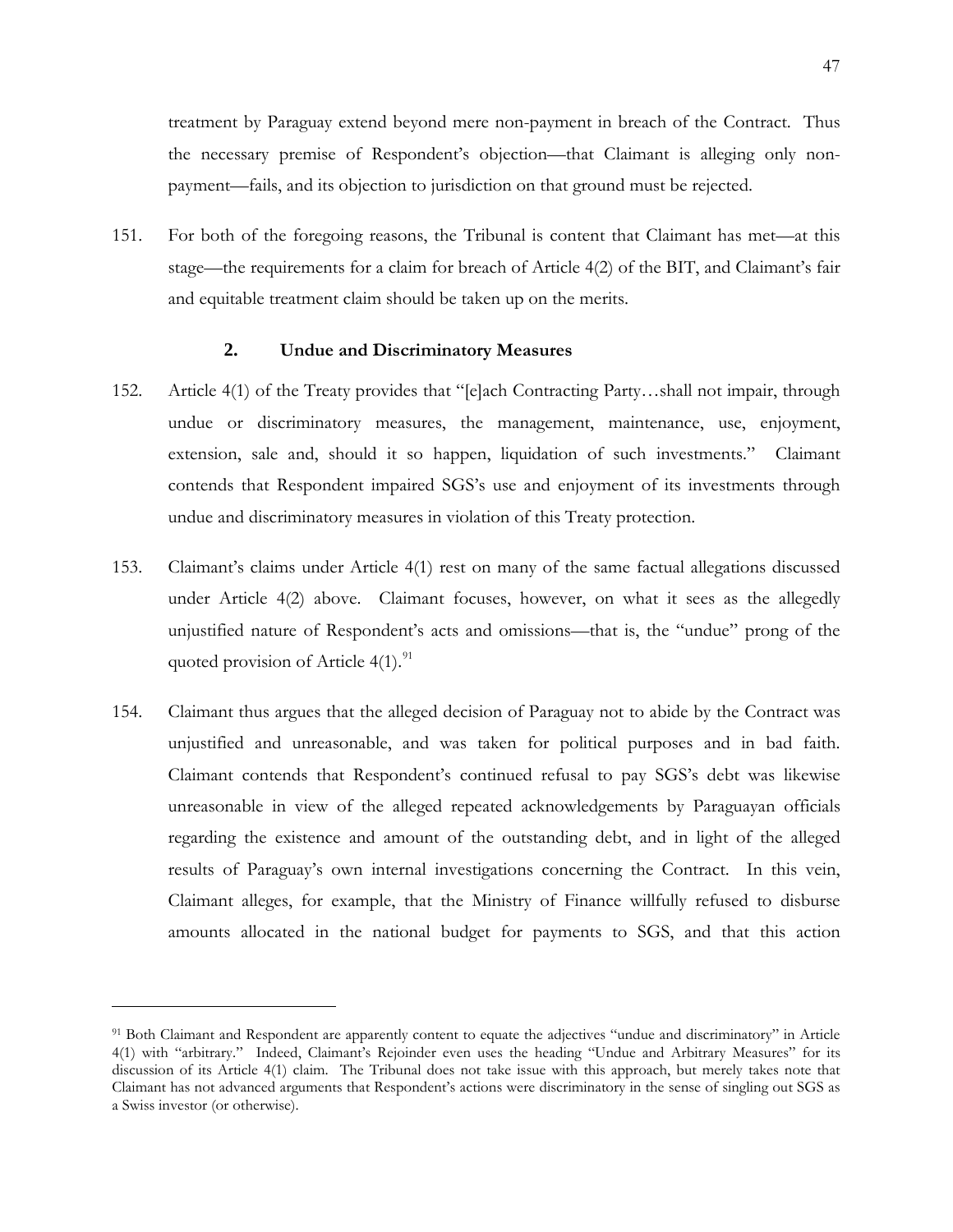demonstrates that the Government's failure to make payment to SGS was based on political reasons.

- 155. Claimant also argues that Respondent's non-payment was a breach of Article 4(1) because, Claimant contends, it occurred in disregard of Paraguayan domestic law and international law. Claimant further alleges that the administrative investigations instigated by Respondent lacked factual or legal justification, and that Respondent's alleged refusals to abide by the results of its own internal reports amounted to a willful disregard of due process of law.
- 156. Respondent objected that Claimant failed to allege any undue or discriminatory measures that impaired its investment. However, most of Respondent's objections in this instance were based on the facts themselves and not on any claimed insufficiency of Claimant's factual allegations. For example, Respondent claimed that the alleged debt to SGS was not acknowledged, and that the internal reports cited by Claimant are not binding under Paraguayan law. On that basis, Respondent maintained that it was not unreasonable for Respondent to refrain from paying the amounts claimed by SGS. As another example, Respondent alleged that investigations of SGS were justified by the cost of the Contract to Paraguay and by corruption in the pre-shipment inspection industry.
- 157. Just as Claimant will have a full opportunity to adduce evidence in support of its factual allegations, Respondent will have a full opportunity to rebut those allegations—at the merits stage. Disputes over the facts, however, are not a proper basis for an objection that Claimant has failed to state a sufficient claim under Article 4(1) over which this Tribunal can exercise jurisdiction. Whether Paraguay's investigations were justified or unjustified, for example, is a question for the merits; for purposes of exercising jurisdiction, however, the allegation that they were unjustified—and thus allegedly "undue"—is sufficient to state a proper claim under Article 4(1). To the extent Respondent challenged Claimant's Article 4(1) claims on the facts, Respondent's arguments present no obstacles to this Tribunal's jurisdiction.
- 158. Even those objections that were articulated in terms of the sufficiency of Claimant's claims (rather than in terms of contesting Claimant's factual allegations) are also tied up in factual and legal contentions that must be resolved on the merits. For example, Respondent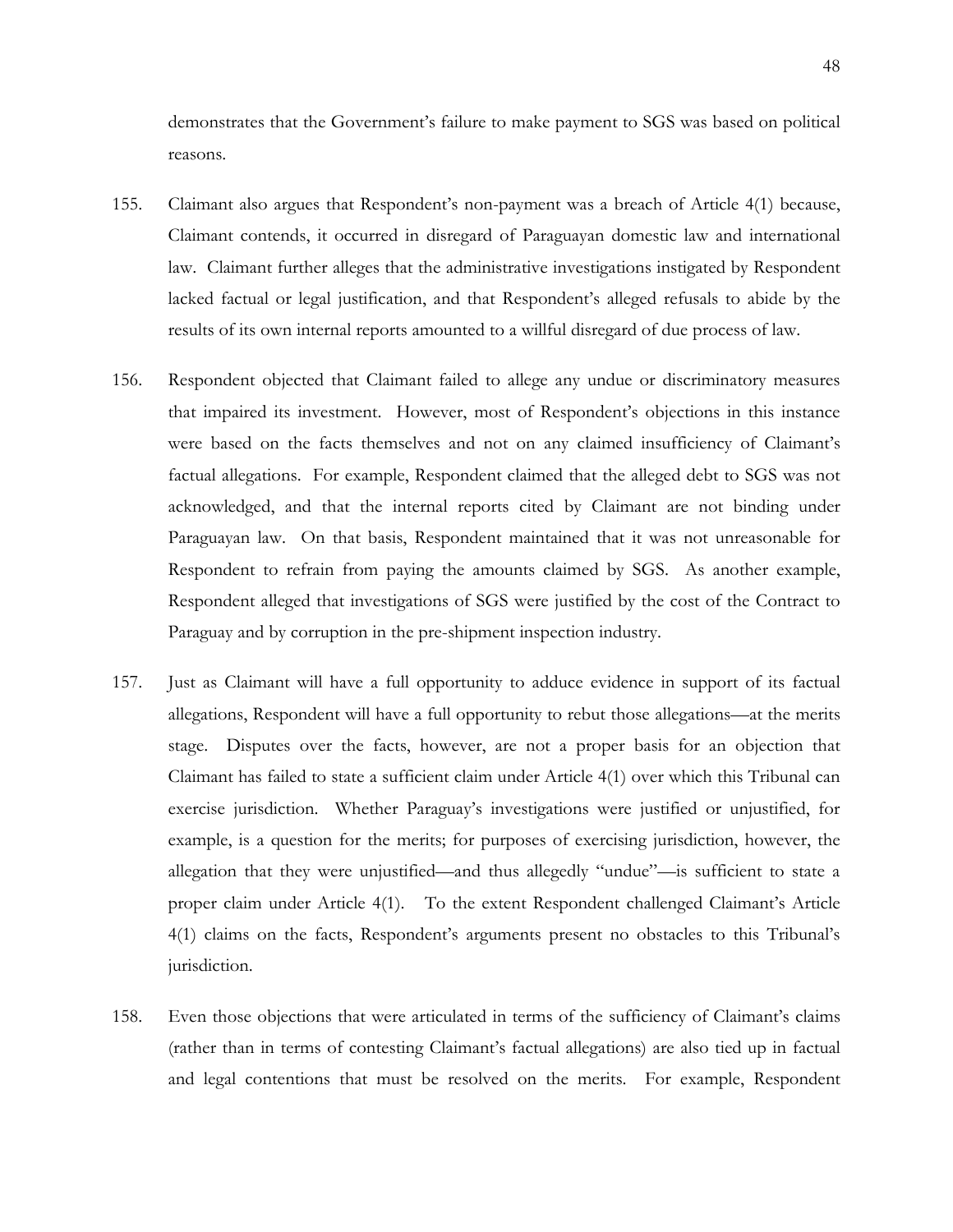maintains that the debt claimed by SGS is unliquidated, and that Claimant therefore cannot have suffered any impairment because Paraguay has not refused to pay a final judgment against it. In effect, this invites an assessment of whether Paraguay's alleged non-payment is excusable—clearly a question for the merits.

- 159. Likewise, Respondent's objection that an omission to include the alleged debt in Paraguay's national budget is still nothing more than a failure to pay, and lacks *jure imperii*, does not exclude jurisdiction. As noted above, the Tribunal doubts whether a State's failure to pay under a contract necessarily lacks *jure imperii*, or (stated differently) whether an additional showing of *jure imperii* is required. But even if one were to assume *arguendo* that *jure imperii* was required, the answer to whether it was present here would depend on inquiries, such as an inquiry into the nature of Paraguay's budgeting process, that are beyond the scope of a jurisdictional analysis. It is sufficient at this stage that the alleged budget episodes could (perhaps depending on their details) make out a claim for undue or arbitrary treatment.
- 160. Respondent also contended that Claimant can assert no due process violations, because SGS has never sought its day in court in Paraguay. Whether or not one could be persuaded that concepts of due process are applicable only to court proceedings, as Respondent claimed, $92$ this argument simply rests too much on Claimant's passing use of the term "due process." In essence, Claimant maintains that Respondent's behavior—*i.e.*, non-payment notwithstanding alleged internal government reports that were claimed to be in SGS's favor—was "undue" or arbitrary. Regardless of whether or not that behavior can also be characterized as contrary to due process, the question before the Tribunal is whether it can be characterized as "undue or discriminatory" within the meaning of Article 4(1)—and that is a question to be resolved on the merits. Accordingly, Respondent's argument does not present a basis for declining jurisdiction over this aspect of Claimant's Article 4(1) claim.
- 161. In sum, we consider that the facts alleged by Claimant, if proven, are capable of coming within the purview of Article 4(1)'s prohibition on impairment of an investment by undue and discriminatory measures. Claimant's undue and discriminatory measures claims will be considered on the merits.

<span id="page-51-0"></span><sup>92</sup> *See* Respondent's Reply at para. 111.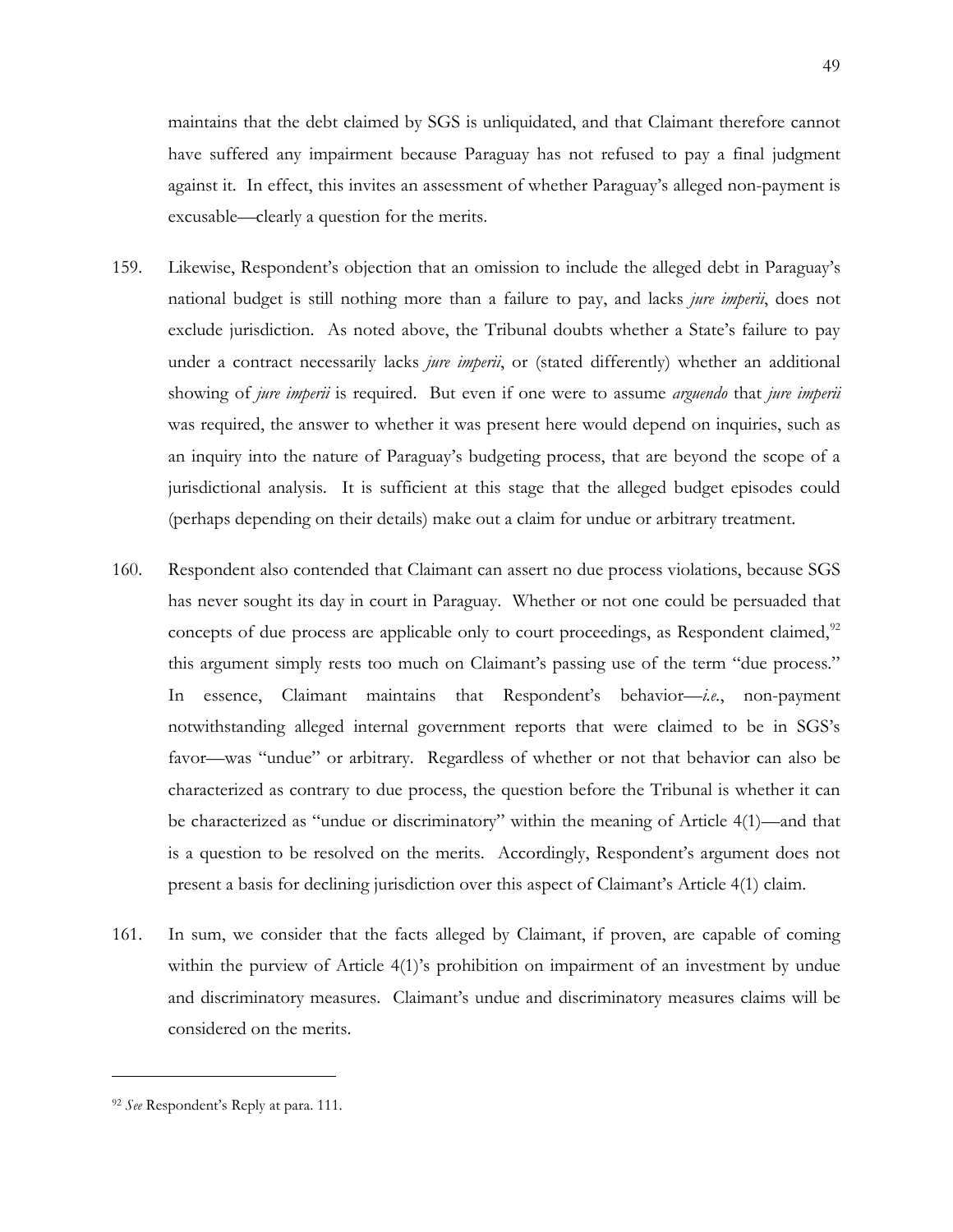# **3. Observance of Commitments**

- <span id="page-52-0"></span>162. Article 11 of the Treaty provides, in its entirety, that "[e]ither Contracting Party shall constantly guarantee the observance of the commitments it has entered into with respect to the investments of the investors of the other Contracting Party."
- 163. Claimant contends that Respondent failed to observe the commitments it entered into with respect to Claimant's investment, in violation of Article 11 of the BIT. Specifically, Claimant argues that Respondent's failure to pay the amounts due to SGS under the Contract constituted a breach of Respondent's commitments to Claimant. In addition, Claimant argues that Respondent's failure to abide by subsequent alleged promises to honor the Contract and to pay such debts also represents a breach of Respondent's Treaty obligation under Article 11.
- 164. Respondent objected that Claimant failed to allege a breach of Article 11. Respondent argued that an "umbrella clause" provision in a BIT such as Article 11 cannot "elevate a pure breach of a commercial contract into a treaty violation."<sup>93</sup> In its Reply, Respondent argued that an umbrella clause is implicated only if the host state abuses its power or exerts undue governmental interference in breaching a contract or any other type of undertaking. In Respondent's view, any ordinary commercial counterparty could fail to pay under a contract, and Claimant has failed to allege that Paraguay committed any other wrongful action constituting an abuse of governmental power. On that basis, Respondent contended that Claimant did not allege a viable claim under Article 11.
- 165. Respondent adopted additional arguments in its later submission discussing the *BIVAC v. Paraguay* decision (which was issued after the Parties' original briefing and the hearing on jurisdiction). While maintaining its argument that the Tribunal lacks jurisdiction over Claimant's Article 11 claim as stated, Respondent argued, in the alternative, that this Tribunal should follow the *BIVAC* tribunal's approach and find the Article 11 claim to be inadmissible in light of the Contract's forum selection clause in favor of the courts of the City of Asunción.

<span id="page-52-1"></span><sup>93</sup> Respondent's Reply at para. 88.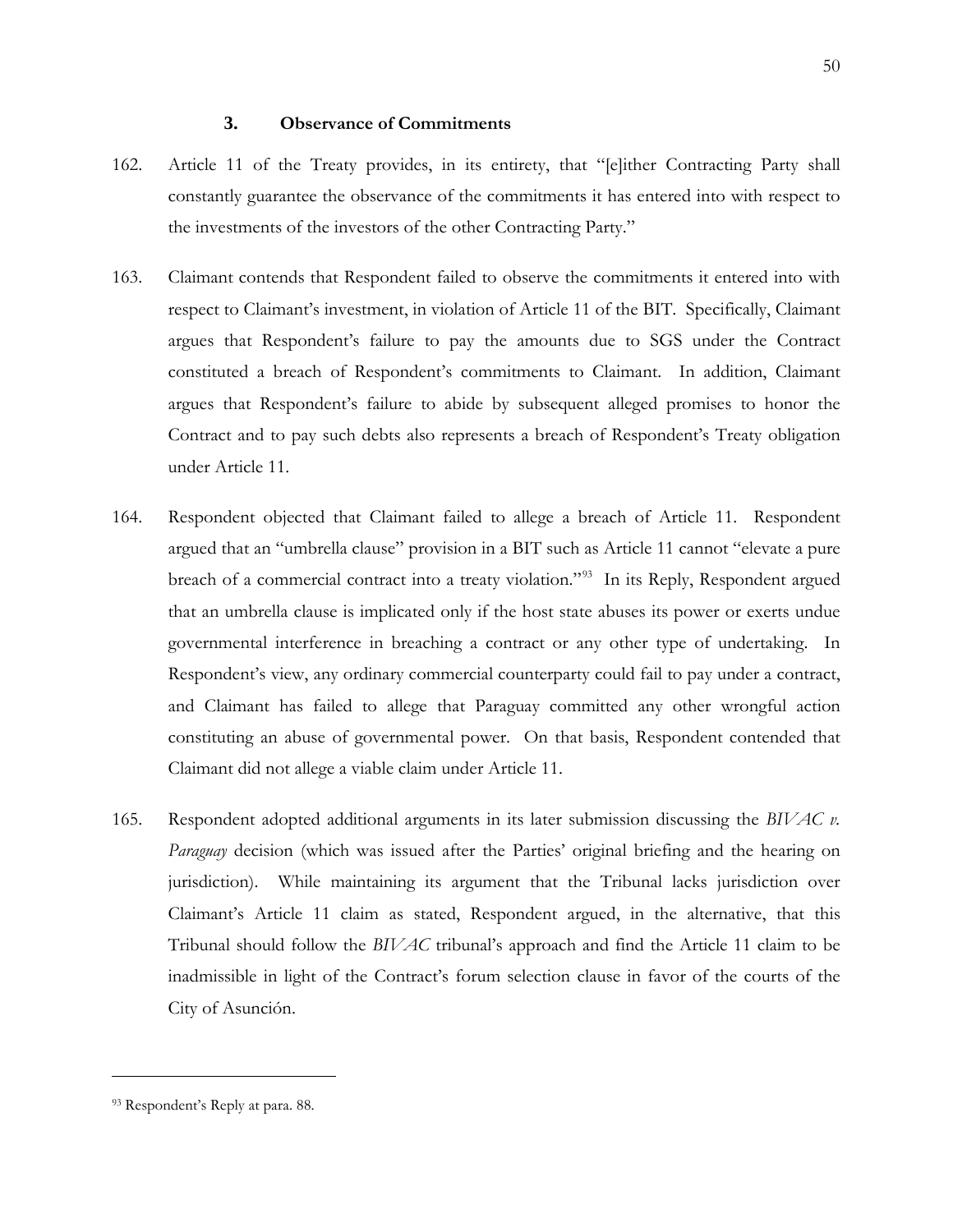- 166. As a first step in our analysis, we turn back to Claimant's claims under Article 11. As noted above, Claimant has not asked this Tribunal to adjudicate directly any claims for breach of the Contract as such. Claimant has, however, put before us Treaty claims under Article 11. The predicate for those claims is one or more breaches of the State's commitments to SGS—some of which commitments are, indeed, to be found in the Contract. But that does not alter the fact that, for purposes of the long-recognized distinction between contract and treaty claims discussed in Section [V.A](#page-41-1) above, we are presented with claims under Article 11 of the Treaty.
- 167. On this basis, we have little difficulty in finding jurisdiction over Claimant's claims under Article 11. That article creates an obligation for the State to constantly guarantee observance of its commitments entered into with respect to investments of investors of the other Party. The obligation has no limitations on its face—it apparently applies to all such commitments, whether established by contract or by law, unilaterally or bilaterally, etc. Not all of Claimant's Article 11 claims are predicated on breach of the Contract itself: Claimant has also alleged that Paraguayan officials subsequently made various oral and written commitments to respect the Contract and to make payment of amounts owed to SGS, which commitments were allegedly breached. But even as to the Article 11 claims that are predicated directly on Paraguay's alleged breach of the Contract, we have no hesitation in treating the Contract's obligations as "commitments" within the meaning of Article 11.
- 168. Given the unqualified text of Article 11 of the Treaty, and its ordinary meaning, we see no basis to import into Article 11 the non-textual limitations that Respondent proposed in its Reply. Article 11 does not exclude commercial contracts of the State from its scope. Likewise, Article 11 does not state that its constant guarantee of observance of such commitments may be breached only through actions that a commercial counterparty cannot take, through abuses of state power, or through exertions of undue government influence. Respondent's appeal to the putative "true meaning"<sup>[94](#page-53-0)</sup> of umbrella clauses cannot take precedence over the plain language of the umbrella clause that is before us. In effect, we see no basis on the face of the clause to believe that it should mean anything other than what it

<span id="page-53-0"></span><sup>94</sup> Respondent's Reply at para. 86.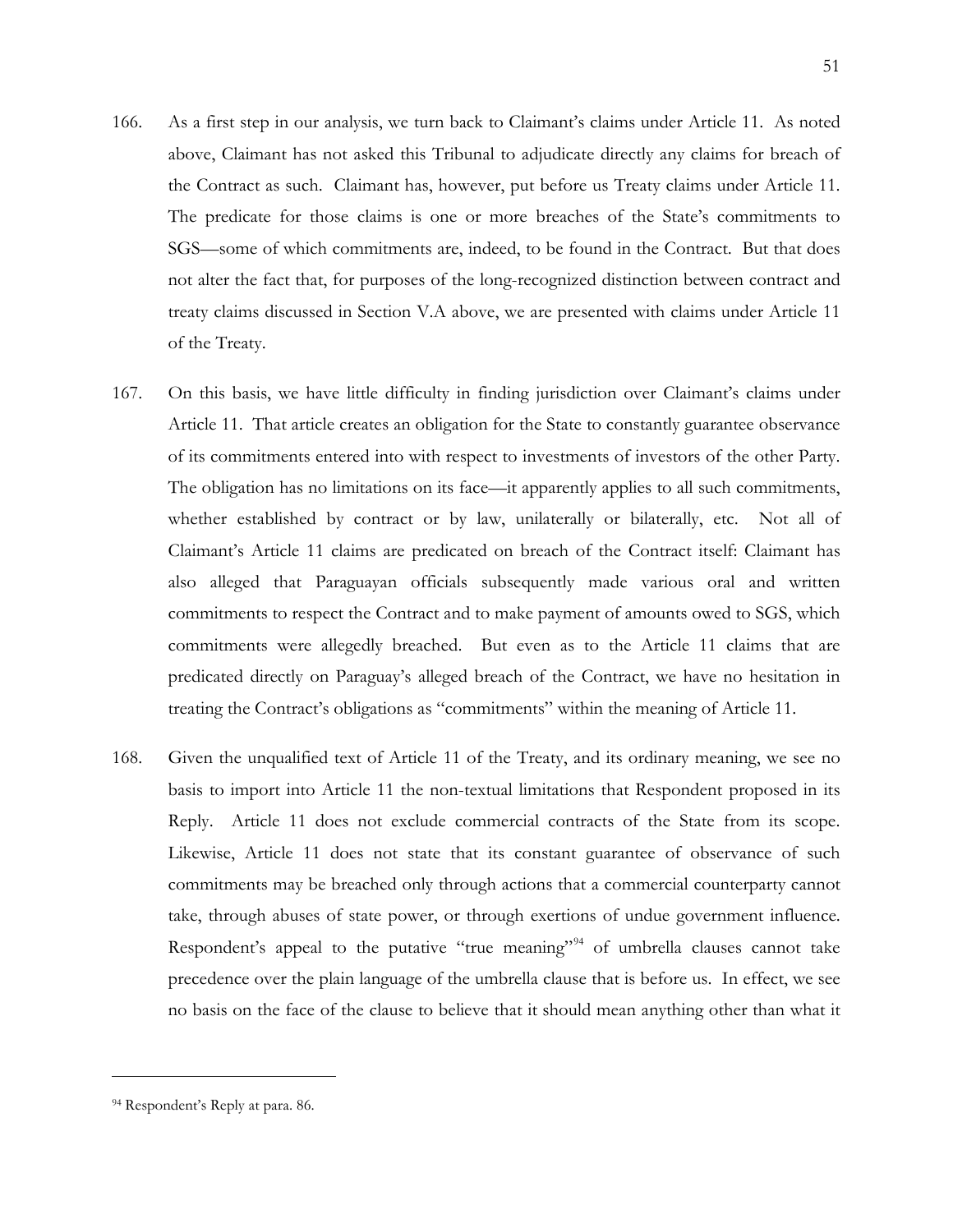says—that the State is obliged to guarantee the observance of its commitments with respect to the investments of the other State party's investors.

- 169. The Tribunal necessarily acknowledges that in so holding, it is parting ways with the decision in *SGS v. Pakistan*, which addressed an umbrella clause in the Switzerland-Pakistan BIT that is worded identically to Article 11 of the Switzerland-Paraguay BIT.<sup>95</sup> In *SGS v. Pakistan*, concerns that "the scope of [the umbrella clause]…appears susceptible of almost indefinite expansion," and that the consequences of reading the clause literally to include contractual commitments would be "far-reaching in scope," led the tribunal to decide that the clause's ordinary meaning could not be followed unless it saw clear and convincing evidence that the State party signatories intended those consequences.<sup>[96](#page-54-1)</sup> To the contrary, we believe that Article 11's ordinary meaning must be respected, as required by the Vienna Convention (Article 31(1)). Without revisiting the extensive legal commentaries that have engaged the umbrella clause issue since the *SGS v. Pakistan* decision, we note that it has emerged that at least one State party indeed intended the provision to have its literal reach: the Swiss government is on record objecting to the *SGS v. Pakistan* holding and opining that a violation of such a contractual commitment is covered by the umbrella clause and should be subject to the Treaty's dispute settlement procedures. $97$
- 170. In permitting the umbrella clause to encompass host State commitments of all kinds, including contractual commitments, we are in agreement with the tribunals in *SGS v.*

<span id="page-54-0"></span><sup>95</sup> The *SGS v. Philippines* tribunal suggested that it reached a different result from the *SGS v. Pakistan* tribunal and gave full effect to the umbrella clause based at least in part on differences between the umbrella clause language of the Switzerland-Philippines BIT and the supposedly less direct or less specific language of the umbrella clause in the Switzerland-Pakistan BIT. *See SGS v. Philippines*, Decision on Jurisdiction at para. 119. However, the Swiss government, in a note on its interpretation of the Switzerland-Pakistan BIT that was circulated following the *SGS v. Pakistan* decision, described that same language—identical to the language before this Tribunal—as being directed to "a commitment to a specific investment or a specific investor." *See* "Interpretation of Article 11 of the Bilateral Investment Treaty between Switzerland and Pakistan in Light of the Decision of the Tribunal on Objections to Jurisdiction of ICSID in Case No. ARB/01/13 SGS Société Générale de Surveillance S.A. versus Islamic Republic of Pakistan," Note under Cover of Letter from Swiss Government to ICSID Deputy Secretary-General, 1 October 2003, 19 MEALEY'S INT'L ARB. REP. E-1, E-2 (Feb. 2004) (Ex. CLA-47) ("Swiss Government Note"). Thus the Swiss Government, at least, evidently did not understand such language to be general or non-specific. Inasmuch as we reach the same result on jurisdiction as the *SGS v. Philippines* tribunal, on the basis of the same Treaty language as was before the *SGS v. Pakistan* tribunal, it follows that this Tribunal does not see the language as meaningfully different. That is, we do not consider that the wording of Article 11 of the Treaty is so general or hortatory as to preclude reading it as an obligation of the State to comply with, *inter alia*, its contractual commitments.

<span id="page-54-1"></span><sup>96</sup> *SGS v. Pakistan*, Decision on Jurisdiction at paras. 166-67.

<span id="page-54-2"></span><sup>97</sup> *See* Swiss Government Note at p. E-2.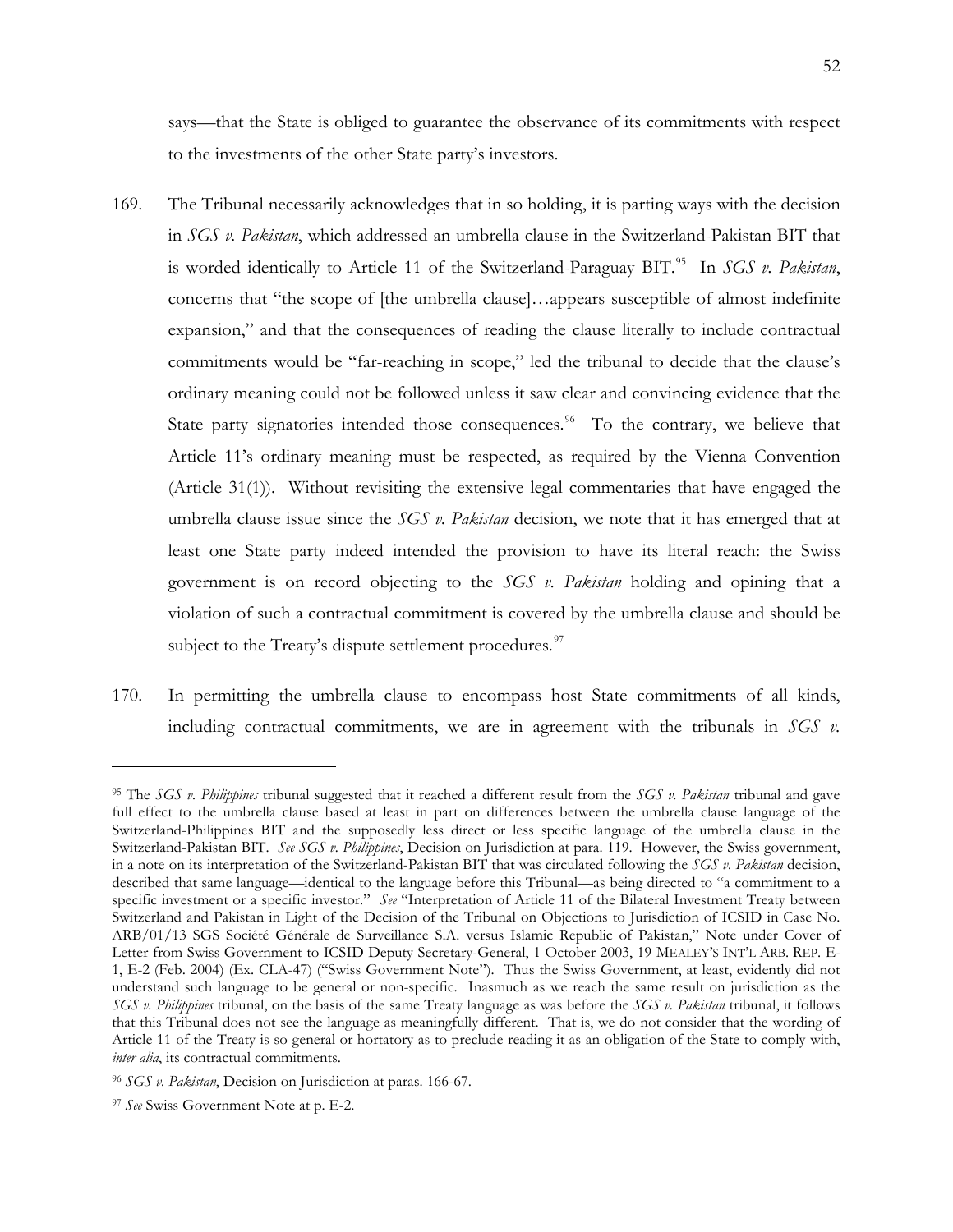*Philippines* and *BIVAC v. Paraguay*, among others.<sup>[98](#page-55-0)</sup> Like the *BIVAC* tribunal, we conclude that the umbrella clause before us "establishes an international obligation for the parties to the BIT to observe contractual obligation[s] with respect to investors" and that this interpretation is necessary to give the umbrella clause purpose and effect.<sup>[99](#page-55-1)</sup>

- 171. Thus the Tribunal finds that it has jurisdiction over Claimant's claims under Article 11 that Paraguay failed to observe commitments it allegedly made to SGS, both under the Contract and under its alleged subsequent oral and written promises to make good on the claimed debt to SGS. And having found jurisdiction, we are of course mindful of the *Vivendi I*  annulment committee's admonition that a "[t]ribunal, faced with such a claim and having validly held that it had jurisdiction, [is] obliged to consider and to decide it."<sup>[100](#page-55-2)</sup>
- 172. It is from that standpoint that we must address the latest proposition put to us by Respondent: that this Tribunal should adopt the rest of the *BIVAC* tribunal's analysis, and find that we will not hear Claimant's umbrella clause claims arising out of the Contract claims over which we have jurisdiction—because the parties to the Contract included a forum selection clause directing disputes under it to Paraguayan domestic courts. The *BIVAC* tribunal accepted that the umbrella clause in the Netherlands-Paraguay BIT encompassed obligations under the BIVAC contract into the Treaty, giving the tribunal jurisdiction, but insisted that all of the contract's obligations—including its forum selection clause—must then be given effect in that treaty setting.[101](#page-55-3) On that basis, the *BIVAC*  tribunal found the umbrella clause claims to be inadmissible and left open only the question of whether to stay them or dismiss them outright. Given the extensive factual commonalities of the cases confronting both tribunals, including Paraguayan contracts for pre-shipment inspection services that are claimed to be substantially if not entirely identical, we have of course considered carefully the reasoned analysis of that distinguished tribunal.

<span id="page-55-0"></span><sup>98</sup> *See SGS v. Philippines*, Decision on Jurisdiction at paras. 114-28; *BIVAC v. Paraguay*, Decision on Jurisdiction at paras. 134-42. *See also Noble Ventures, Inc. v. Romania*, ICSID Case No. ARB/01/11, Award, 12 October 2005, at paras. 51-62; *Duke Energy Electroquil Partners & Electroquil S.A. v. Republic of Ecuador*, ICSID Case No ARB/04/19, Award, 18 August 2008, at paras. 317-25; *Eureko B.V. v. Republic of Poland*, Partial Award, 19 August 2005, at paras. 257-60.

<span id="page-55-1"></span><sup>99</sup> *BIVAC v. Paraguay*, Decision on Jurisdiction at para 141. We reach that conclusion notwithstanding the fact that the language of the umbrella clause before us arguably is not as broad or explicit as the Netherlands-Paraguay BIT considered in *BIVAC*.

<span id="page-55-2"></span><sup>100</sup> *Vivendi I*, Annulment at para. 112.

<span id="page-55-3"></span><sup>101</sup> *BIVAC v. Paraguay*, Decision on Jurisdiction, at paras. 142-58.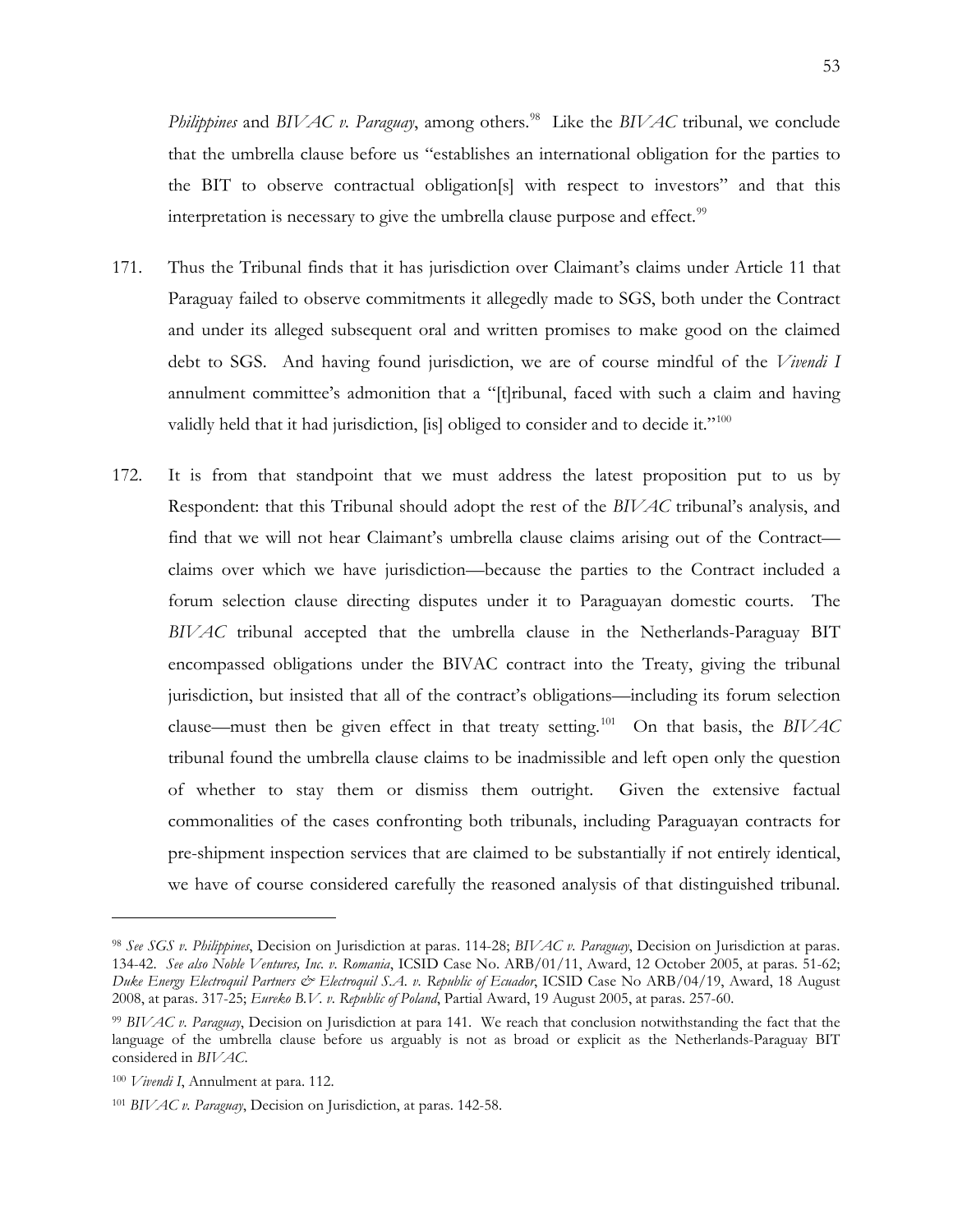In this Tribunal's view, however, a decision to decline to hear SGS's claims under Article 11 on the grounds that they should instead be directed to the courts of Asunción would place the Tribunal at risk of failing to carry out its mandate under the Treaty and the ICSID Convention.

- 173. First, Claimant's Article 11 claims are not co-extensive with claims under the Contract, and they are not necessarily disposed of by the four corners of the Contract. Claimant has advanced Article 11 claims not only for breach of the Contract's payment obligation but also for breach of alleged subsequent commitments by Paraguay's representatives. Whether or not both might be within the reach of the Contract's broadly worded forum selection clause,<sup>[102](#page-56-0)</sup> the latter cannot be judged under the Contract alone. Whether Paraguayan representatives made the alleged commitments, whether those commitments could be relied upon by SGS, and whether the commitments were breached, must all be decided by this Tribunal with reference to the Treaty and the applicable bodies of law specified under it. Accordingly, it would sweep too broadly to say that all umbrella clause claims—and, in particular, all of the umbrella clause claims before us—can be disposed of on contractual grounds by the contractual forum.
- 174. Second, even to the extent that certain of the Article 11 claims may be co-extensive with claims under the Contract, the Tribunal is not persuaded that this presents a basis to find them inadmissible. Respondent argued strenuously, in many forms, that the fundamental basis of Claimant's claims—and in particular Claimant's umbrella clause claims—is the Contract and not the Treaty. From that premise, as we noted earlier,<sup>[103](#page-56-1)</sup> one might contend that, at least for the Contract-based claims, the Article 11 breach will not be assessed under an independent, international law standard in the Treaty, but rather under the Contract. But that is an argument for declining *jurisdiction*, not for inadmissibility, and this Tribunal has already rejected that jurisdictional argument.

<span id="page-56-0"></span><sup>&</sup>lt;sup>102</sup> "Any conflict, controversy or claim deriving from or in connection with this Agreement, breach, termination or invalidity, shall be submitted to the Courts of the City of Asunción under the Law of Paraguay." Art. 9.1, Contract (Ex.  $C-4$ ).

<span id="page-56-1"></span><sup>103</sup> *See* discussion at para. [142](#page-46-2) above.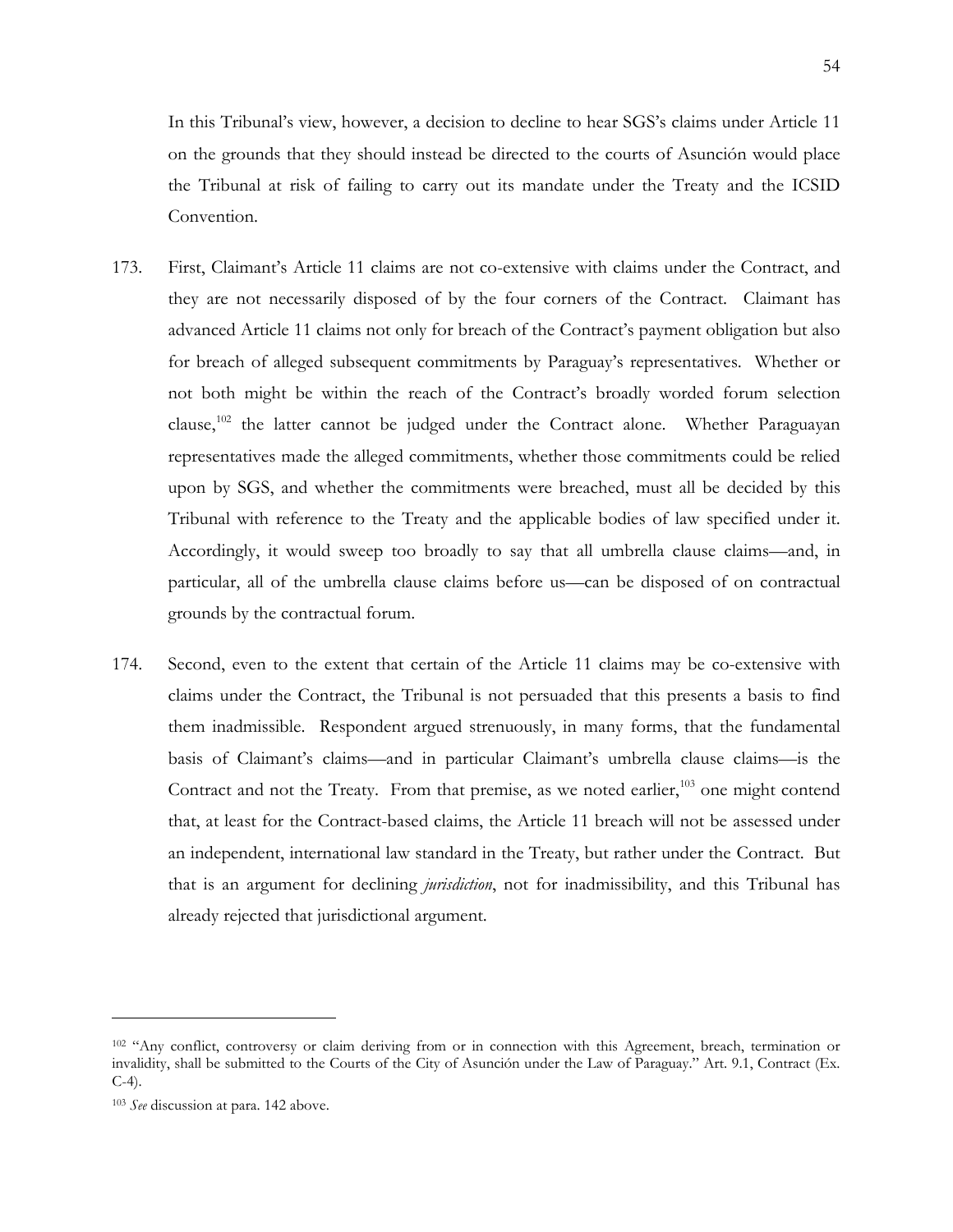- 175. For the reasons set forth in Section [V.A](#page-41-1) and in the first part of this Section [V.B.3,](#page-52-0) this Tribunal—like the *BIVAC* tribunal—has found that we have jurisdiction over Claimant's Article 11 claims. And having so found jurisdiction, we do not see a basis for finding such claims inadmissible. To the contrary, having found jurisdiction, we would have to have very strong cause indeed to decline to exercise it.<sup>[104](#page-57-0)</sup>
- 176. Third, as noted above, one reason to read Article 11 as providing jurisdiction over contractual claims is to give purpose and effect to that provision. The State parties to the BIT intended to provide this Treaty protection in addition to whatever rights the investor could negotiate for itself in a contract or could find under domestic law, and they gave the investor the option to enforce it, including through arbitrations such as this one.<sup>105</sup> It would be incongruous to find jurisdiction on this basis, but then to dismiss the greater part of all Article 11 claims on admissibility grounds—because the effect would be, once again, to divest the provision of its core purpose and effect, to the same extent as if we had denied jurisdiction outright. As Professor Gaillard put it when assessing the approach taken by the tribunal in *SGS v. Philippines* (*i.e.*, accepting jurisdiction but then staying the tribunal's resolution of the claim):

[T]o the extent this solution recognises, "in principle," an investor's right to choose an international arbitral tribunal for the settlement of its investment disputes and, in the same breath, requires that the selected tribunal stay the proceedings on the basis of an exclusive forum selection clause contained in the investment contract, it results in the BIT tribunal having jurisdiction over an empty shell and depriving the BIT dispute resolution process of any meaning.<sup>[106](#page-57-2)</sup>

<span id="page-57-0"></span><sup>104</sup> *See Vivendi I*, Annulment at para. 102 ("In the Committee's view, it is not open to an ICSID tribunal having jurisdiction under a BIT in respect of a claim based upon a substantive provision of that BIT, to dismiss the claim on the ground that it could or should have been dealt with by a national court. In such a case, the inquiry which the ICSID tribunal is required to undertake is one governed by the ICSID Convention, by the BIT and by applicable international law. Such an inquiry is neither in principle determined, nor precluded, by any issue of municipal law, including any municipal law agreement of the parties.").

<span id="page-57-1"></span><sup>105</sup> *See, e.g., SGS v. Philippines*, Decision on Jurisdiction, Declaration of Prof. Crivellaro at paras. 3, 5.

<span id="page-57-2"></span><sup>106</sup> Prof. Emmanuel Gaillard, *Investment Treaty Arbitration and Jurisdiction over Contract Claims—the SGS Cases Considered*, *in* INTERNATIONAL INVESTMENT LAW AND ARBITRATION: LEADING CASES FROM THE ICSID, NAFTA, BILATERAL INVESTMENT TREATIES AND CUSTOMARY INTERNATIONAL LAW 325, 334 (2005). *See also* Thomas W. Wälde, *Energy Charter Treaty-based Investment Arbitration*, 5 J. WORLD INV. & TRADE 373, 393 (2004) (discussing *SGS v. Philippines* as "impractical," having "recognize[d] the effect of the 'umbrella clause' to bring a contract dispute to the level of international law but reversed this, in effect, by giving full effect to a national court's jurisdiction clause").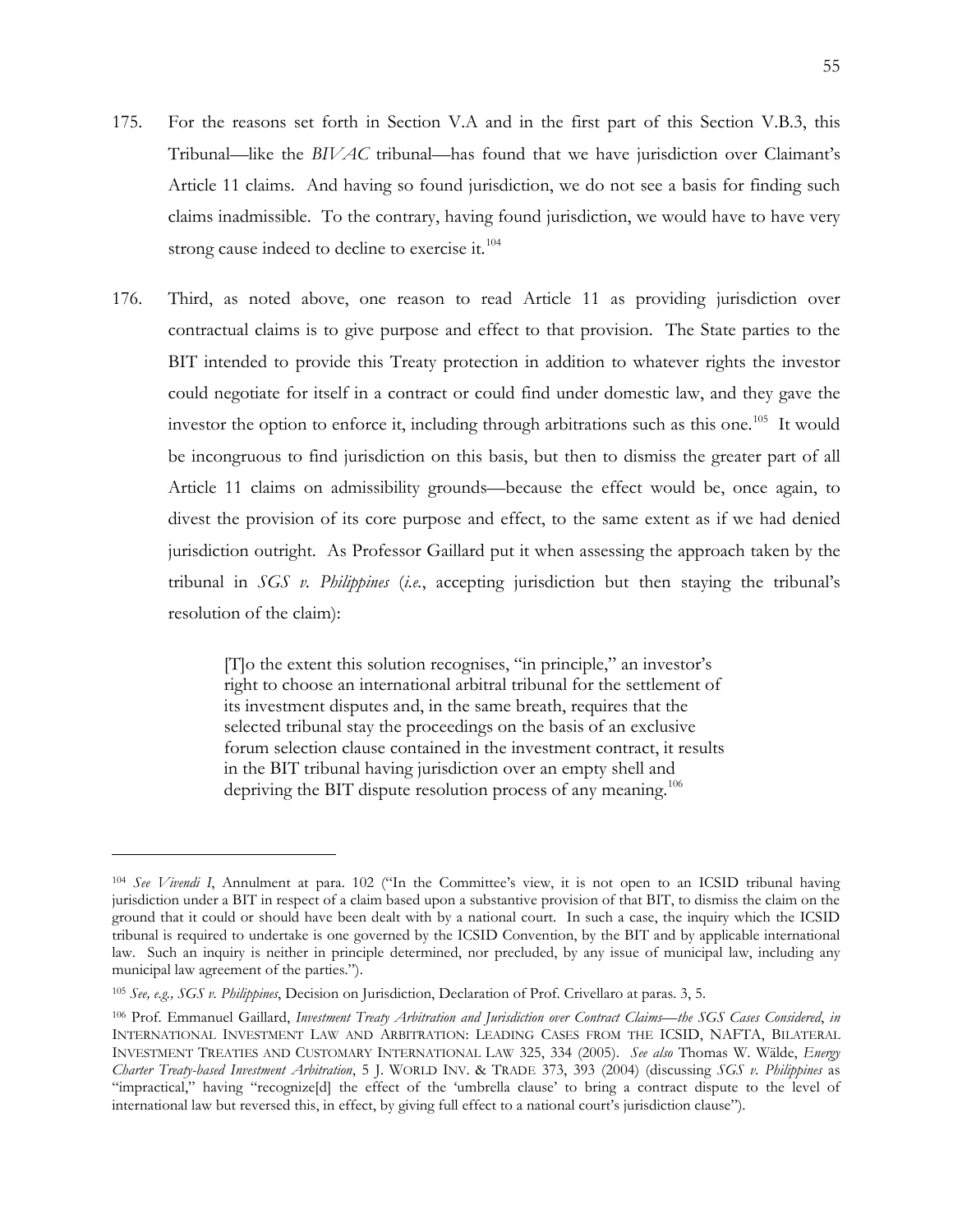- 177. Fourth, this Tribunal is concerned that to dismiss umbrella clause claims as inadmissible on the ground that a forum selection clause is applicable to the parties' commitments under the Contract will be, in effect, to read an implied waiver of BIT rights into every investment agreement that specifies a dispute resolution mechanism other than ICSID—a result we would not embrace.
- 178. The *BIVAC* tribunal reasoned that because the claimant's contract post-dated the BIT, it should take precedence: "[t]he parties could have included a provision in [the forum selection clause] to the effect that the obligations it imposed were without prejudice to any rights under the BIT, including the possible exercise of jurisdiction by" a treaty tribunal under the umbrella clause.<sup>[107](#page-58-0)</sup> While the same sequence is in play here—the Switzerland-Paraguay BIT entered into force in 1992, while the Contract was concluded in 1996—we would reverse the presumption. Given the significance of investors' rights under the Treaty, and of the international law "safety net" of protections that they are meant to provide separate from and supplementary to domestic law regimes, they should not lightly be assumed to have been waived. Assuming *arguendo* that the parties to the later-in-time Contract could have expressly excluded the right to resort to arbitration under the extant BIT, at least as to Contract-based claims under Article  $11,^{108}$  $11,^{108}$  $11,^{108}$  they did not do so—and we would not take their silence as effecting that same waiver of Treaty rights.
- 179. In this regard, we agree with the tribunal in *Aguas del Tunari v. Bolivia*, which considered the question of whether and under what circumstances a contractual forum selection clause could be held to work a waiver of the treaty right to invoke ICSID jurisdiction. The *Aguas del Tunari* tribunal drew a distinction between "(1) a separate document [*i.e.* a contract] that waives the right to invoke, or modifies the extent of, ICSID jurisdiction (where the intent of the parties to alter the possibility of ICSID jurisdiction is direct); and, (2) a separate

<span id="page-58-0"></span><sup>107</sup> *BIVAC v. Paraguay*, Decision on Jurisdiction at para. 146.

<span id="page-58-1"></span><sup>&</sup>lt;sup>108</sup> There is a serious question whether individuals are capable of waiving rights conferred upon them by a treaty between two States. *See SGS v. Philippines*, Decision on Jurisdiction at para. 154. The tribunals in *Azurix v. Argentina* and *Aguas del Tunari v. Bolivia* both sidestepped a direct ruling on the question, although the tribunal in *Aguas del Tunari* indicated it would have been prepared to give effect to a clear, express waiver of ICSID jurisdiction. *See Azurix v. Argentina*, Decision on Jurisdiction at para. 85; *Aguas del Tunari S.A. v. Republic of Bolivia*, ICSID Case No. ARB/02/3, Decision on Respondent's Objections to Jurisdiction, 21 October 2005 ("*Aguas del Tunari v. Bolivia*, Decision on Jurisdiction"), at para. 118. This Tribunal is similarly situated to those in *Azurix* and *Aguas del Tunari*: because we would not give effect to an alleged waiver that is merely implied, we need not address the question whether we would have given effect to an express waiver.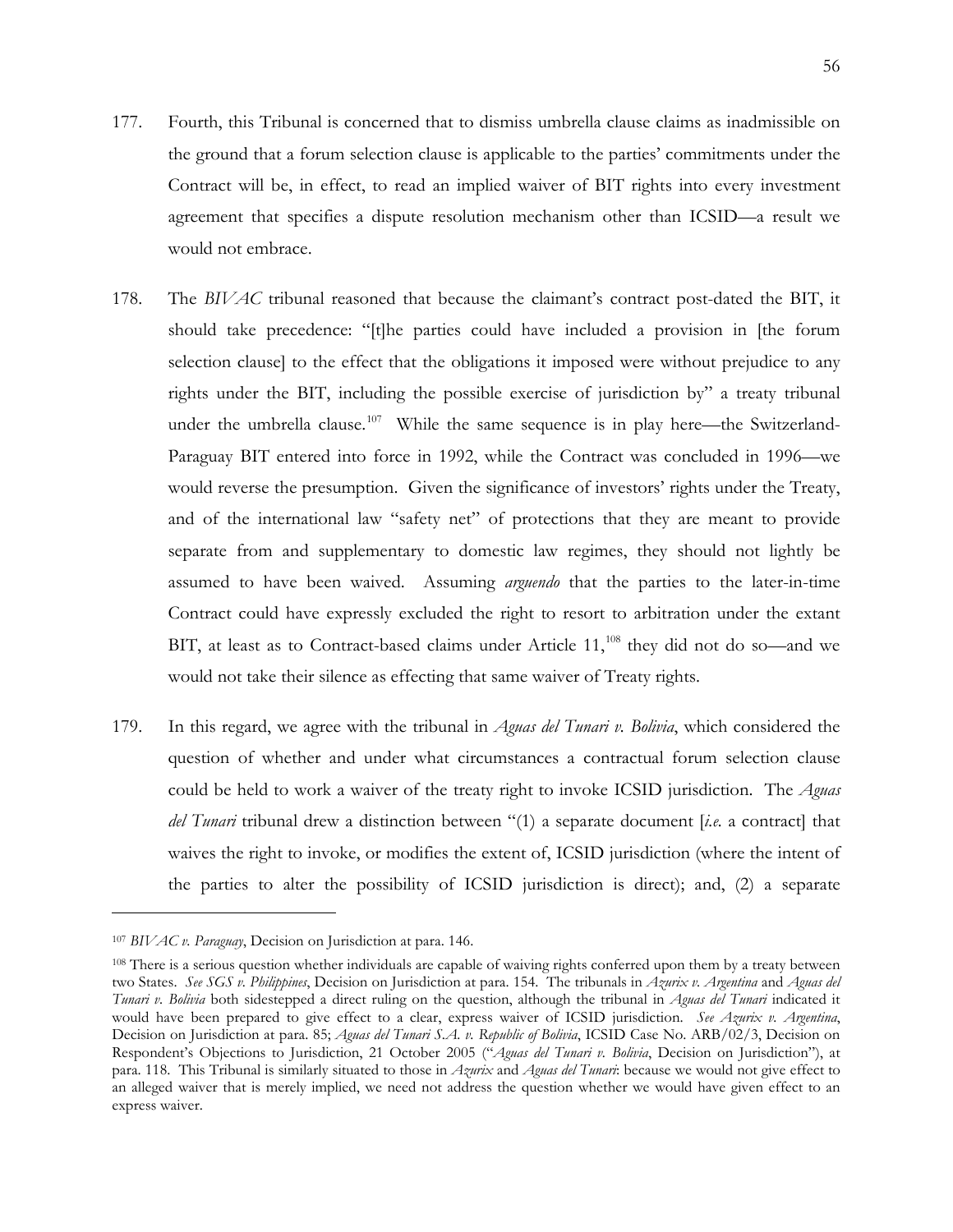document that contains an exclusive forum selection clause designating a forum other than ICSID (where the intent of the parties to alter the possibility of ICSID jurisdiction must be implied)."<sup>[109](#page-59-0)</sup> As to the second circumstance—the one that we also face in the present case—the *Aguas del Tunari* tribunal insisted that the mere designation of a non-ICSID forum in a contract, without an express waiver of ICSID jurisdiction, was insufficient to cause the tribunal to refrain from exercising its jurisdiction under the BIT:

The Tribunal does not find the authority under the ICSID Convention for it to abstain from exercising its jurisdiction simply because a conflicting forum selection clause exists. To the contrary, it is the Tribunal's view that an ICSID tribunal has a duty to exercise its jurisdiction in such instances absent any indication that the parties specifically intended that the conflicting clause act as a waiver or modification of an otherwise existing grant of jurisdiction to ICSID. A separate conflicting document should be held to affect the jurisdiction of an ICSID tribunal only if it clearly is intended to modify the jurisdiction otherwise granted to ICSID.<sup>[110](#page-59-1)</sup>

- 180. We are in accord. In the instant case, there is no showing that the parties to the Contract clearly intended to exclude the jurisdiction of a tribunal formed under the Treaty to review SGS's Treaty claims. Paraguay, at least, must be deemed to have known the content of its own Treaty at the time its Ministry of Finance entered into the Contract; it either did not try, or did not obtain SGS's agreement, to clearly waive SGS's rights to seek separately arbitration of claims under the Treaty (necessarily including claims under Article 11 thereof). At least in the absence of an express waiver, a contractual forum selection clause should not be permitted to override the jurisdiction to hear Treaty claims of a tribunal constituted under that Treaty.
- 181. We are also in accord with Professor Crivellaro in his partial dissent in *SGS v. Philippines*, when he argued that posing the question as whether a BIT dispute settlement clause should

<span id="page-59-0"></span><sup>109</sup> *Aguas del Tunari v. Bolivia*, Decision on Jurisdiction at para. 115.

<span id="page-59-1"></span><sup>110</sup> *Aguas del Tunari v. Bolivia*, Decision on Jurisdiction at para. 119. The claims in *Aguas del Tunari* did not include any claims under an umbrella clause, but there is nothing in the *Aguas del Tunari* tribunal's reasoning to suggest that its analysis would apply any differently to an alleged implied waiver of umbrella clause claims. The *Woodruff* case is not contrary to our analysis; the *Woodruff* commission emphasized that its dismissal turned on the claimant's express, written waiver: "[A]s the claimant by his own voluntary waiver has disabled himself from invoking the jurisdiction of this Commission, the claim has to be dismissed without prejudice on its merits, when presented to the proper judges." *Woodruff* Case at p. 223.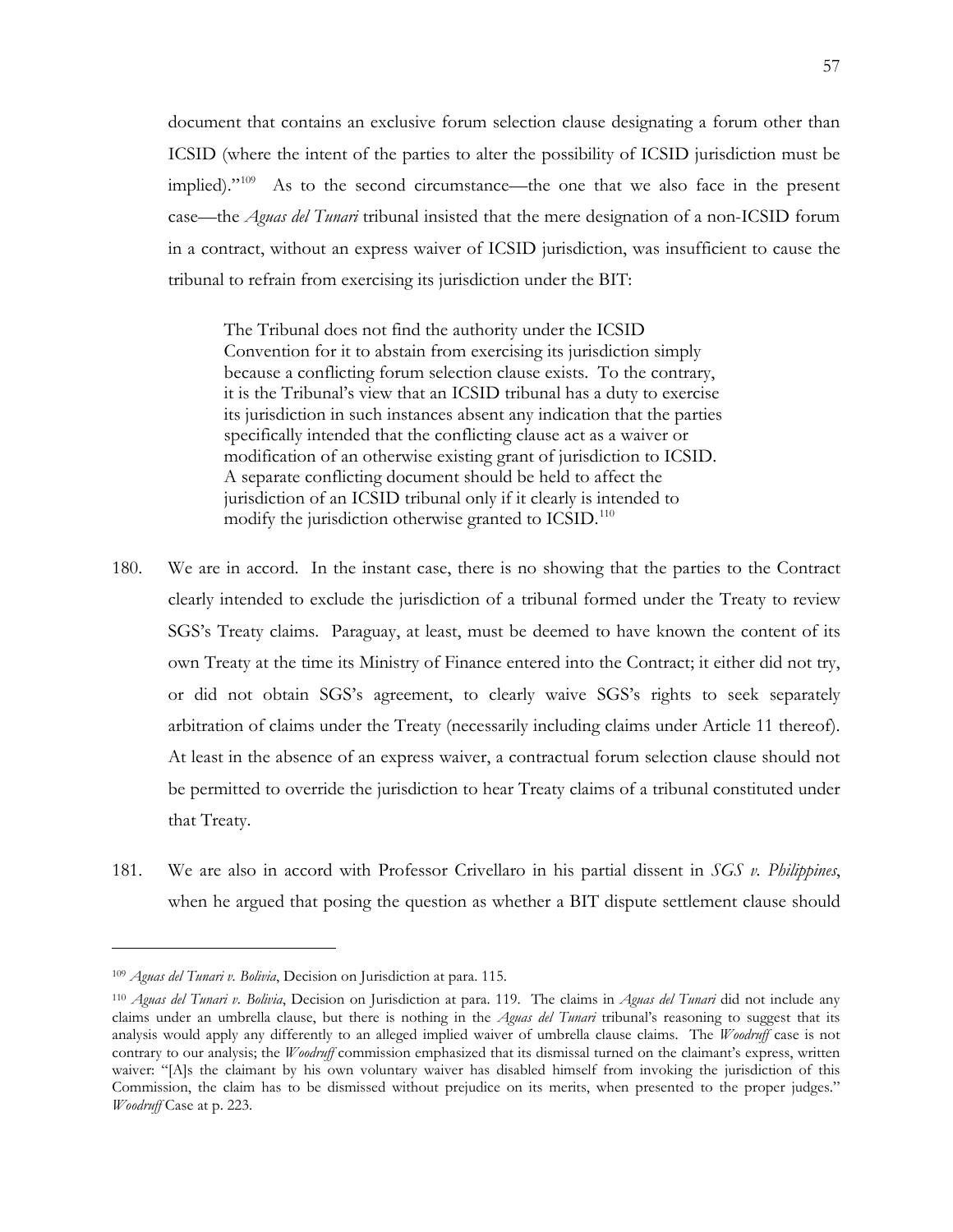override a contractual forum selection clause (or *vice versa*, presumably) creates a conflict where there need not be one. As Professor Crivellaro explained, both provisions "survive and coexist"—both remain effective, with the only difference that the contract clause ceases to be an "exclusive" forum from the investor's perspective.<sup>111</sup> As the *Bayindir v. Pakistan* tribunal expressed it: "[W]hen the investor has a right under both the contract and the treaty, it has a self-standing right to pursue the remedy accorded by the treaty."<sup>112</sup> That choice should not be foreclosed.

- 182. Finally, certain other aspects of the Treaty counsel against letting the Contract's forum selection clause divest this Tribunal of its obligation to decide the Treaty claims over which it has jurisdiction (including claims under Article 11). Provisions of the Treaty other than Article 11, such as Article 9(1) and 9(6), contemplate that tribunals constituted under it will be deciding contractual matters; they too should not be rendered *inutile* by the dismissal on admissibility grounds of all such claims for breach of contract.
- 183. As previously noted, the BIT's dispute resolution provisions (Article 9) are not on their terms limited to claims for breach of the BIT itself. Article 9(1) arguably extends the Treaty dispute settlement process to all manner of "disputes related to investments"—a category broad enough to encompass contract disputes. But deference to a contractual forum selection clause would significantly cut back Article 9's scope. It will be the rare State contract that has no dispute resolution clause of any kind. And faced with a contract containing such a clause, we would expect that the same reasoning that led the *BIVAC* tribunal to find contract-based umbrella clause claims inadmissible would presumably lead one also to dismiss any contract claims against a State that are advanced directly under an "any dispute"-style dispute resolution provision like Article 9. This approach would effectively negate Article 9's open-ended language, reducing it to a mechanism solely for resolving claims of Treaty breach. If that were the Treaty parties' intent, they presumably

<span id="page-60-0"></span><sup>111</sup> *See SGS v. Philippines*, Decision on Jurisdiction, Declaration of Prof. Crivellaro at para. 4.

<span id="page-60-1"></span><sup>112</sup> *Bayındır v. Pakistan*, Decision on Jurisdiction at para. 167.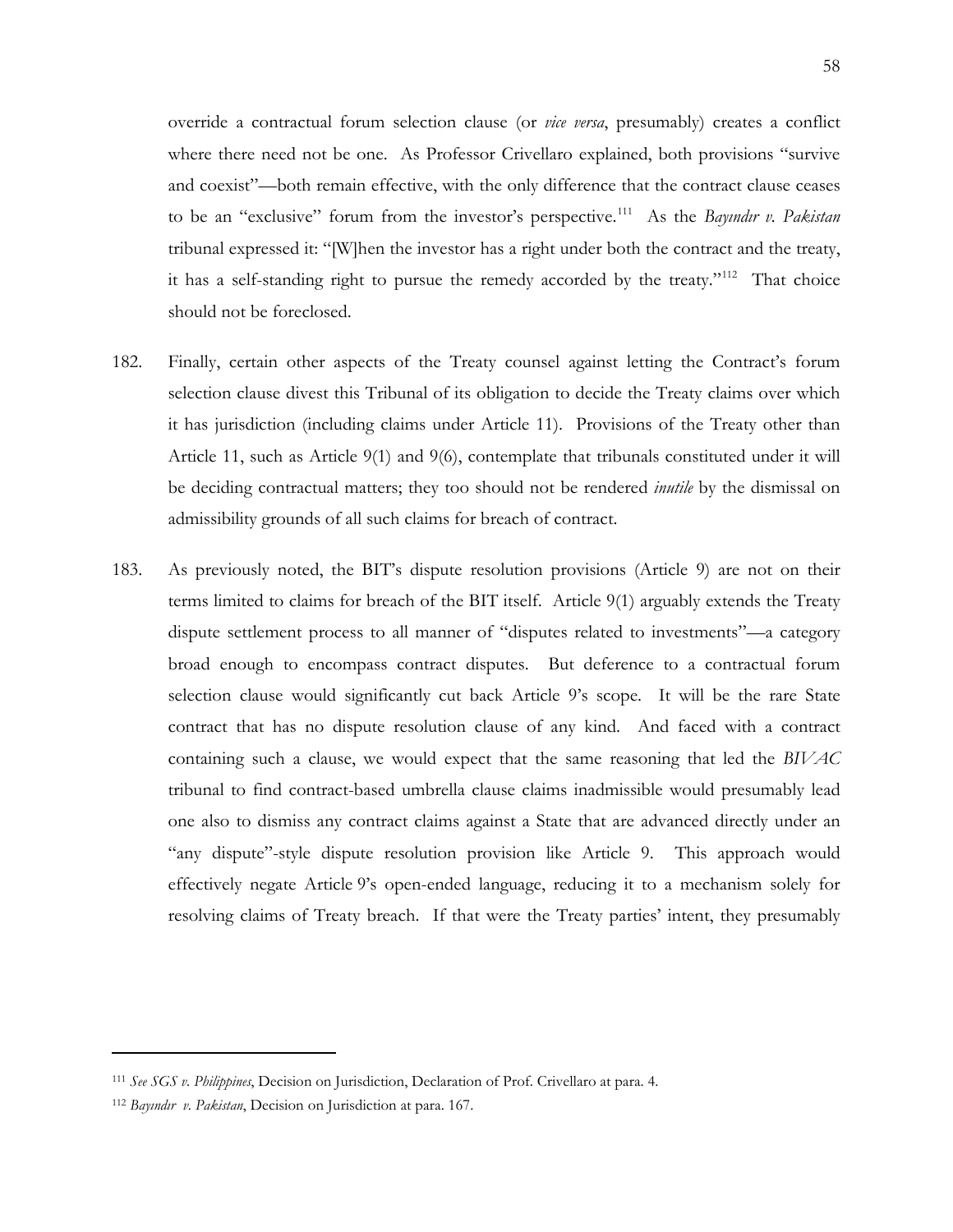could have said so.<sup>113</sup> Their choice of language giving a broader scope to the dispute resolution articles of the BIT should not be so readily disregarded.

184. Article 9(6) of the Treaty also contemplates that tribunals constituted under the Treaty will engage in the resolution of contract claims. That provision states the law to be applied by ICSID or UNCITRAL tribunals adjudicating disputes related to investments under Article 9:

> The arbitral tribunal shall decide on the basis of the present Agreement [*i.e.* the BIT] and other relevant agreements between the Contracting Parties; of the terms of any particular agreement that may have been concluded with respect to the investment; of the law of the Contracting State party to the dispute, including its rules on the conflict of laws; of such principles and rules of international law as may be applicable.

The parties to the Switzerland-Paraguay BIT evidently had no qualms about the prospect that disputes under the Treaty would call for the application of "the terms of any particular agreement that may have been concluded with respect to the investment"—such as the Contract at issue here. Yet a decision to exclude as inadmissible all contract-based umbrella clause claims under Article 11 and contract claims that are directly advanced under Article 9 (unless the contract lacks a forum selection clause altogether) eliminates a large swath of claims for which this clause of Article 9(6) is applicable. Given Article 9(6)'s readiness to interpret and apply contracts to disputes, there is little reason to think that the State parties were expecting to see it so underutilized.

<span id="page-61-0"></span><sup>113</sup> For example, in two treaties signed prior to the Switzerland-Paraguay BIT, Switzerland limited investor-state dispute settlement to claims for breach of obligations under the respective treaty. The Switzerland-Turkey BIT (signed 3 March 1988) provides that, "for purposes of this Article [investor-state dispute settlement], what is meant by dispute relating to an investment is a dispute in which is alleged the non-observance of rights and obligations created or conferred by this Agreement." Switzerland-Turkey BIT, Art. 8 ("Aux fins du présent article, on entend par différend relatif à un investissement, le différend dans lequel est allégué le non-respect de droits et obligations conférés ou créés par le présent Accord.") The Switzerland-Ghana BIT (signed 8 October 1991) provides for investor-state dispute settlement for disputes "relating to an undertaking by the [host State] in the present Agreement." Switzerland-Ghana BIT, Art. 12 ("différends entre une Partie Contractante et un investisseur de l'autre Partie Contractante relatifs à un engagement pris par la première dans le présent Accord et concernant un investissement d'un investisseur de l'autre Partie Contractante sur le territoire de la première"). *See also* Switzerland-Mexico BIT, Schedule II, Art. 2(2) (investor may bring "a claim based on the fact that the other Party has breached an obligation under this Agreement"); Switzerland-Cuba BIT, Art. 10 (investor-state dispute settlement of disputes "relatifs à une obligation qui incombe à cette dernière en vertu du présent Accord"); Switzerland-South Africa BIT, Art. 10 (same). Paraguay likewise has entered into BITs whose investor-state dispute settlement provisions are limited to claims for treaty breach. *See* Paraguay-Venezuela BIT, Art. 9 (investor-state dispute resolution for a "controversia entre un inversor de una Parte Contratante y la otra Parte Contratante respecto del cumplimiento del presente Convenio en relación con una inversión de aquel"), Paraguay-Spain BIT, Art. 11 (investorstate dispute resolution for a "controversia relativa a las inversiones que surja entre una de las Partes Contratantes y un inversor de la otra Parte contratante respecto a cuestiones reguladas por el presente Acuerdo").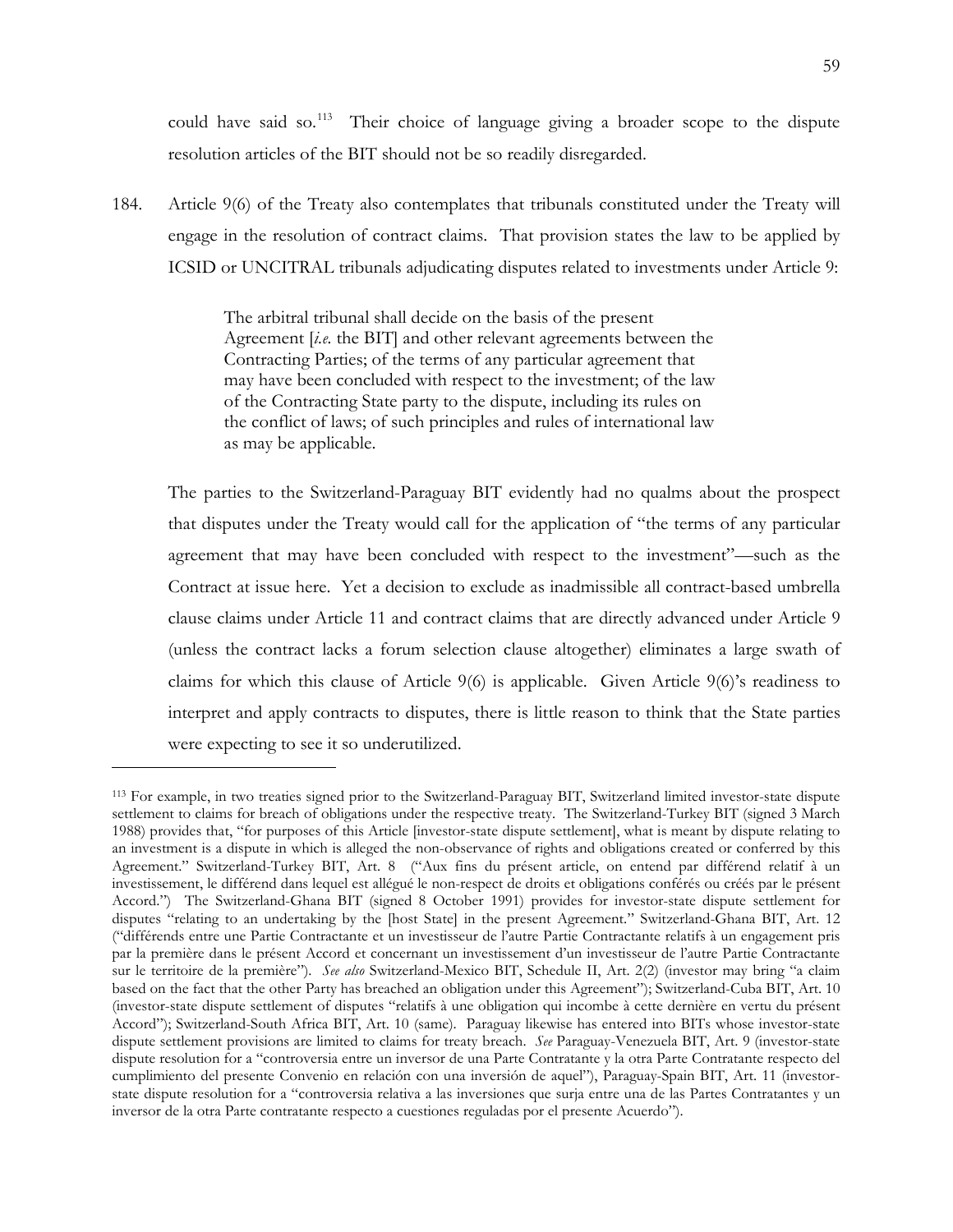185. For all of the foregoing reasons, the Tribunal concludes not only that it has jurisdiction under Article 11 over Claimant's claims as stated, but also that those claims are admissible. The Tribunal will exercise its jurisdiction over them on the merits.

# <span id="page-62-0"></span>**VI. COSTS**

- 186. Each Party requested that the Tribunal award them costs and fees, including ICSID fees and attorney's fees, in the event that they prevail. The Parties confirmed these requests at the hearing on jurisdiction.
- 187. The Tribunal takes note that Respondent has not complied with ICSID's 27 April 2009 and 24 August 2009 requests for payment of each Party's share of the advance on costs. Instead, Claimant has paid the entirety of the requested advance on costs (including Respondent's share).
- 188. However, the Tribunal has decided to reserve its determination on costs until the conclusion of the proceedings, consistent with Article 61 of the ICSID Convention and Rule 28 of the Arbitration Rules.